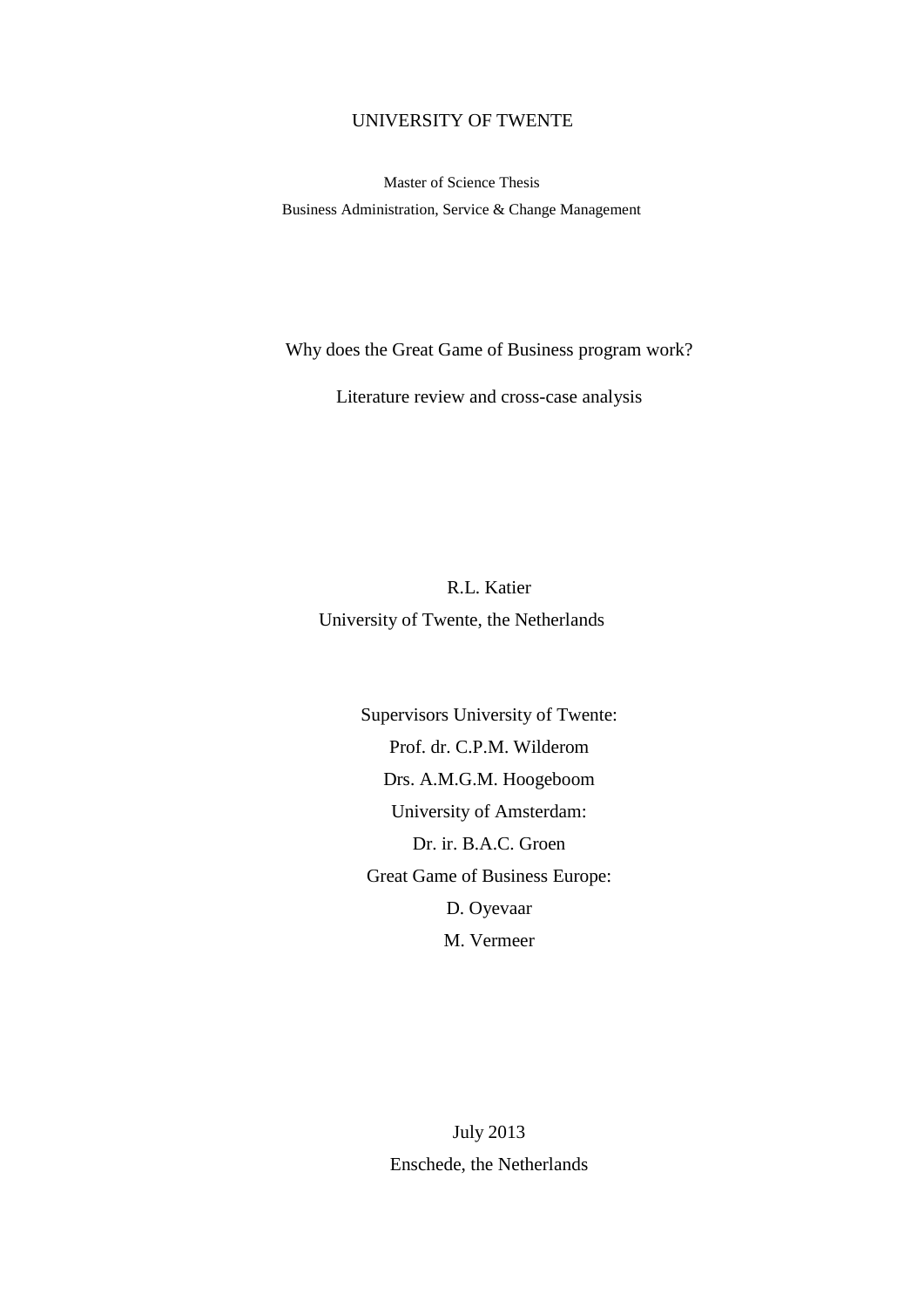Title Why does the Great Game of Business program work?

Author R.L. Katier (s0195782)

Master of Science Thesis in Business Administration Service and Change Management School of Management and Governance University of Twente

Date 1 July 2013

**Supervisors** Prof. Dr. C.P.M. Wilderom Drs. A.M.G.M. Hoogeboom Dr. ir. B.A.C. Groen D. Oyevaar M. Vermeer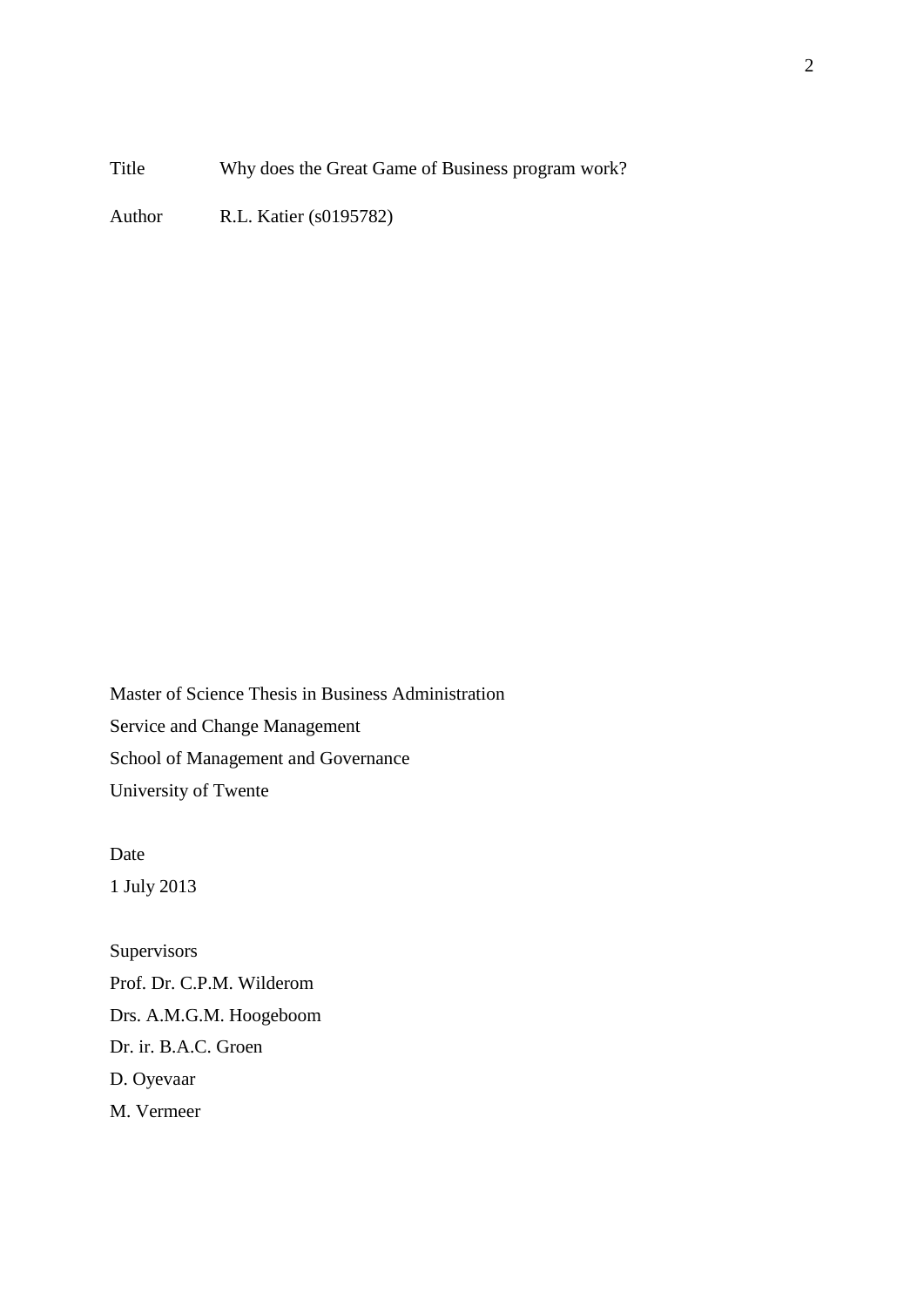# **TABLE OF CONTENTS**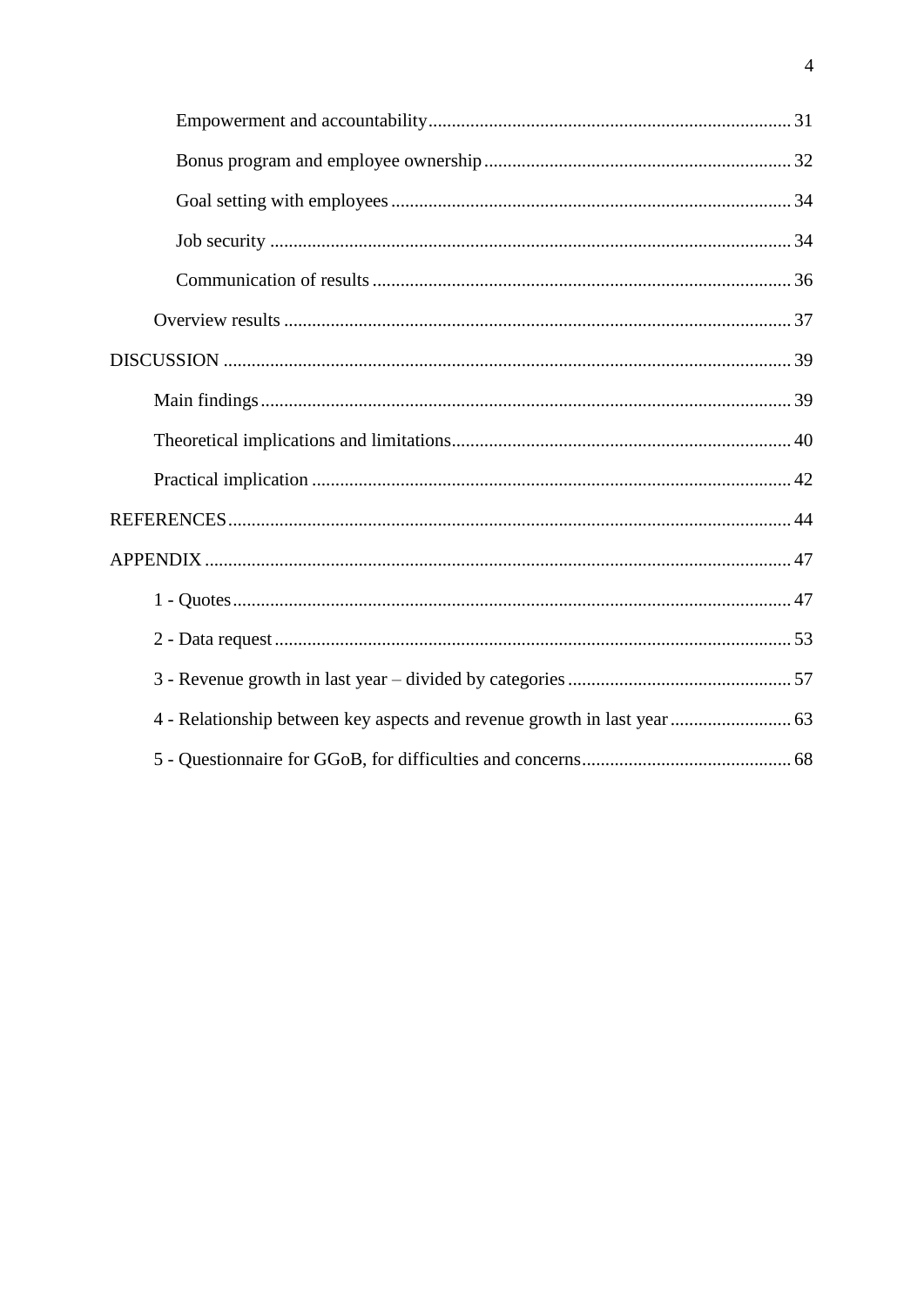#### **ACKNOWLEDGEMENTS**

<span id="page-4-0"></span>The whole process of doing research and writing this thesis has been a very interesting experience for me. I have learned more than I could imagine at the start of this study. Perhaps most importantly, it felt like a pleasant journey with a very satisfying result. This would not have been possible with the support and help of several people. First, I want to specially thank Mrs. dr. ir. Bianca Groen, for all her help, time, comments and support, which has been of invaluable value. Also, her advice and suggestions will help me in my further career. Furthermore, I want to thank Mrs. Prof. Dr. Celeste Wilderom, for guiding me into the right direction, for helping me to make some hard decisions, for giving very useful comments and support during the establishment of this thesis. I would also like to thank Mrs. drs. Marcella Hoogeboom, for reviewing my thesis and providing me feedback, which was helpful in completing this thesis.

Moreover, thanks to Duncan Oyevaar, Max Vermeer, and the Great Game of Business, for providing me the opportunity to do research on this very interesting topic. Without your help, it would not have been possible to get such an insight and information about the GGoB program. I would also like to thank Frank Shipper, and Richard Hoffman, for their interesting suggestions and I hope that we could work together in the near future.

Also, I would like to thank my family and friends, for their great support during this period. Without all the support I received from you, it would not have been possible to completing this thesis with such a satisfied feeling.

I am very grateful to you all!

Rick Katier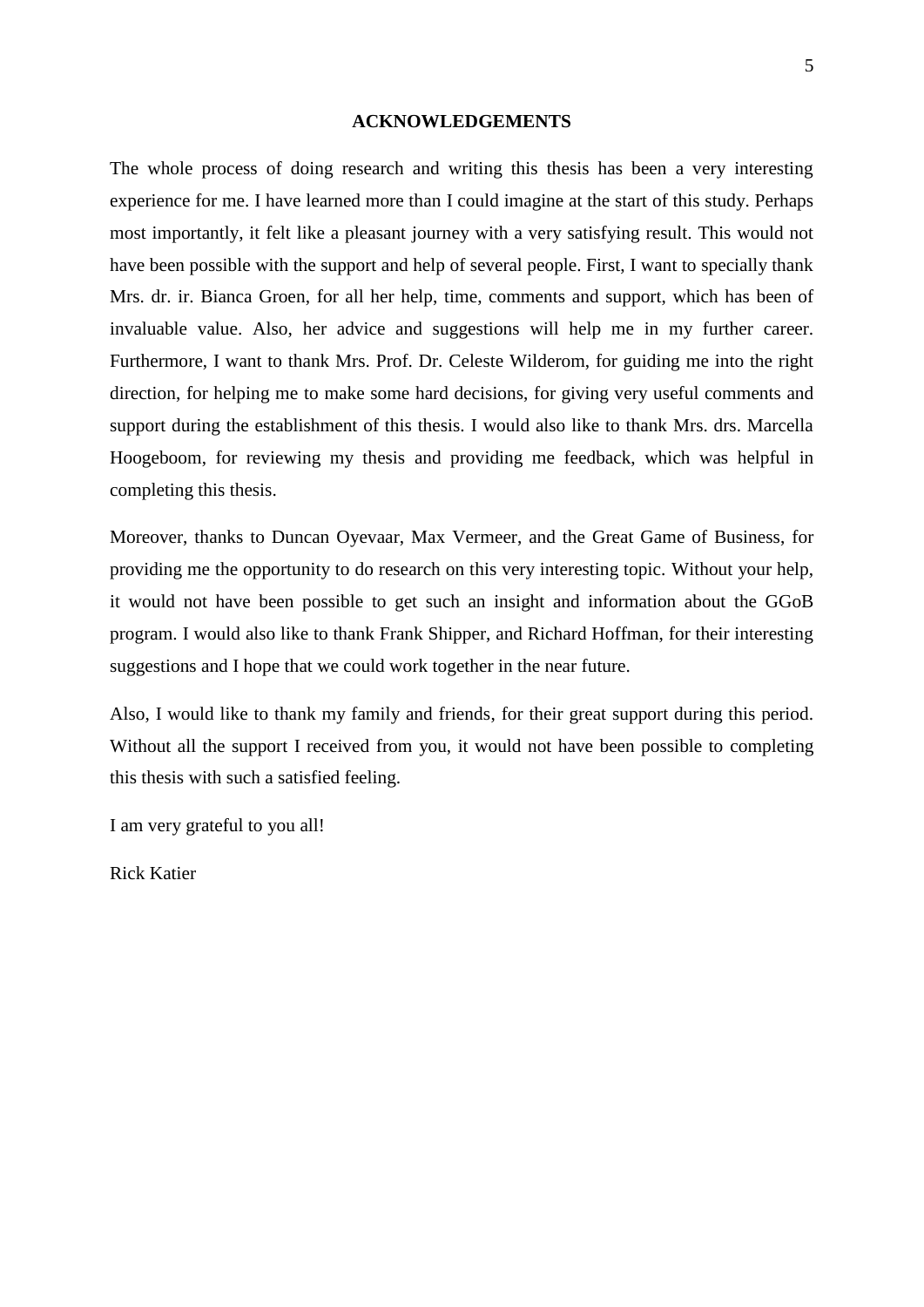#### **ABSTRACT**

<span id="page-5-0"></span>In this study we examine why the Great Game of Business (GGoB) program works. The program of the Great Game of Business is in the literature referred to as open-book management (OBM). The GGoB program has proven itself over the years in the USA. Eight aspects are extracted from the literature about open-book management: games, information sharing, education in business literacy, empowerment and accountability, goal setting with employees, job security, and communication of results. Sixty-four reports of organizations were analysed in this study, to examine whether these eight aspects were often mentioned and pointed out as reasons why the implementation of the GGoB program was successful. Furthermore, the organizations are categorized by revenue, number of employees, number of years they participated in the GGoB program, and whether they won an ‗All-Stars' award. For each category, is analysed how often the eight key aspects were mentioned in the reports. By doing so, it was possible to make assumptions about the implementation of the GGoB program. Also, included in the theory section are some difficulties and concerns, which are mentioned in the literature about OBM. The results of this study show that five out eight aspects were most important to explain why the GGoB program works. These five aspects are education in business literacy, games, bonus programs and employee ownership, empowerment and accountability, and goal setting with employees. Aspects shown to be less important for explaining why the GGoB program works are communication of results, job security, and information sharing. In the discussion section of this paper, theoretical implications with directions for future research and practical implications are drawn.

*Keywords:* Great Game of Business program, open-book management, games, information sharing, education in business literacy, empowerment and accountability, bonus program or employee ownership, goal setting with employees, job security, communication of results.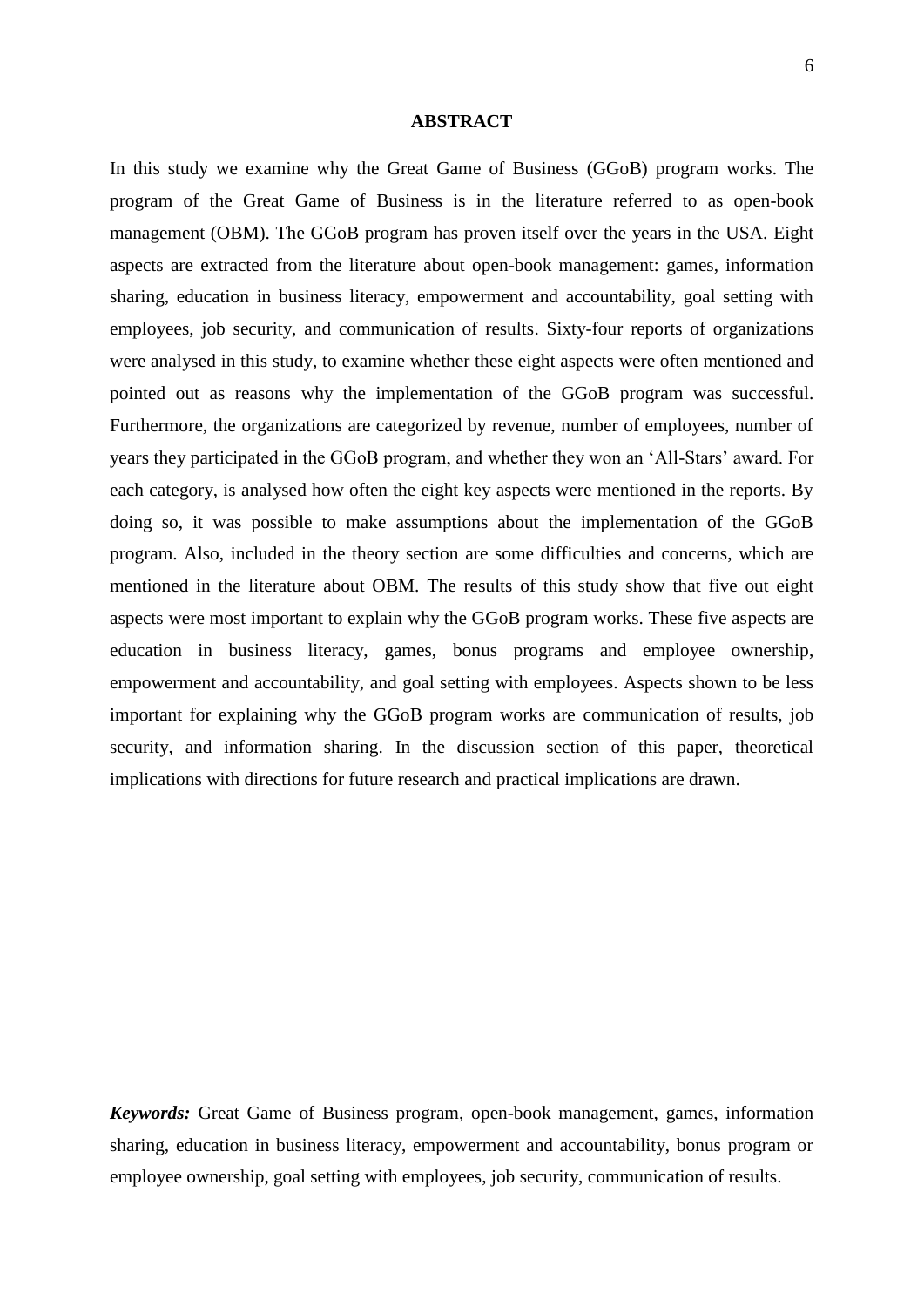#### **INTRODUCTION**

<span id="page-6-0"></span>For quite some time already, Springfield Remanufacturing Corporation (SRC) has played the Great Game of Business (GGoB) program. Since then, many organizations have followed this successful approach. John Case introduced the term open-book management (OBM) to this business approach (Case, 1995a). So, the GGoB program could be seen as the practical application of OBM. Until the late 90's, OBM has received little attention in the academic literature (Davis, 1998). At that time, academics focused on describing successful introductions of OBM in single organizations, and were mainly stressing the benefits of OBM (Davis, 1998). Large scale research was not conducted. Also, studies on difficulties and concerns about OBM were scarce. Since the late 90's, OBM received a considerable amount of attention in the United States of America. Still, there is a gap in the literature explaining the reasons for the success of OBM. To extend the literature about OBM, this study is conducted to examine why the Great Game of Business program works.

To answer why the GGoB program works, sixty-four reports of organizations that have implemented the GGoB program are analyzed. Until now, the Great Game of Business is quite unknown in Europe. For that reason, only organizations from the USA are studied. Many European organizations hesitate to join the GGoB program, since they still need to be convinced that it is also applicable to and delivers the same results in Europe. Therefore, only showing that the GGoB program is working in the USA will not be enough to convince European organizations to implement the GGoB program. Thus, it is important to examine why the GGoB program works, by explaining the aspects of the program, and how these could influence the organizational performance. By also discussing some of the most frequently asked questions and concerns about OBM, European organizations might also be convinced about the potential of OBM.

This paper starts with a theory section that presents an overview of the literature about OBM. Furthermore, several key aspects of the GGoB program are identified and discussed in the theory section. Difficulties and concerns that were mentioned in the literature about OBM are also mentioned here. In the method section, first we described the sampling and data collection and presented the categorization. After that, we explained how the key aspects were analyzed in the reports. The results are presented in the following section. In the discussion, the main findings are discussed to answer why the GGoB program works. Furthermore, theoretical implications and limitations are given. Also directions for future research are drawn. Finally, practical implications are discussed.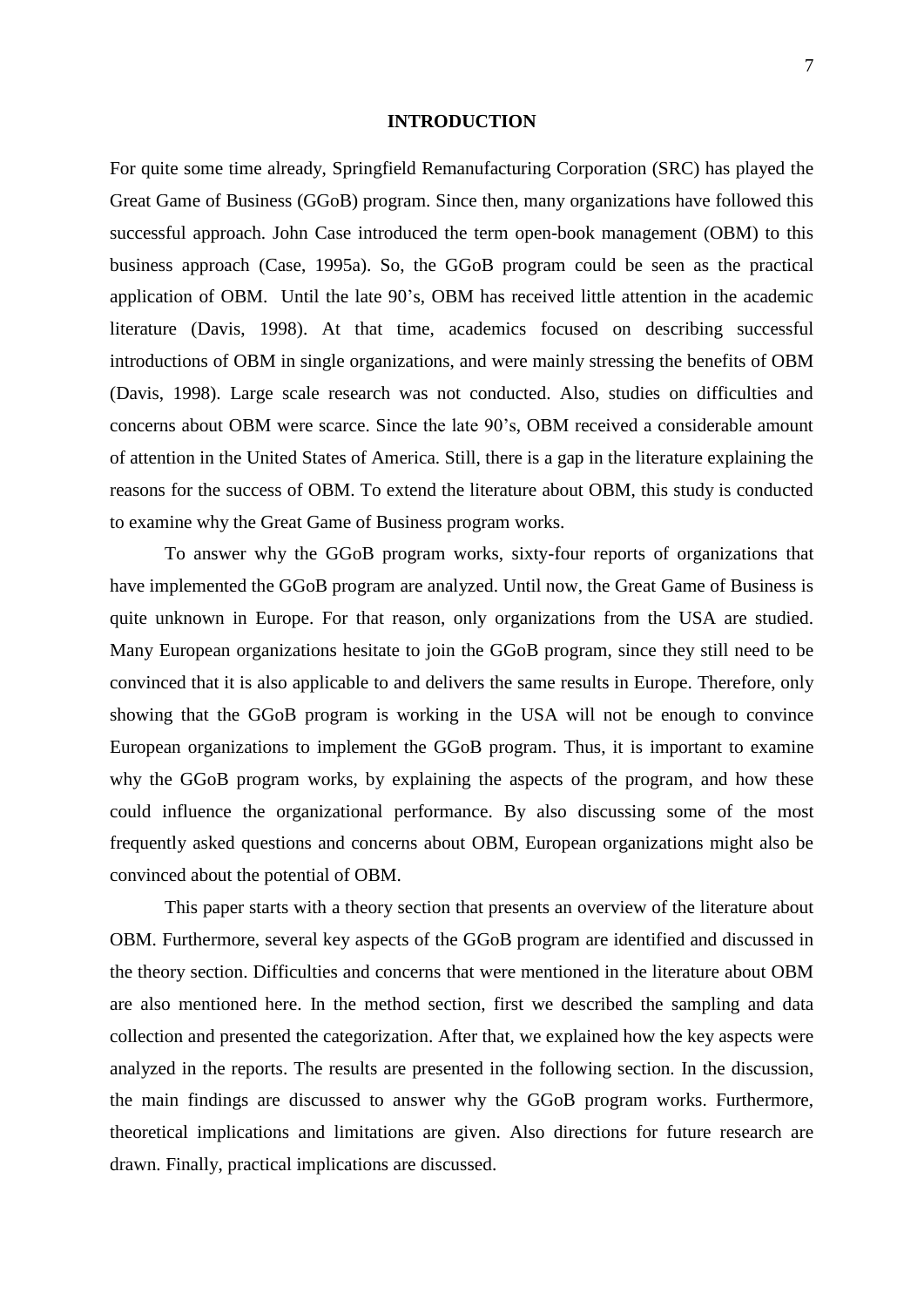#### **THEORY**

<span id="page-7-0"></span>In order to answer the question why the Great Game of Business (GGoB) program works, the literature on open-book management is reviewed. The following section starts with an overview of the theory about open-book management (OBM). Key aspects of the GGoB program are presented in the second part of this section. Furthermore, some difficulties and concerns are discussed, which were mentioned in the literature about OBM.

#### <span id="page-7-1"></span>**Open-book management**

Open-book management (OBM) has four major practices or principles, which are sharing information, creating business literacy, creating accountability for outcomes, and giving members a stake in the success (Dixon, Hayes, & Stack, 2008). Jack Stack is credited with formalizing and implementing the first fully developed example of OBM (Davis, 1998). The first who introduced OBM in the business literature is John Case. OBM means opening the organization's financial statements to all employees and providing the education that will enable them to understand how the organization makes money and how their actions affect organizational performance (Aggarwal & Simkins, 2001). By sharing detailed operating information with employees and educating them about how to use this information, management provides the opportunity to contribute to organizational performance. In return, organizations practicing OBM give employees a stake in the business, through profit sharing plans, or some form of stock ownership (Davis, 1998). According to Stendardi & Tyson (1997), open-book management has a number of underlying fundamental principles. OBM organizations typically disclose detailed financial information to all employees, train them to interpret and use the data, empower them to make operational decisions, and tie a portion of their pay to the organizational performance, often through a bonus plan that is modified every year and an ESOP that is geared to the longer term (Stendardi & Tyson, 1997). Important to notice is that OBM is about opening the books to employees of the organization, and not necessarily about opening the books to everyone.

OBM is a system, which emphasizes on 'why' organizational performance should be improved and why employees should care about it. As a result, employees and managers want to discover ‗how' they can improve organizational performance (Case, 1997). OBM is based on the principle that managers and employees, who know and understand financial performance and goals and share a stake in organizational success, are more likely to be highly effective and motivated in meeting those goals (Aggarwal & Simkins, 2001). OBM is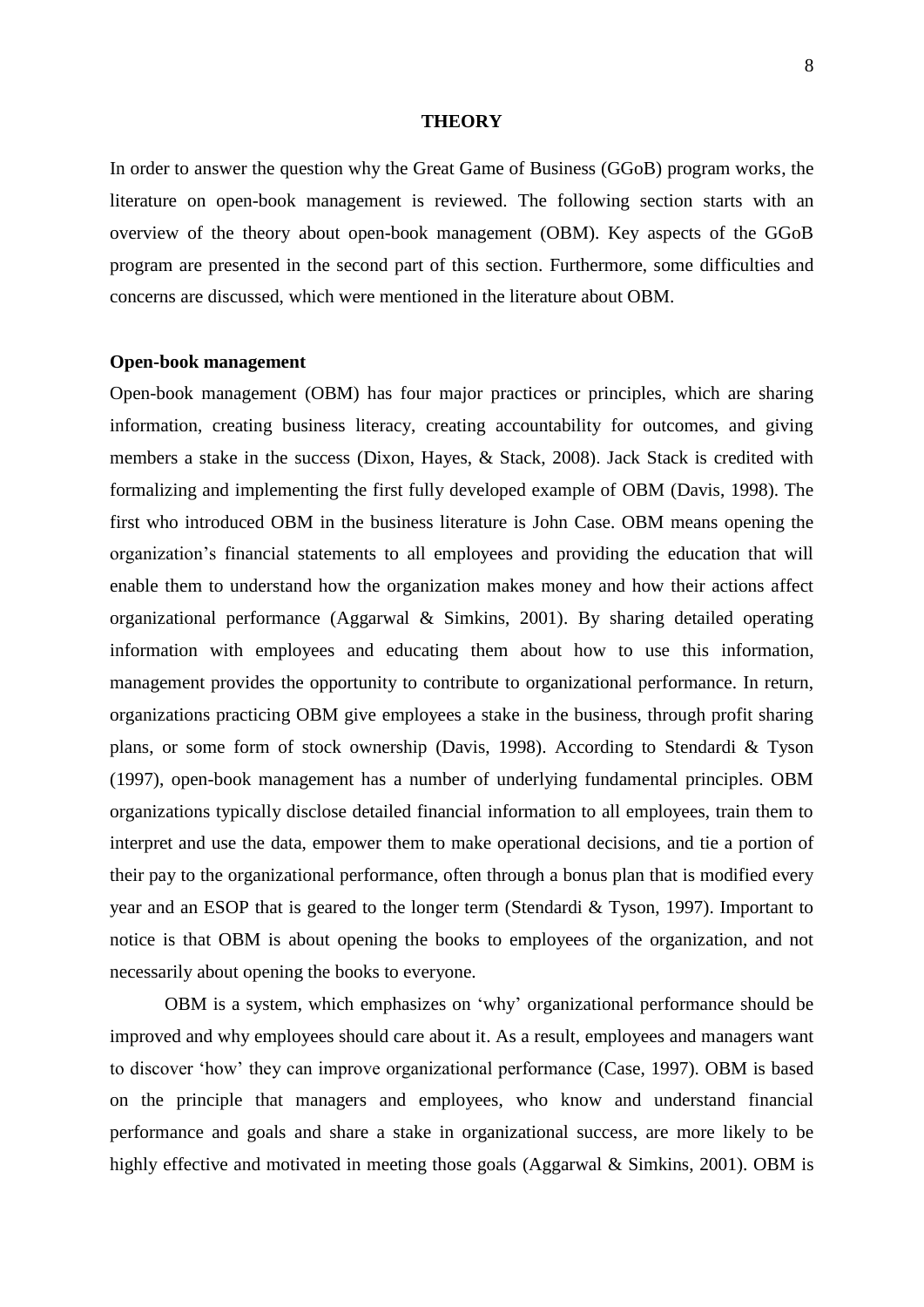not a quick fix because it is not a simple 'how- to' program, because it takes a long time to implement the system (Case, 1997). So, the power lies not only in the short term, but especially in the long term. It requires a sustained commitment to training employees about business operations and financial statements (Barton, Shenkir, & Tyson, 1999).

Further, non-scientific studies have also been conducted to gain more insight into OBM. A survey of Inc magazine's list, under the 500 fastest growing companies in the U.S., revealed that 40 percent of those companies used open-book management (Heymann, 2010). A study of 50 open-book organizations by the National Center for Employee Ownership and Inc. magazine indicated that open-book organizations grew 1.66% faster than their competitors (Kidwell & Scherer, 2001). Denison preformed a survey about the organizational culture and leadership, which is about the mission, the consistency, the involvement, and the adaptability of an organization. Twelve organizations that have implemented the GGoB program were compared with a sample of 1076 organizations. On each category, companies that implemented the GGoB program, scored almost maximum.

Barton, Shenkir, and Tyson (1998) developed a model displaying some aspects of OBM, which is presented in figure 1. In short, OBM is about sharing financial and other information with all employees, train them to understand the business, empower and trust employees, and reward success (Barton, Shenkir, & Tyson, 1998).



*Figure 1.* **Source: Barton, T.L., Shenkir, W.G., & Tyson, T.N. (1998).** *Open-book management: Creating an ownership culture.* **Morristown, NJ: Financial Executives Research Foundation, p. 4**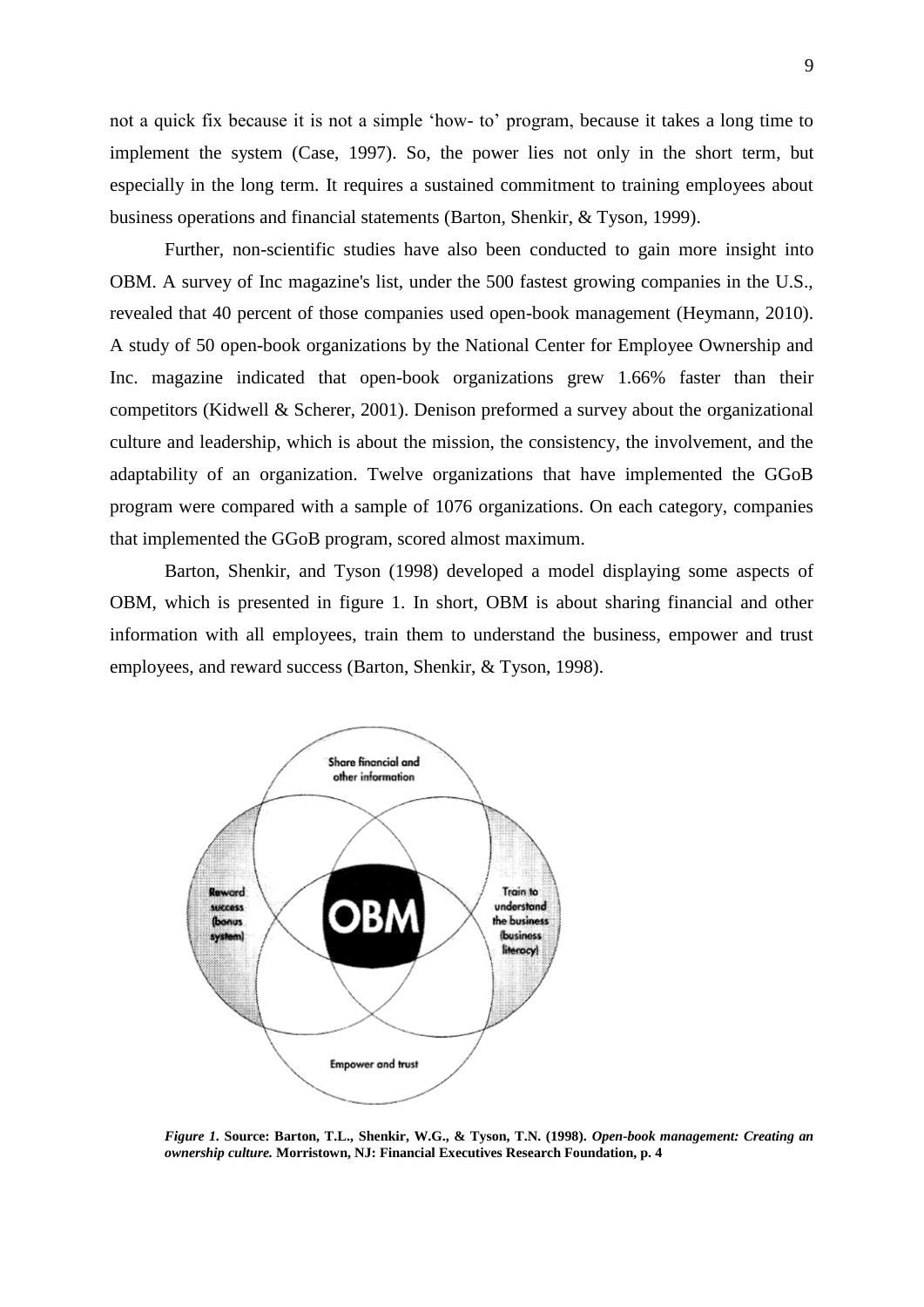## <span id="page-9-0"></span>**Key aspects**

In the following section, eight key aspects that might explain why the GGoB program works are discussed. These key aspects were extracted from the literature about OBM, acquired materials from the Great Game of Business and observations and field notes made during a workshop, with organizations that were thinking about starting with the GGoB program.

As a starting point, multiple articles about open-book management were found to examine what aspects could be important to explain why the GGoB program works. Each aspect that was found has been written down. As a result, there was a list of aspects that could explain why the GGoB program works. Several aspects were almost the same, or seemed not imported based on observations and field notes made during a workshop of the Great Game of Business. Furthermore, Stack & Burlingham (1994) was studied to get a better understanding of the GGoB program. Thus, we were able to shorten the list to eight key aspects.

The following key aspects were found in Aggarwal & Simkins (2001): games; information sharing; education in business literacy; empowerment and accountability; bonus program and employee ownership; and goal setting with employees. The aspects information sharing; education in business literacy; empowerment and accountability; bonus program and employee ownership; job security; and communication of results were mentioned in Barton et al. (1999). From Buhler (2010) and Davis (1997), the following aspects were extracted: games, information sharing; education in business literacy; empowerment and accountability; bonus program and employee ownership; goal setting with employees; job security; and communication of results. The aspects information sharing; education in business literacy; empowerment and accountability; bonus program and employee ownership; and goal setting with employees were found in Stendardi & Tyson (1997). In Kidwell & Scherer (2001), the following aspects were mentioned: information sharing; empowerment and accountability; bonus program and employee ownership; and job security. The aspects games, information sharing; education in business literacy; empowerment and accountability; bonus program and employee ownership; goal setting with employees; and communication of results were described in Case (1997). From Dixon et al. (2008), the aspects information sharing; education in business literacy; empowerment and accountability; bonus program and employee ownership; and communication of results were extracted.

## <span id="page-9-1"></span>*Games*

In the literature about OBM, playing games is regularly mentioned. Games have duration of three months and focuses on improving a particular area. Playing games in business is getting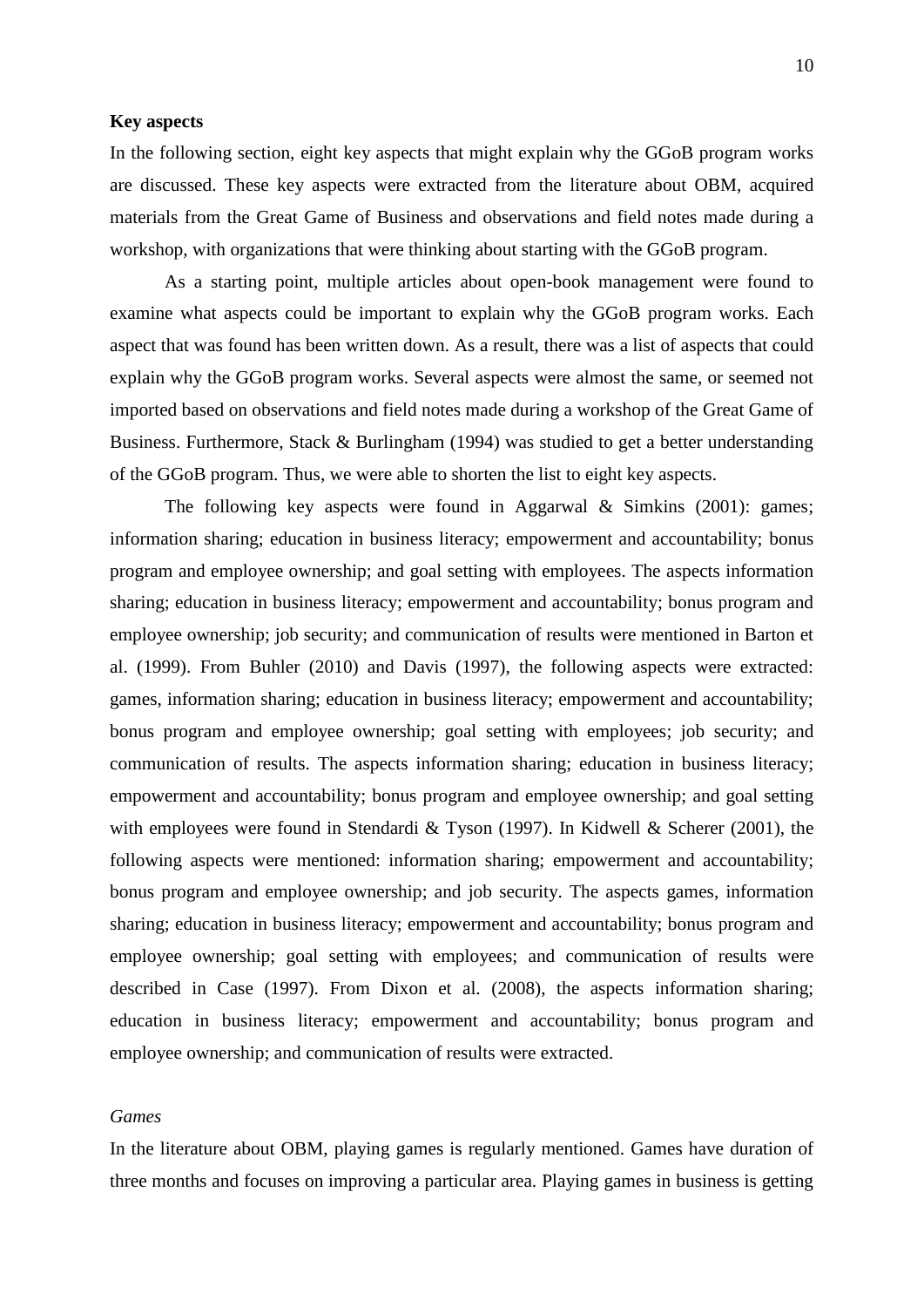more and more popular. The findings in Faria & Nulsen (1996) showed that the business simulation game usage grows in academia and in business training programs, and further growth is expected. Simulation games can teach systemic knowledge, and they can enable participants to try out organizational changes (Hofstede, de Caluwe, & Peters, 2010). Playing games does work because satisfaction comes from figuring out how to win and then winning (Case, 1997). He argued that game playing depends on the entire context of OBM, which teaches employees to understand and care about the organization as a whole. In organizations that have implemented OBM, people understand that games are mostly a fun and interesting way to learn the business, the real payoff will come as the whole organization improves its performance (p. 126).

Moreover, Davis (1998) stated that many people view work as something that is not enjoyable and is better to avoid. He also mentioned that most people like to play games, so this will make their work more enjoyable. Important to note is that managers and employees have to work together as a team. Buhler (2010) agreed with Davis (1998), he concluded that employees need to see the business not as work, but more as a game. Then, they should understand that they could win the game together.

To summary, the GGoB program includes playing games, a growing trend in academia and in industry, which makes it possible for employees to turn business around in a fun way. By playing games, employees have the opportunity to focus constantly on improving the organizational performance. The games allow them to monitor the progress and challenge them to beat the results from the past. So, playing games may explain why the GGoB program works.

## <span id="page-10-0"></span>*Information sharing*

Opening the books and sharing financial and operating information with employees is one of the common principles of OBM (Davis, 1998). OBM starts with the first principle that all employees must receive information, not only to help them in doing their own jobs effectively, but also on how the organization is doing as a whole (Kidwell & Scherer, 2001). Only by knowing detailed financial data and operating results, employees may begin to see how the organization makes money (Davis, 1998). Having accurate, useful information enables people to be more effective (Pascarella, 1998). The distribution of decision rights among employees need to be aligned with the employees' access to appropriate information, in order to optimize the use of human and other capital in an organization (Aggarwal  $\&$ Simkins, 2001). They argued that proper alignment requires that management practices satisfy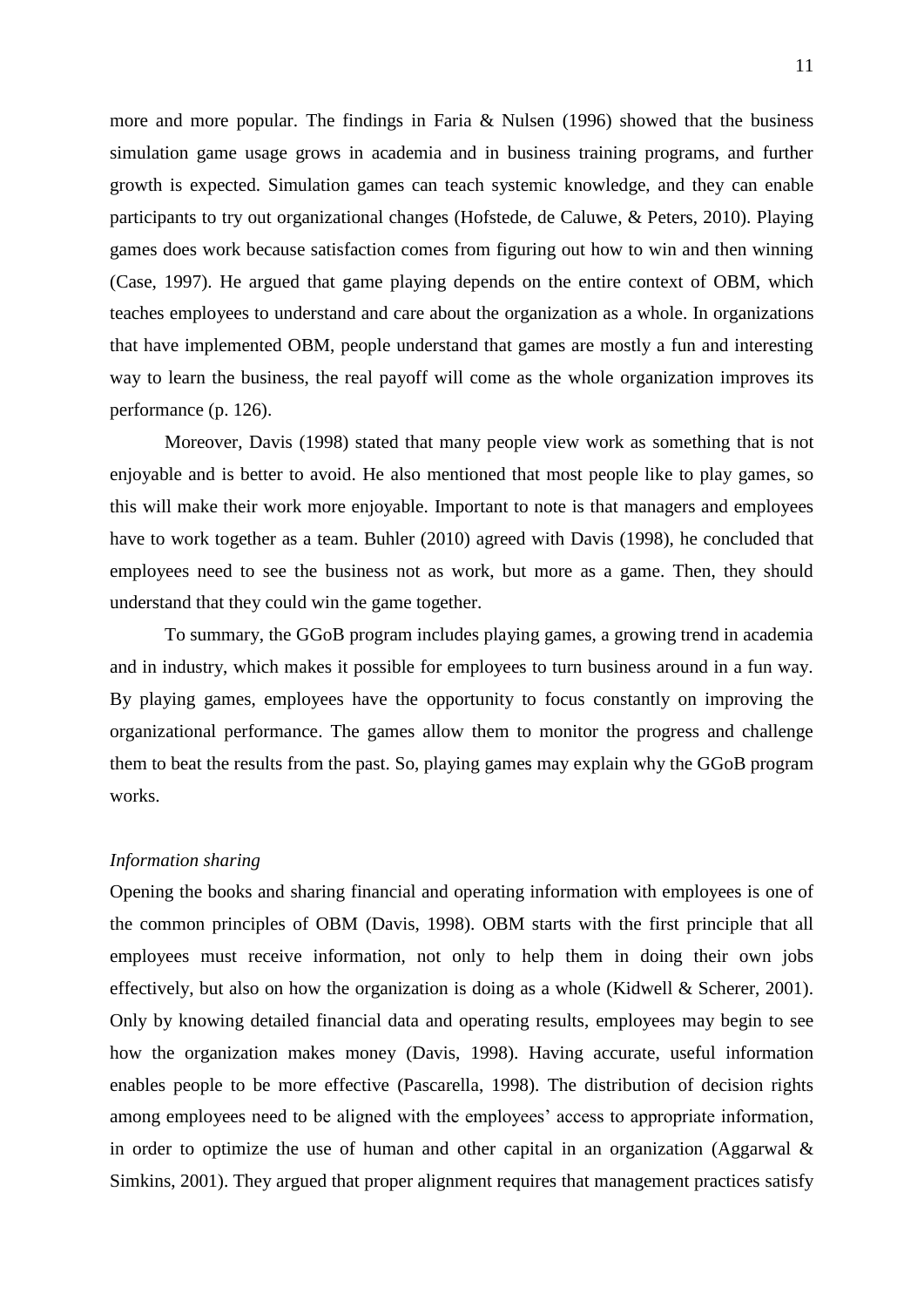a number of conditions: first, employees need adequate information appropriate for business decisions combined with the power to make such decisions. Second, although such empowered individuals may be motivated by different factors, they need to work towards goals consistent with the rest of the organization. Furthermore, they need similar information on organizational performance and goals to reduce incongruence and prevent losses that may result from conflicting goals (p. 6).

Besides, results of a survey conducted by the accounting firm of Ernst and Young showed that communicating financial information would improve motivation in 86 percent of the survey respondents (Buhler, 2010). Sharing financial information and profits with lowskilled workers helps to boost both efficiency and profits (Heymann, 2010). He concluded that while sharing profits and financial data with top managers is common, it is rare at the bottom of the corporate ladder. In organizations that introduced OBM, all employees receive financial information as well as operating information.

Furthermore, one of the seven practices of successful organizations that were identified by Pfeffer & Veiga (1999) is about sharing information. Sharing information is an essential component of high performance work systems. By giving employees information about strategy, financial performance, and operational measures, it could convey employees that they are trusted (Pfeffer & Veiga, 1999). They argued that if the employees do not have information on key dimensions of achievements and education in how to interpret and use that information, even trained and motivated employees cannot contribute to improved organizational performance (p. 44).

Important to note is that within OBM system, good and bad news are shared. As Drickhamer (2006) stated: "It is not all about good news. We also have to share the bad news. We have to share when healthcare costs go up, and other changes that have a negative impact" (p. 39). OBM is a learning process, which requires a company to share bad news along with the good (Pascarella, 1998). Therefore, organizations have to be aware that OBM may not always be easy. If the organizational performance is not as it should be, or some problems have occurred, then they also have to be open about such information.

Thus, information sharing seems to be an important reason for why the GGoB program works, because employees could use the information for improving the organizational performance. Besides, organizations also have to be sharing the bad news along the good, because otherwise employees will not trust the management of an organization.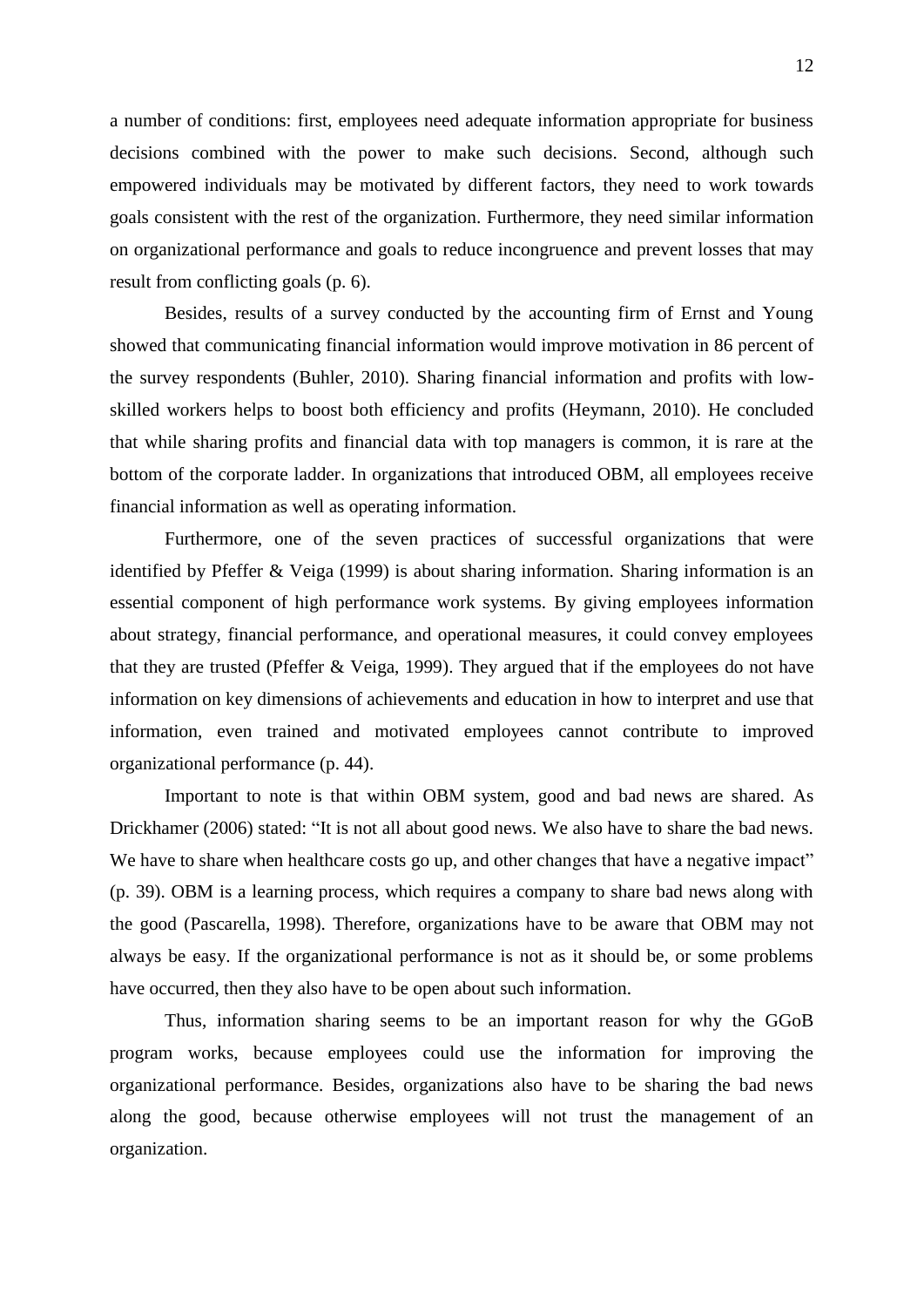#### <span id="page-12-0"></span>*Education in business literacy*

One of the principles of open-book management is educating employees in business literacy. Once the financial information is shared, employees must be taught how to read the financial statements. Open management involves truly educating employees. This means an internal training program is usual (Buhler, 2010). Teaching the basics of finance and business is the second step in implementing OBM into a business. The decision to convert to OBM requires a serious and ongoing commitment from management and employees to engage in continuing education and training (Aggarwal & Simkins, 2001). Davis (1998) agreed that investments in education and training are needed. An educated work force that speaks and understands the language of business is necessary for an organization to be successful (Stendardi & Tyson, 1997).

Moreover, employees should be taught how to understand the financial statements of the organization, by showing employees how their work influences financial results and by linking nonfinancial measures to financial results. So, to do this, it is important that the employees know how the company makes money (Davis, 1998). Drickhamer (2006) illustrated in his study why this is so important. He quoted a manager: "The assumption was that just because all the employees were busy, the organization was making money. The employees had no clue that in a couple of our locations we had actually lost a significant amount of money in the year prior" (p. 30). The example shows that just working hard does not mean the organization will make money too. The Shareowner Alignment Index, completed by 50 companies, revealed that companies frequently fell down due to underperformance in seven different areas (Ehrbar, 2001). One of these areas is that employees lack the requisite degree of business and financial literacy.

Furthermore, according to Pfeffer & Veiga (1999), many organizations have inadequate levels of training focused on the wrong things. Having a workforce, which is knowledgeable and has the necessary skills, is crucial for an organization. Pfeffer & Veiga (1999) argued that an essential component of high performance work systems is training, because these systems rely on frontline employee skill and initiative to identify and resolve problems, to initiate changes in work methods, and to take responsibility for quality. All of this requires a skilled and motivated work force that has the knowledge and capability to perform the requisite tasks (p. 43). OBM intends to include a lot of education, to give employees the knowledge and skills to identify problems, to resolve them and to take initiative to improve. Pfeffer  $& \vee$  Veiga (1999) stated: "Training can be a source of competitive advantage in numerous industries for firms with the wisdom to use it" (p. 43).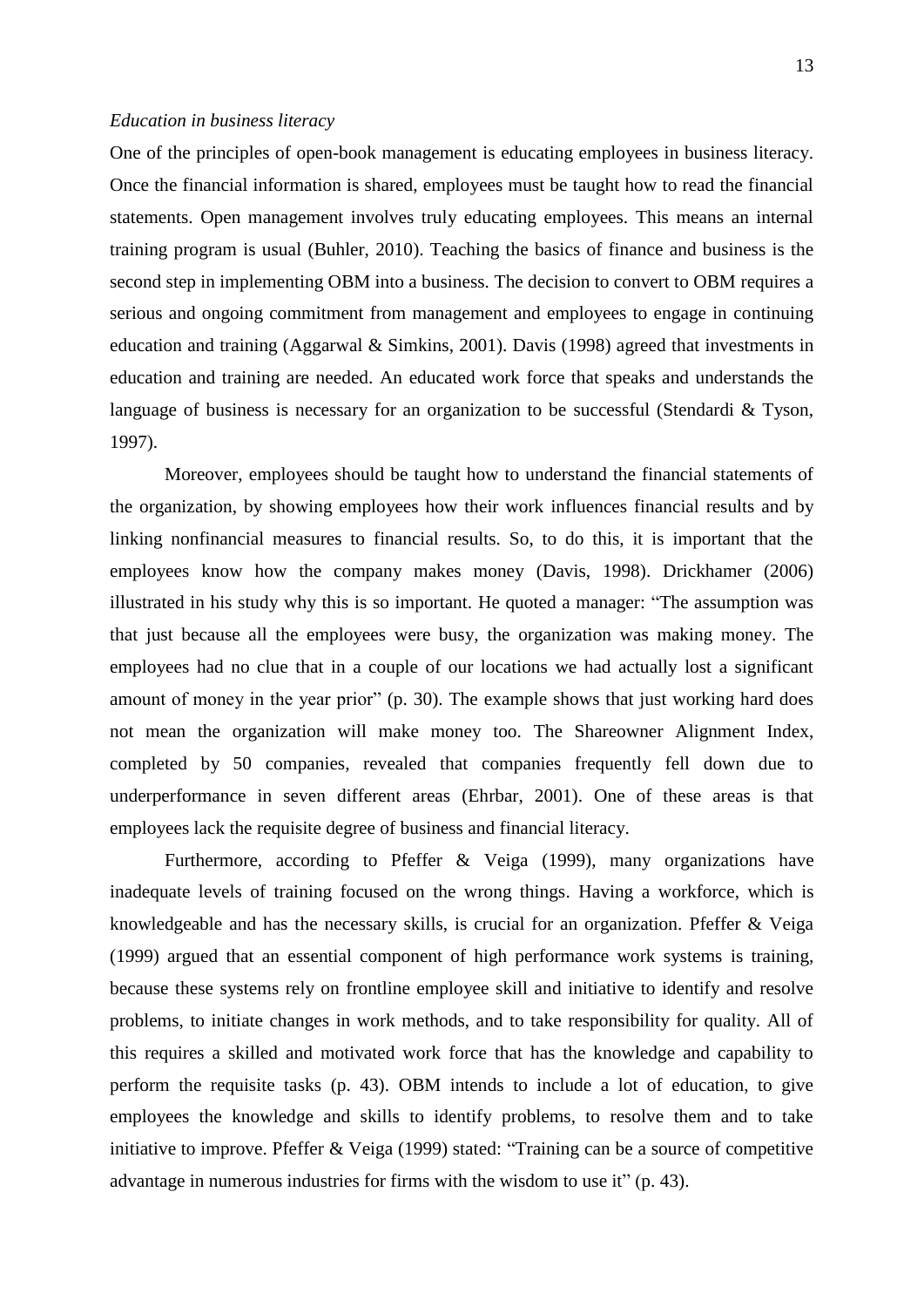In summary, education in business literacy is pointed out in several studies about OBM. It is likely that the GGoB program works due to the training and education in business literacy.

### <span id="page-13-0"></span>*Empowerment and accountability*

Empowering employees to make decisions and held them accountable for the results is one of the key aspects of OBM, based on the literature review. OBM is not just seeing and understanding financial and other numbers, OBM is about taking responsibility for making the organizational numbers move in the right direction and for helping organizations meeting its goals (Case, 1997). Employees should be empowered to make improvements. Because the management is providing extensive information, it shares a great deal of decision-making authority and power with its employees (Davis, 1998). Johnson (1992) emphasized the importance of informed bottom-up empowerment in developing high levels of customer satisfaction and long-run competitiveness (Aggarwal & Simkins, 2001). Results should be reviewed together and that employees should be held accountable for them (Davis, 1998). Aggarwal & Simkins (2001) concluded that OBM could be seen as a missing link in making many managerial methods more effective over the long run, because it empowers the employees and it gives them the necessary information to make decisions (p. 5).

Thus, empowering employees and keeping them accountable may also be important for the success of the GGoB program.

## <span id="page-13-1"></span>*Bonus program and employee ownership*

A crucial component of OBM is that employees have a direct stake in the company's success (Aggarwal & Simkins, 2001). In OBM systems, there are two ways to give employees a direct stake in the company's success. One is to literally making the employees owners of the company. It is also possible to make some kind of bonus program, which results from improving the organizational performance linking to a reward to the employees. This section will discuss both options, because both ways could be used inseparable or combined together. The aim is persuading every employee to think and act as a business owner. According to Stack (2002), in an ownership culture, every single budget line is owned by somebody inside the organization. Everybody understands what their contribution to the company's overall performance is. Employees realize that, together, they make up the community that is the business, and they are the ones who set the organizational standards and values (p. 3). As a result, employees' goals and actions can be more closely aligned with those of the owners,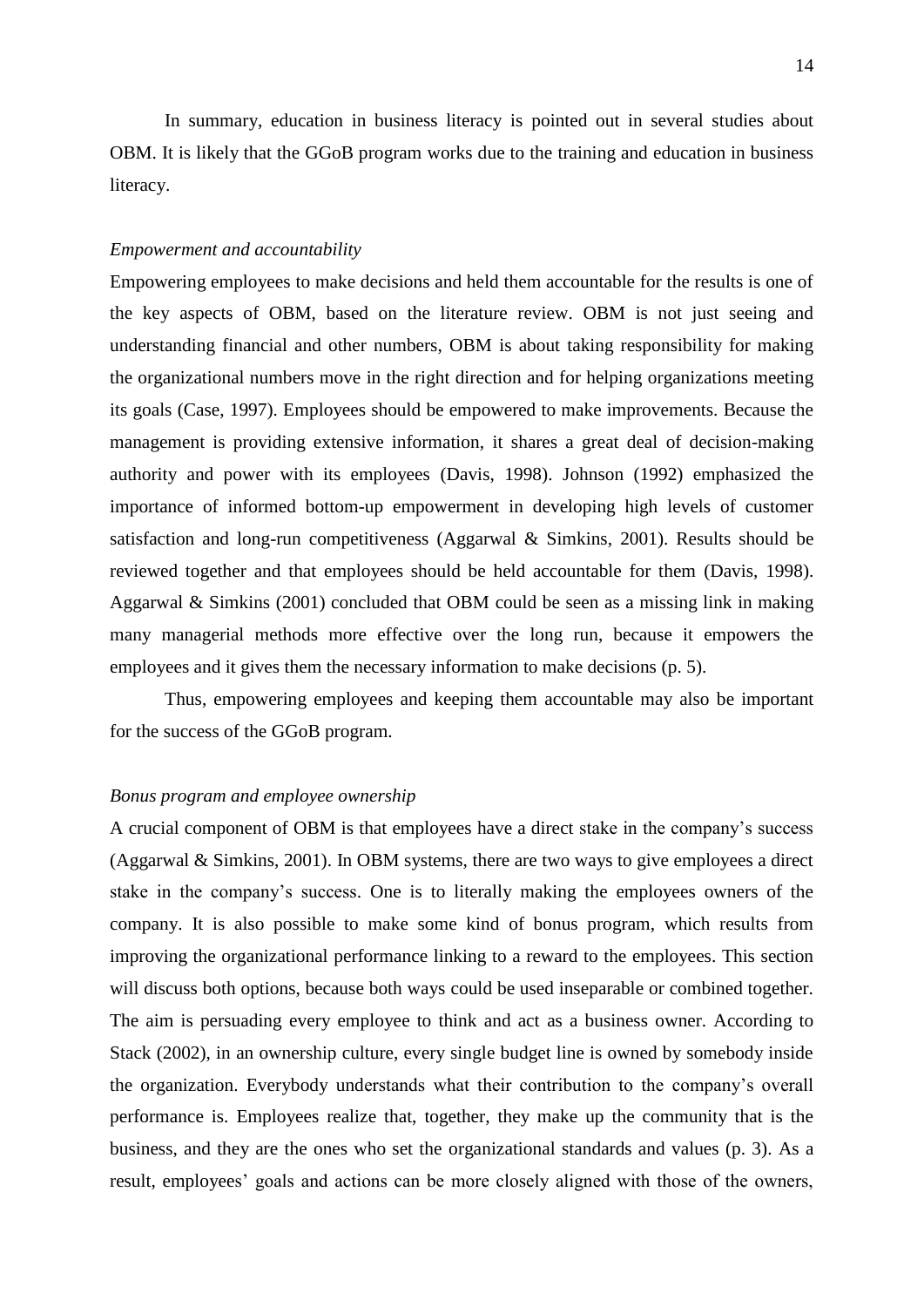greatly reducing the agency problem between employees and owners (Aggarwal & Simkins, 2001). An agency problem means there is a conflict between the interests of two parties, where one should act in another's best interest. All employees get a benefit when an openbook company makes a profit (Dixon et al., 2008). One option is a bonus system. According to Dixon et al. (2008), the bonus calculation in open-book management is well defined. Once a pre-specified percentage increase in net profits occurs, all profits beyond are placed into a bonus pool. The percentage of the bonus that is set aside for employees is then divided evenly among all workers, or is based on percentages of salary levels (pp. 107-108). The other option is giving the employees stock-options. According to Dixon et al., (2008), the creation of a stock-option, or shared equity plan has been repeatedly stressed by proponents of OBM (e.g. Case, 1995b; Stack, 1992, 2002) as a key variable to ensure long-term success in the growth of the organization (p. 109).

Due to the fact that the employees receive a share of the financial outcome they helped to create, and it is possible for the employee to track the numbers that determine their bonus, it takes the subjectivity out of the calculation and this will have a positive effect on the motivation of the employees (Davis, 1998). Profit sharing will not motivate employees when they see it as just another management gimmick, or when the organizations makes it difficult for employees to see how their own work is related to profits, or to understand how those profits are divided (Semler, 1989). According to Davis (1998), the employee stock ownership program that has been created by a large number of open-book organizations, resulted in having less emphasis on short-term bonus payouts, because the employees were the owners themselves (p. 12). Another positive effect of these employee stock ownership programs is that employees are less likely to leave, due to a closer connection between the employee and the organization (Davis, 1998). Stamps (1996) has shown that when organizations gave employees a say in running as well as owning the organization, this resulted in eight to eleven percent more sales (Stamps, 1996, cited in Stendardi & Tyson, 1997).

Furthermore, many successful organizations encourage share ownership. When employees are owners, they act and think like owners (Pfeffer & Veiga, 1999). However, Pfeffer & Veiga (1999) found little evidence that employee ownership, by itself, affects organizational performance. They argued that employee ownership works best as part of a broader philosophy that incorporates other practices. According to Pfeffer & Veiga (1999), merely putting in ownership schemes without providing training, information sharing, and delegation of responsibility will have little effect on organizational performance. Even if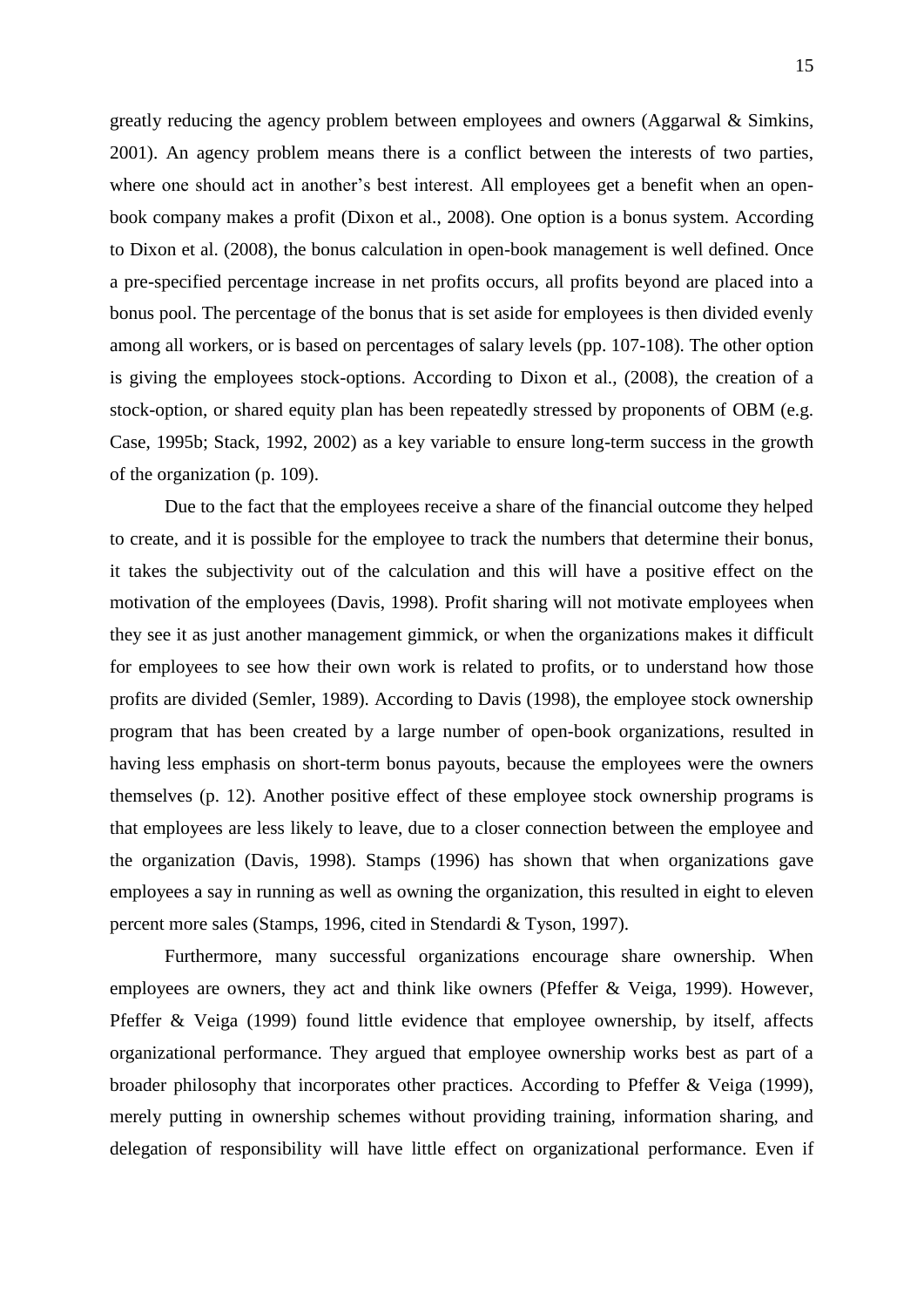employees are more motivated through shared ownership, they do not necessarily have the skills, information, or power to do anything with that motivation (p. 43).

So, due to the focus of OBM on the combination of training, information, the responsibility and power to make a difference, combined with a employee ownership program, OBM may have a positive effect on the organizational performance. However, it is not necessary to give employees stocks. According to Kidwell & Scherer (2001), this success appears to lend itself to situations where employees own company stock, Case (1995a) argued that employee stock ownership is not necessary for open-book management to work (p. 120). They pointed out that when a company decides to go for just a bonus program, the company has to be aware of certain conditions, which are included in OBM systems. According to Buhler (2010), a direct relationship must be established between the work performed by the employees, their rewards and the organizational performance. Progress toward goals should be openly tracked so employees understand the results and know if they will be rewarded and to what extent (Buhler, 2010). She stated: "all bonus systems under OBM are directly tied to the organizational performance, which the employees themselves regularly monitor"  $(p. 16)$ .

In summary, bonus programs and employee ownership were mentioned frequently in the literature about OBM. Therefore, it is likely that this aspect may explain why the GGoB program works.

#### <span id="page-15-0"></span>*Goal setting with employees*

Another part of OBM that may explain the success of the GGoB program is about setting goals together with employees. On a regular basis, for example once a week, the so-called huddles will be held. Huddles are short meeting. During these 'huddles', results from the previous period will be presented and discussed. The second part of the huddles is used to give employees the opportunity to introduce new ideas about how to improve organizational performance. This could be a new way of working, doing some parts of the job differently, or reducing some actions. If these ideas are worth trying, and the other employees agree on the potential, the idea will be tested during the next period. The employees will set new goals for the next period, and by measuring the results, it is possible to determine whether the new idea will improve the results (Stack & Burlingham, 1994).

In addition, Groen (2012) has shown that employee performance could be improved by developing performance measures together with employees. In three different studies Groen (2012) displayed that employees as well as executives think that the quality of the performance measures was improved. These improved performance measures would allow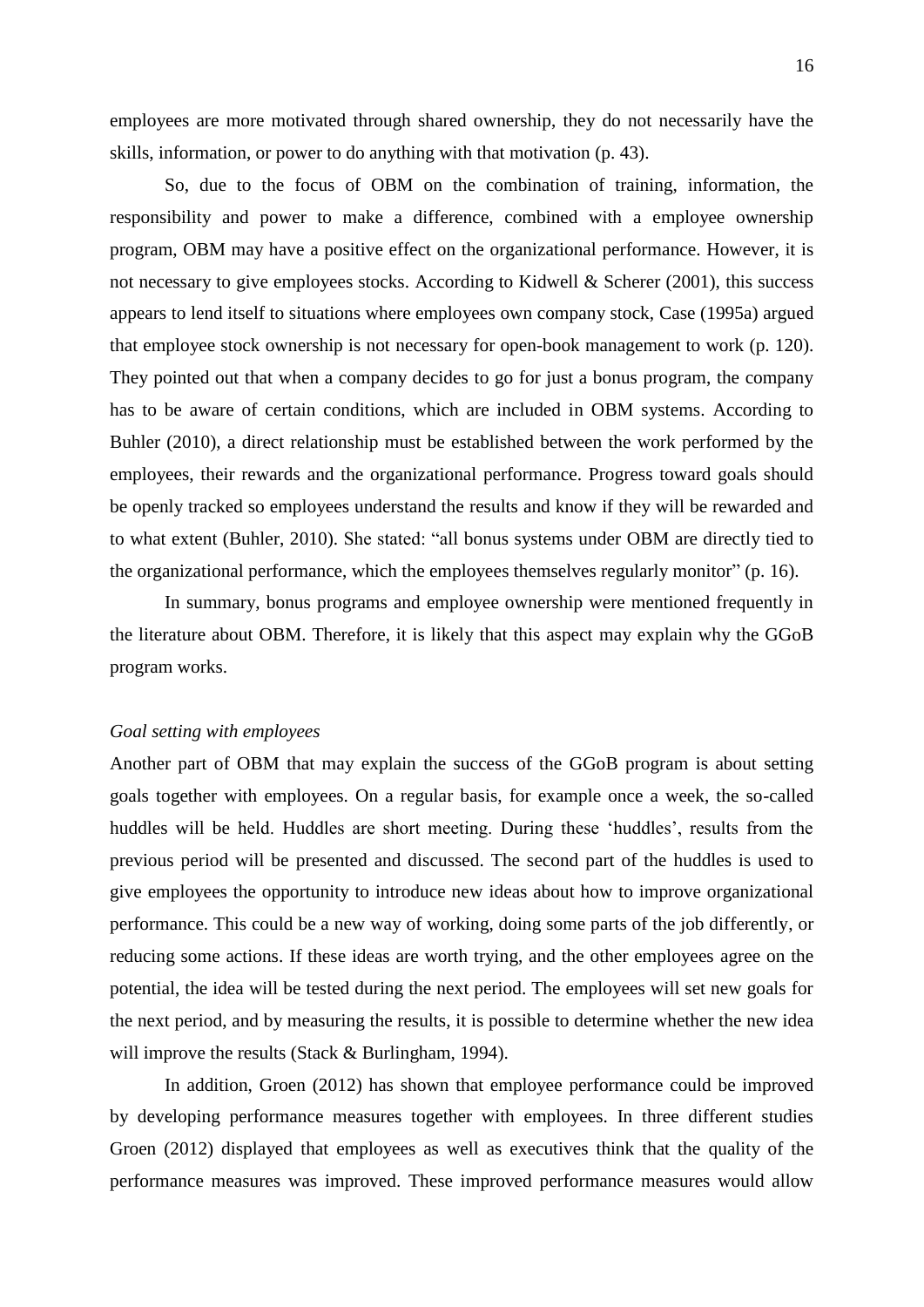employees to perform better, and they might help executives to discuss the results together with the employees (Groen, Wouters, & Wilderom, 2012). This corresponds with the concept of ‗performance management' advocated by Anfuso (1995), which argues that employees and managers work together to set goals, coach each other, provide feedback, and set rewards together. In her study, Anfuso (1995) noted that companies using performance management reported better profits, cash flow, and stock performance (Stendardi & Tyson, 1997).

Moreover, employees of companies that have implemented OBM will be in a position to analyze how they can improve the organizational performance. Setting goals will enable employees to develop improved practices within the targeted areas (Davis, 1998). According to Barton et al. (1998), employees are likely to share organizational goals when they; understand how the organization makes money; possess a basic understanding of critical information about the organization; regularly receive reports and explanations of organizational operations; use their knowledge about the organization in their jobs to improve operations; celebrate exceptional performance together and; receive benefits when the organization does well (p. 38).

Thus, the GGoB program might include all of this, by letting the employees decide what to measure, what the goals are, and by having the opportunity to give feedback to each other. By measuring these results, it might be clear to the employees how they have performed the last period and whether changes have led to different results. As Semler (1989) concluded, "workers who control their working conditions are going to be happier than workers who don't, and letting people participate in the decision that affect their lives will have a positive effect on employee motivation and morale" (p. 77). So, setting goals together with employees may explain why the GGoB program works.

## <span id="page-16-0"></span>*Job security*

One of the effects that drove Stack to develop the Great Game of Business program was to provide job security for employees his employees. He felt himself responsible to make sure that his employees remained their jobs in 1983, when he took over Springfield Remanufacturing Cooperation (Stack & Burlingham, 1994). His goal was to make sure that his employees were able to know whether the company was earning money, or if it was likely that the company would go bankrupt. Within the GGoB program employees are informed about why, how and how much the company makes. Therefore, employees are able to know whether it is likely that there will follow forced layoffs.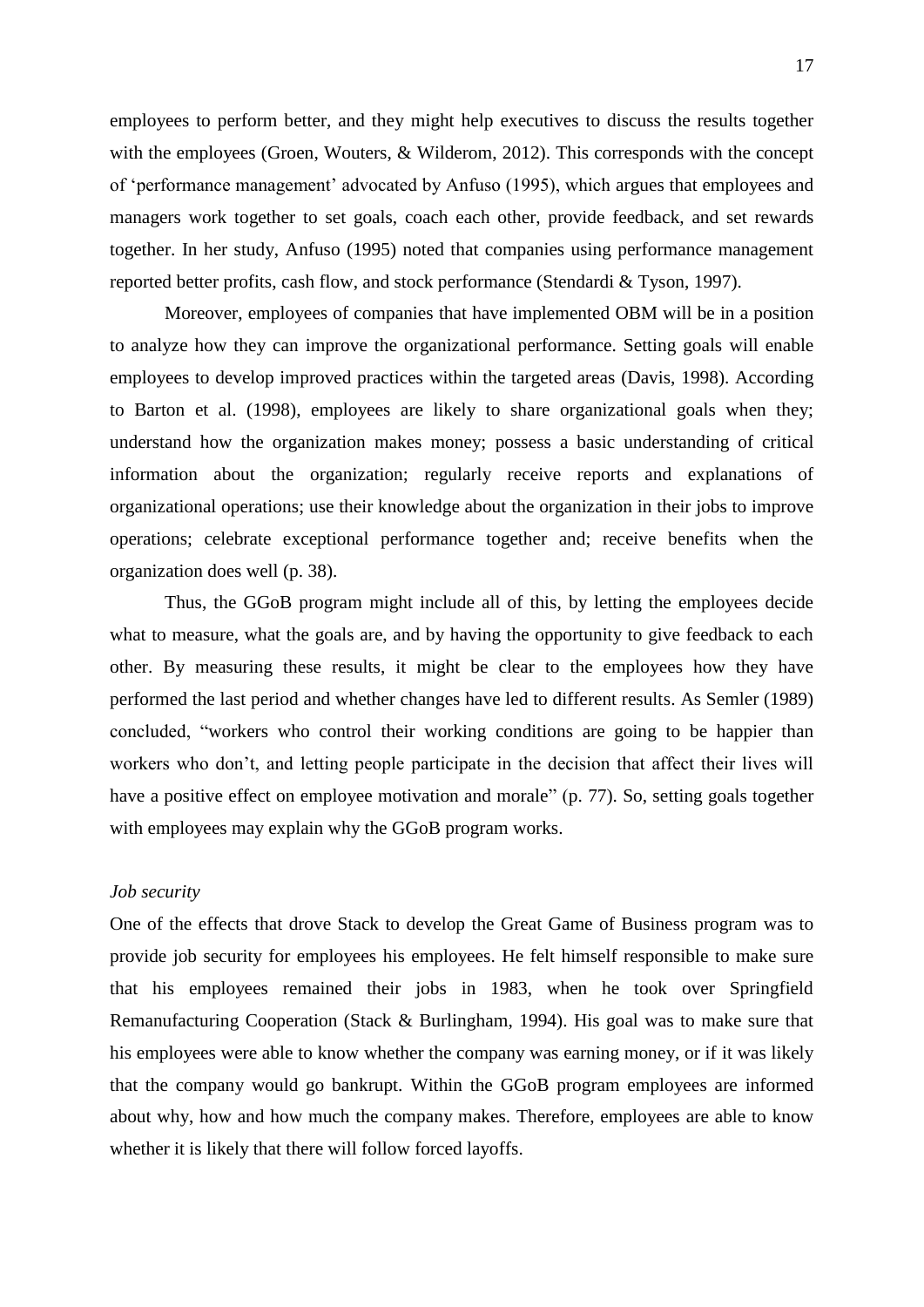Furthermore, work practices are not likely to sustain over time when workers fear that by increasing productivity, they will work themselves out of their job (Pfeffer & Veiga, 1999). According to Pfeffer & Veiga (1999), employment security is fundamental to the implementation of most other high performance management practices. Many additional benefits follow from employment assurances besides workers' free contribution of knowledge and their efforts to enhance productivity (p. 40). OBM allows employees to understand why innovations are necessary and what will happen if they do not take place. According to Kidwell & Scherer  $(2001)$ , OBM puts information in the open, and rights and duties might both be served. Information is given to employees to understand the nature of their job security in a dynamic economy (p. 121). According to Kidwell & Scherer (2001), even in instances where layoffs are inevitable, an effective system of open-book management allows layoffs to happen without accompanying employee distrust. The need for workforce reductions is made clear due to the free flow of financial information (p. 121).

As a result of implementing the GGoB in Springfield Remanufacturing Cooperation, their employees were in a better position to make the necessary investments of time and money that could create a safe future for themselves and their families (Stack, 2002). So, it may be that job security is an important aspect for explaining why the GGoB program works.

### <span id="page-17-0"></span>*Communication of results*

Part of the OBM system is regular, open communication on favorable and unfavorable financial results (Barton et al., 1999). OBM uses scoreboards to communicate the results, which are developed in congruence with the participating company. According to Case (1997), the goal is enabling employees to take action in anticipation of future events. Scoreboards usually include forecasts of months to come as well as the results of past months (p. 123). Furthermore, Case (1997) explained: An open-book scoreboard is based on the shared understanding that business unit numbers are compiled from performance and financial data from each department. Thus, the departmental scoreboards help employees to understand the connection between their own efforts and the business unit's results (p. 124).

Moreover, Davis (1998) stated that most open-book organizations post performance results in a prominent place. Employees were able to compare their performance with other departments, and they are reminded daily of how close they were to hitting targets (Davis, 1998). He explained: "To maintain interest and excitement, successes were publicized in newspapers and magazines. All employees had the opportunity to distinguish themselves and to receive rewards and recognition" (p. 12).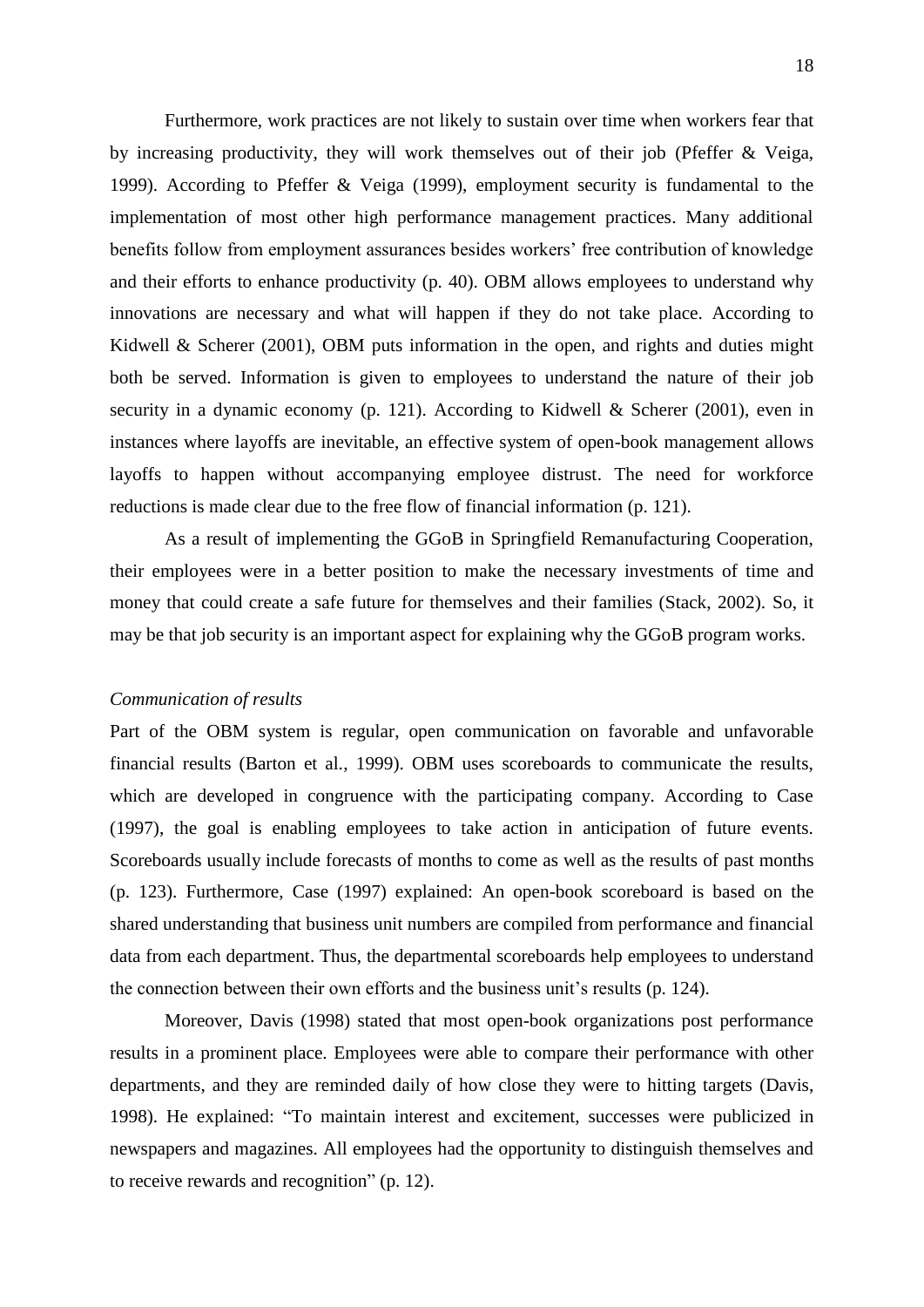So, communications of results may be an important explanation why the GGoB program works.

#### <span id="page-18-0"></span>**Difficulties and concerns**

Davis (1998) explored some difficulties and potential concerns organizations might face when they want to implement the GGoB program. Stendardi & Tyson (1997) refuted five criticisms about OBM. Aggarwal & Simkins (2001) identified some concerns and potential problems with implementing OBM. The following section discusses some of these difficulties, criticisms and potential concerns, and also gives answers how to take away some concerns.

First concern discussed by Davis (1998) is about difficulties in older, larger organizations. He implies that it will be easier to implement the GGoB program in small organizations, such as start-ups. Multiple locations may also be an obstacle according to Davis (1998). He suggested that this could be solved by dividing the organization into smaller profit centres. Aggarwal & Simkins (2001) discussed whether all organizations benefit equally from OBM. Potentially, all organizations in competitive industries can benefit from implementing the GGoB program (Aggarwal & Simkins, 2001). However, more research is necessary to examine this. It is likely that every organization could profit from some aspects of the GGoB program, because the program focuses on improving performance. Still, the question has not been answered whether all organizations benefit equally from the GGoB program.

Furthermore, managers might fear the loss of control (Davis, 1998; Aggarwal & Simkins, 2001). Some might be threatened that they will not longer have a function in the organization. Others might be threatened because they feel like they are going to lose some of their authority. Aggarwal & Simkins (2001) suggested to start with small steps to try out the GGoB program. Also, it could be pointed out to managers that their role will become more as one who guides the employees into the right direction (Davis, 1998), and that implementing the GGoB program does not mean that they do not have any function anymore.

Moreover, one of the most mentioned concerns of the GGoB program is about sharing information, which could fall into the hands of competitors (Aggarwal & Simkins, 2001; Davis, 1998; Stendardi & Tyson, 1997). However, it is not likely that competitors will gain any competitive advantage from your financial statements (Aggarwal & Simkins, 2001). Stendardi & Tyson (1997) cited Jack Stack, who called this the number one great fear, by explaining that knowing your competitor's finances is at best a short-term tactical advantage, one that pales alongside the benefits that come from educating your employees about the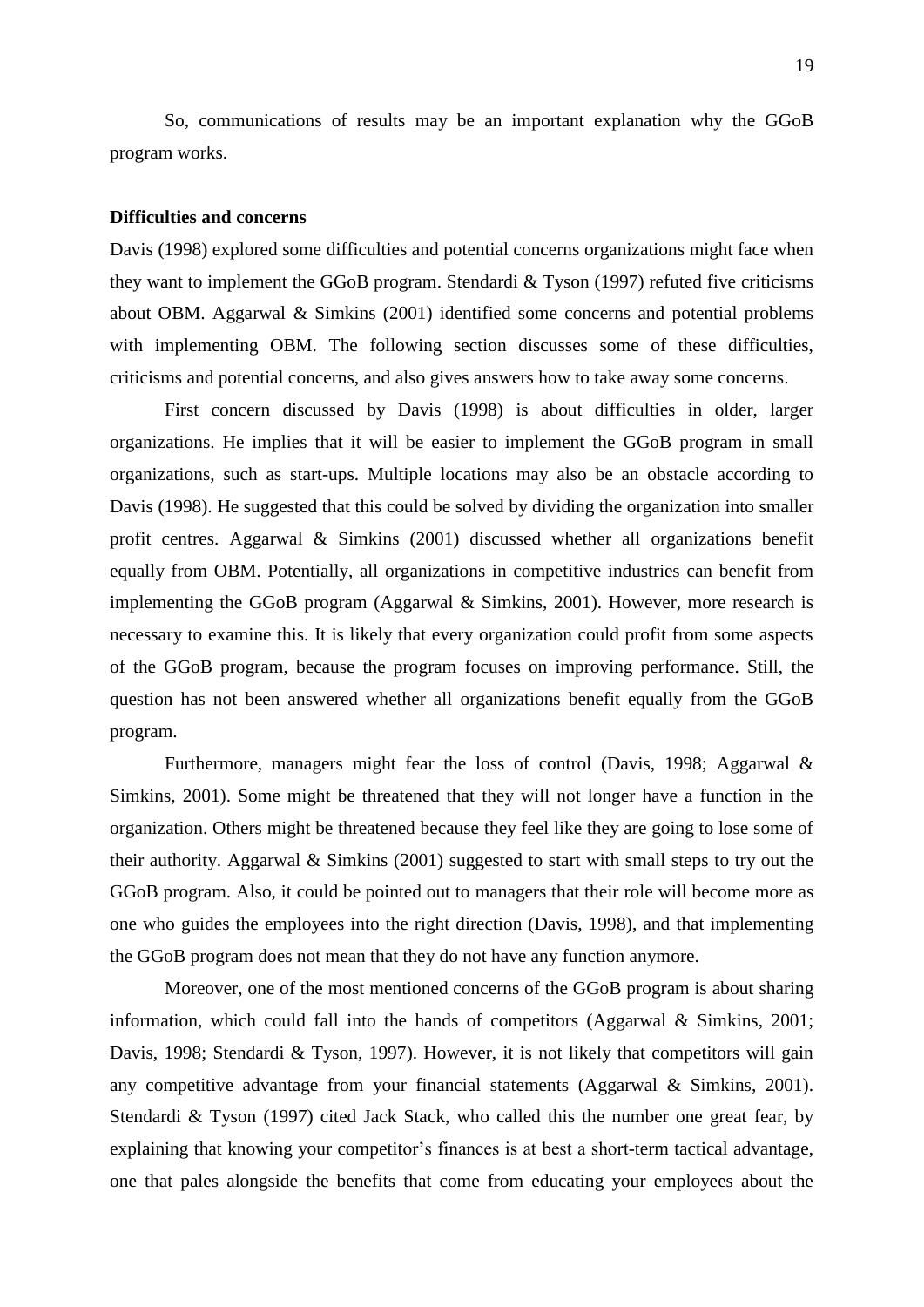numbers (p. 37). Furthermore, participating in the GGoB program does not mean that all the financial data and information is shared. An organization should share financial results, but it is not necessary to share information about for example individual salaries. Besides, according to Aggarwal & Simkins (2001), information about classified projects and patented products and processes should also not be shared (p. 11).

Furthermore, concerns about the learning time that would be too long, training costs that are too high and special training that is needed to explain finance and accounting to nonfinancial executives are discussed in several studies (Aggarwal & Simkins, 2001; Davis, 1998; Stendardi & Tyson, 1997). According to Davis (1998), formal financial education and training is not a major expense, training does not consume the most time. The most valuable learning takes place in regular meetings and when employees study the figures by themselves (p. 14). However, Davis (1998) argued that it cannot be expected that every employee will immediately use all the financial data that is shared with them. It is important that the company is committed to the program and does not have too high expectations at the beginning (p. 15). In addition, Stendardi & Tyson (1997) mentioned that employees do not have to become experts in finance and accounting, they just need to understand the basics.

Another concern that exists about OBM is that it is difficult to link performance measures with financial statements (Davis, 1998). Financial statements can be developed for each separate department. This concern might be solved by joining the Great Game of Business program, because the GGoB has years of experience and the program is developed to help making financial statements for participating companies (Stack & Burlingham, 1994).

Also, a concern discussed by Davis (1998) is about the added burden on accounting. They will play an important role in the education of the other employees, and because the financial statements must be prepared weekly, it costs extra time and puts more workload on the accounting and finance staff. However, in the long term, it is likely that it brings accounting and finance staff into much closer touch with people in operations (Davis, 1998).

Finally, there were also some concerns mentioned about the bonus programs and employee stock ownership programs (Davis, 1998; Stendardi & Tyson, 1997). As mentioned in the section above, organizations should be aware of what their employees want, and they have to be sure that their programs are fair and the bonus is linked to the actual performance.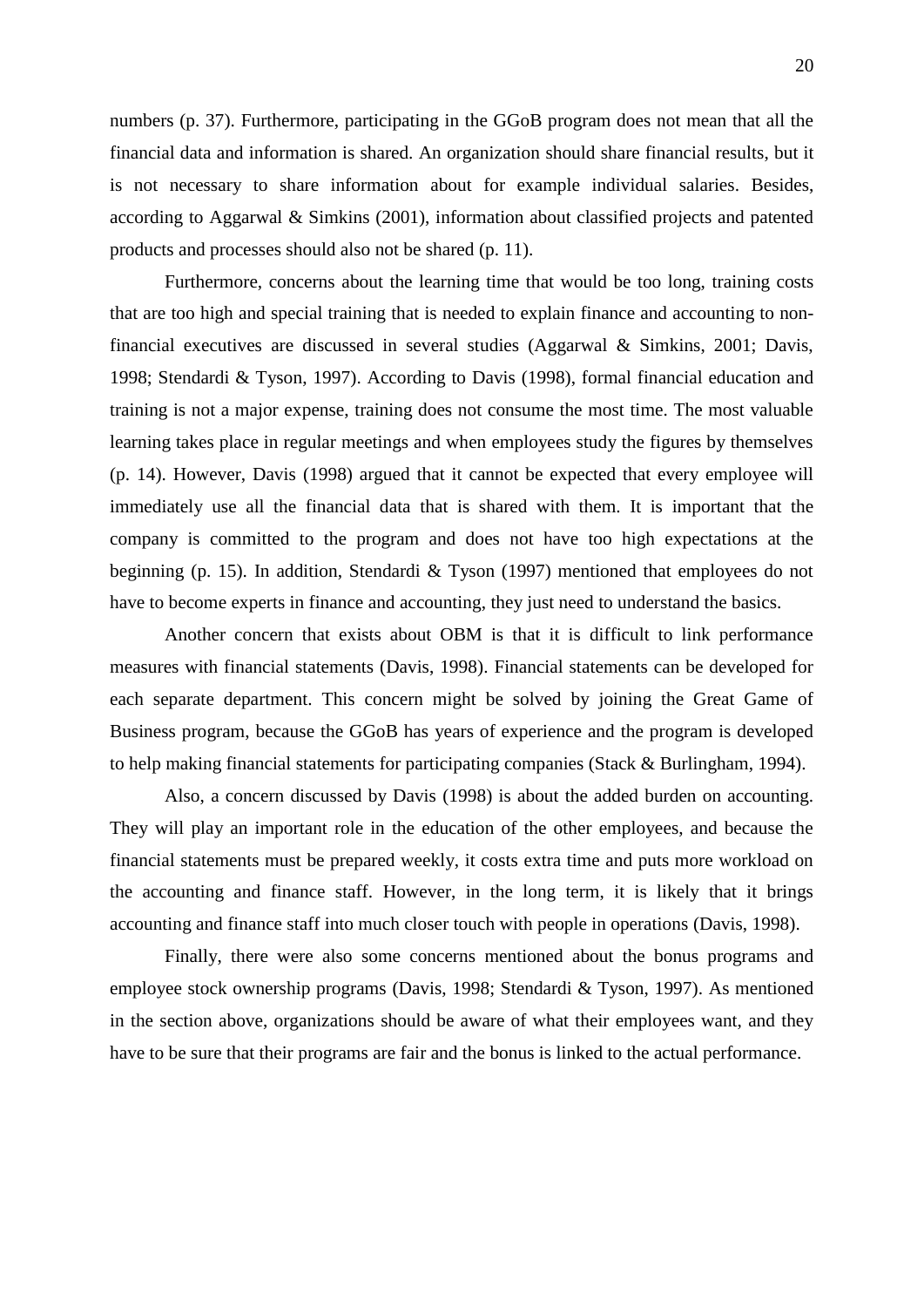#### **METHODS**

#### <span id="page-20-1"></span><span id="page-20-0"></span>**Sampling and data collection**

A lack of prior theorizing about a topic makes the inductive case study approach an appropriate choice of methodology for developing theory (Eisenhardt, 1989). Hence, to gain a deeper understanding why the Great Game of Business program works, we conducted indepth inquiries of 64 reports of organizations that have implemented the GGoB program. All the organizations are located in the USA. However, the organizations included in this sample are diverse. For example, several listed companies, some privately owned companies, a number of employee owned companies, and a few non-profit organizations were included. Furthermore, the organizations were active in different industries.

For this study, a request had been send to the GGoB to receive reports of organizations that have participated in the GGoB program. These reports are case studies that capture the business challenges and winning results experienced by organizations of varying sizes and industries that have implemented the Great Game of Business. In these reports, first a company background is given. Second, business challenges are discussed, which the company faced before they started with the GGoB program. Furthermore, the GGoB solutions are displayed. In these reports, little information is available about organizational performance and organizational characteristics. Nevertheless, in most reports information is available about the organizational revenue, and the number of years the organization is participating in the GGoB program.

In most reports, information was available about; total revenue, revenue growth, number of employees, number of years participating in the GGoB program. From 49 organizations the total revenue was known. Furthermore, from 54 organizations the number of employees was known. Moreover, in all reports was described in what year the company had started with the GGoB program, and until what year the results were measured. Therefore, for all 64 organizations could be determined how many years they have participated in the GGoB program. Besides, from 25 of the 64 organizations was known they had won a so-called ‗All-Stars' award. Organizations can win an 'All-Stars' award, when they have implemented the GGoB program completely and successfully.

Therefore, the next section first starts with a categorization of the type of organizations included in the sample. The second part of following section describes the methods used for coding, storing, and analysing the reports.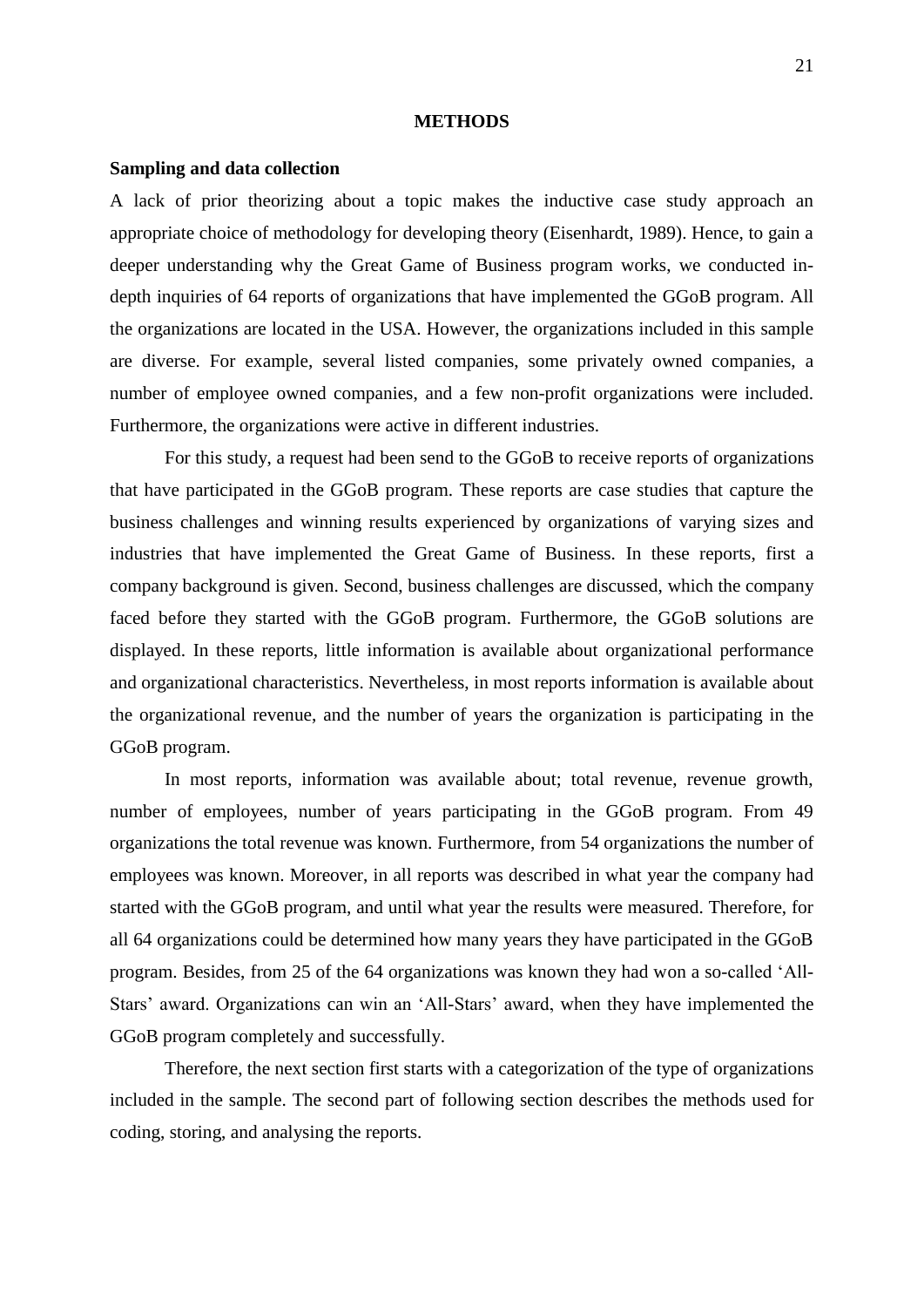### <span id="page-21-0"></span>**Categorization**

The 49 organizations of which the total revenue was known were divided into four different categories. The following categories were specified:  $1 - 10$  million dollars (n=11);  $10 - 50$ million dollars  $(n=20)$ ; 50 – 100 million dollars  $(n=7)$ ; and 100+ million dollar  $(n=10)$ . Furthermore, organizations of which the number of employees was known  $(N=54)$  were divided into the following categories:  $1 - 50$  employees (n=8);  $51 - 100$  employees (n=11), 101 – 500 employees (n=18); and 501 and more employees (n=15). Moreover, 64 organizations were divided in four different categories, based on the number of years they were participating in the GGoB program. The following categories were specified: 1 year  $(n=15)$ ; 2 years  $(n=25)$ ,  $3 - 5$  years  $(n=13)$ ; and  $6 - 10$  years  $(n=11)$ . Besides, from 25 of the 64 organizations was known they had won a so-called ‗All-Stars' award.

## <span id="page-21-1"></span>**Key aspects**

For analyzing the reports of the 64 organizations, we started coding with ten categories. Eight categories are related to the theory section about key aspects: ‗games'; ‗education in business'; 'information sharing'; 'bonus programs en employee ownership'; 'goal setting with employees'; 'job security'; and 'communication of results'; and the categories 'quotes' and ‗others'. All other data that seemed to be important, or seemed to be returning themes, were classified in the category 'others'. Several key words were identified for each category before the coding, and during the process of coding all data, some key words were added. During the coding of the reports, the technique of memoing is used, which means writing memos and notes that could be useful in the subsequent phase of the research. Some were about the code labels and their meaning, several were about different potential relationships among aspects, and others were about the collection of these data. We also made use of concept mapping, which is a graphic display of concepts and their interrelations. According to Babbie (2010), concept mapping can be useful in the formulation of theory. By doing so, we were able to make some connections among the key aspects, which may be interrelated.

After all reports were coded, all data had to be stored into a database. At first, we have stored all the coded data into this database. Next, we looked at the key words, the related memos, and the concept map. By doing so, we were able to decide whether the coded data really belonged to a category. After analyzing all the data that was stored in the category ‗others', we decided that there were no real returning themes, which were important for this study. Therefore, no extra categories were added to the research.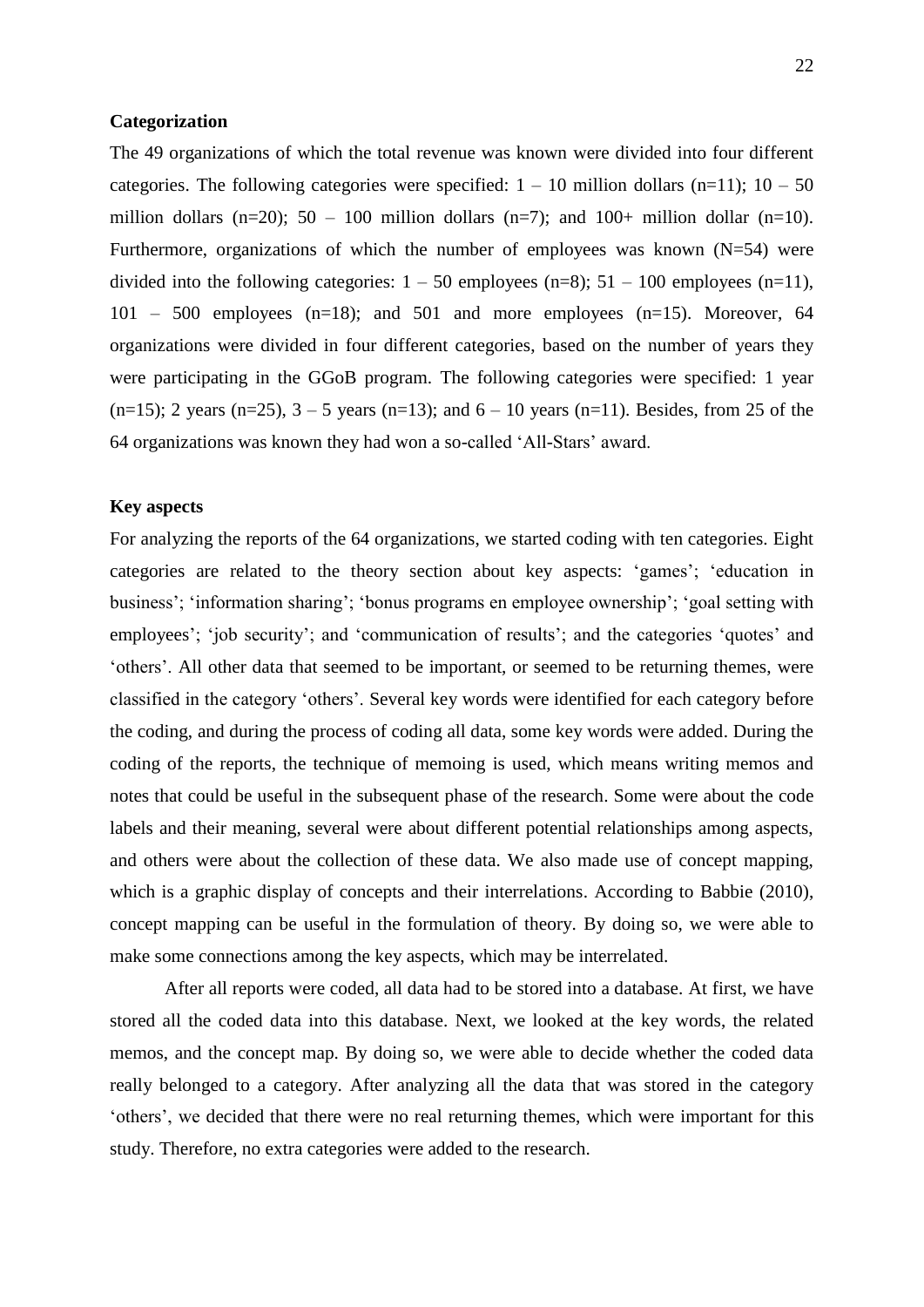After all data was stored, we started with examining the frequencies of the key aspects that were mentioned in the reports. Moreover, the number of key aspects per report has been calculated, in order to inquire the distribution of the key aspects in this sample. The next step was to investigate how the key aspects were mentioned in de reports, divided by the total revenue, the number of employees, the years organizations were participating in the GGoB program and whether the organizations had won a ‗All-Stars' award. The following step was to find some examples and interesting quotes about each of the key aspects, which were stored in the category 'quotes' and on the memos made during the coding of the data. These examples and quotes may provide some clarity.

To decide what aspects explain why the Great Game of Business program works, both the frequency, and the degree to which the aspects were explicitly mentioned in the reports, was rated. The two aspects that were reported most frequently, received four plus signs, the following two aspects three plus signs, and so on. Likewise, we have ranked the aspects to the degree of which they were pointed out in the reports as important for the success of the GGoB program. When the aspect appeared to be very important, it received four plus signs. When the aspect seemed to be important, it received three plus signs. When the aspect appeared to be not very important, it received two plus signs. When the aspect seemed to be not important, it received one plus sign.

As a result, the aspect with most plus signs should be most important in explaining why the GGoB program works. If several aspects scored the same number of plus signs, then the degree to which it was pointed out as important for the success, would be determinative for the rank, above the frequency.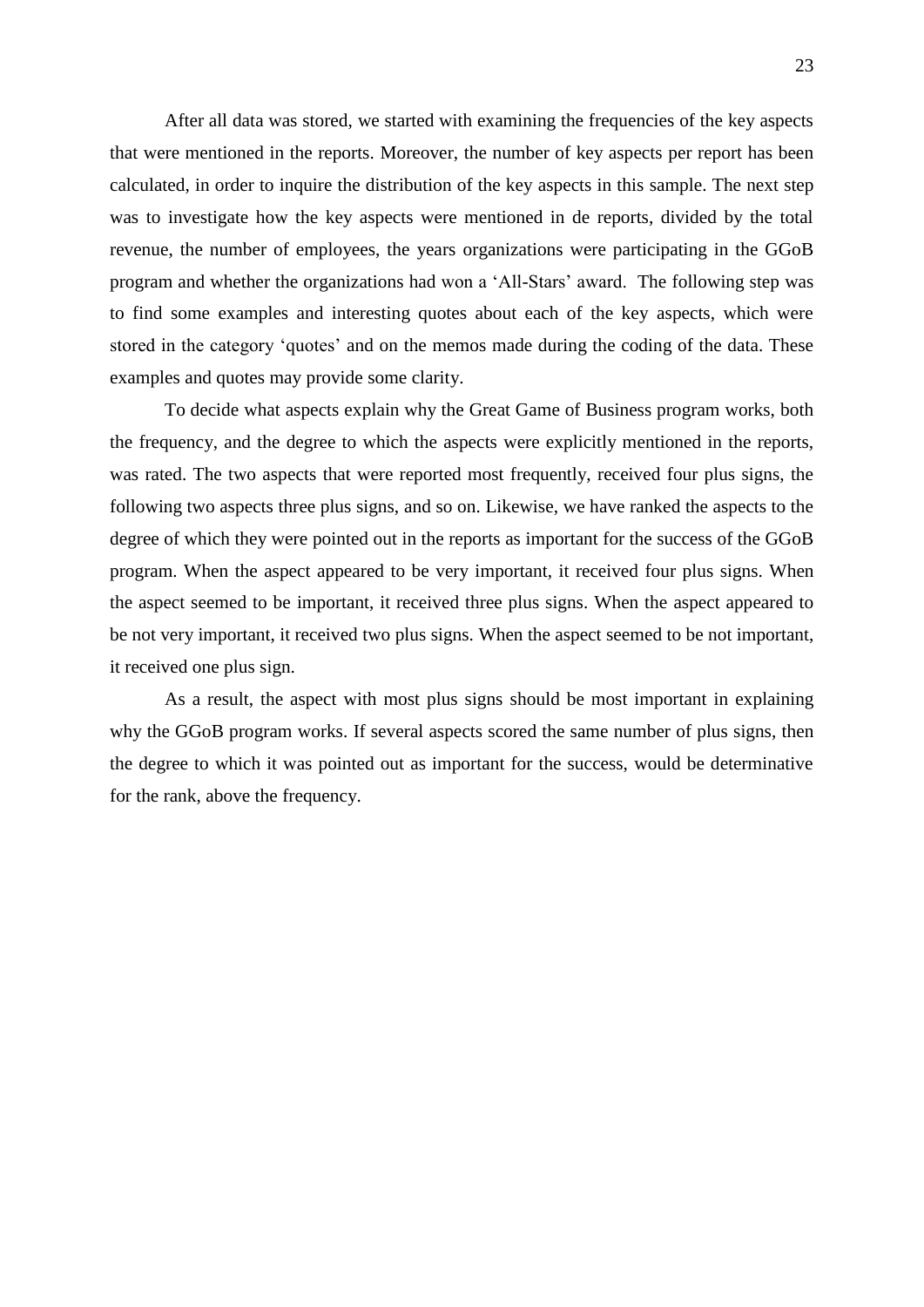#### **RESULTS**

## <span id="page-23-1"></span><span id="page-23-0"></span>*Frequency*

In 53 of the 64 reports of organizations included within the sample, education in business literacy was mentioned as an important aspect why the organizations had implemented the GGoB program successfully. Also, bonus program and employee ownership was noted in 53 of the 64 reports. Furthermore, communication of results was mentioned in 47 reports, playing games in 45 reports, setting goals with employees in 40 reports, empower employees and keep them accountable in 38 reports, and job security in 31 reports. See table 1 for a summary of these findings, in figure 2 these findings are displayed.

| <b>Key aspect</b>                    | <b>Times mentioned</b> |
|--------------------------------------|------------------------|
|                                      | $(N=64)$               |
| Education in business literacy       | 53                     |
| Bonus program and employee ownership | 53                     |
| Communication of results             | 47                     |
| Games                                | 45                     |
| Goals setting                        | 40                     |
| Empowerment and accountability       | 38                     |
| Job security                         | 31                     |
| <b>Information</b> sharing           | 24                     |



*Table 1.* **Key aspects times mentioned**

*Figure 2.* **Key aspects times mentioned**

Looking at the frequency, 'education in business literacy' and 'bonus program and employee ownership' appeared to be most important in explaining why the Great Game of Business worked. Furthermore, the aspects 'communication of results' and 'playing games' were also frequently mentioned, so it seemed likely that these two aspects were important. In contrast, ‗goal setting with employees' and ‗empowerment and accountability' were mentioned less frequently, and therefore, appeared to be less important for success. Meanwhile, 'job security' and 'information sharing' were least frequently mentioned, so these two aspects seemed least important.

### <span id="page-23-2"></span>*Frequency of key aspects, by organizational characteristics*

Next step was to investigate whether there were differences in the frequency of the aspects mentioned within the reports, divided by: total revenue size; the number of employees; the years of participating in the GGoB program; and whether the organizations won an 'All-Stars'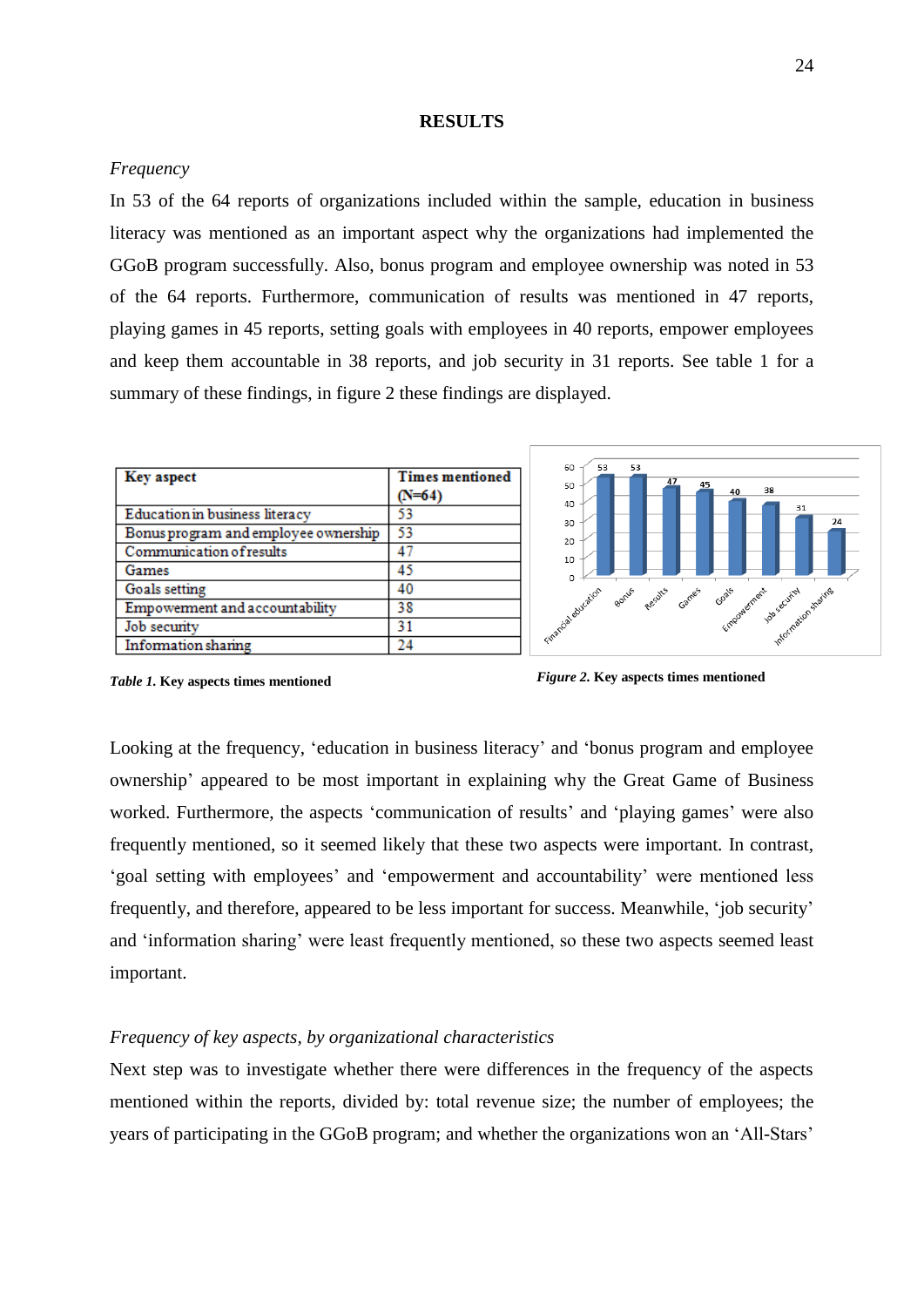Award. The following section displays these results. On average, 5.17 key aspects were noted per report.

#### **Total revenue**

Twelve organizations were included within the category ‗1-10 million dollars', on average 5.58 key aspects were noted in the reports of these organizations. Furthermore, 5.10 key aspects were mentioned in the category ' $10 - 50$  million dollars' (n=20). Besides, within the category  $50 - 100$  million dollars' (n=7), on average 5.00 aspects were noted in the reports. Moreover, 4.80 aspects were pointed out within the category '100+ million dollars'. In addition, the organizations of which was unknown  $(n=15)$  what their total revenue was, mentioned on average 5.27 aspects in their reports. The results are displayed in figure 3.a.

#### **Number of employees**

Within the category  $1 - 50$  employees' seven organizations were included, on average  $5.25$ key aspects were pointed out in the reports of these organizations. Moreover, 5.15 key aspects were mentioned within the category  $31 - 100$  employees' (n=13). In the category  $101 - 500$ employees' (n=18), on average 5.17 aspects were noted in the reports. Furthermore, 5.13 aspects were pointed out within the category  $500+$  employees. In addition, the organizations of which was unknown (n=10) how many employees they had, mentioned on average 5.27 aspects in their reports. In figure 3.b, the results are shown.

## **Number of years participating in the GGoB program**

Organizations that had started with the GGoB program for the first year (n=15), mentioned on average 5.07 aspects in the reports. Furthermore, 5.12 key aspects were pointed out on average in the reports of organizations which had implemented the GGoB for two years (n=25). Moreover, within the category '3 – 5 year' (n=13), on average 5.23 key aspects were noted. Besides, 5.36 key aspects were mentioned on average in the reports of organizations that had used the GGoB program between six and ten years (n=11). The results are displayed in figure 3.c.

#### **'All-Stars' awards**

From 25 organizations within the sample, was known that they have won an 'All-Stars' Award. These organizations pointed out on average 5.48 key aspects. In contrast, organizations that did not win an 'All-Stars' award  $(n=39)$ , mentioned on average 4.97 key aspects. In figure 3.d, the results are shown.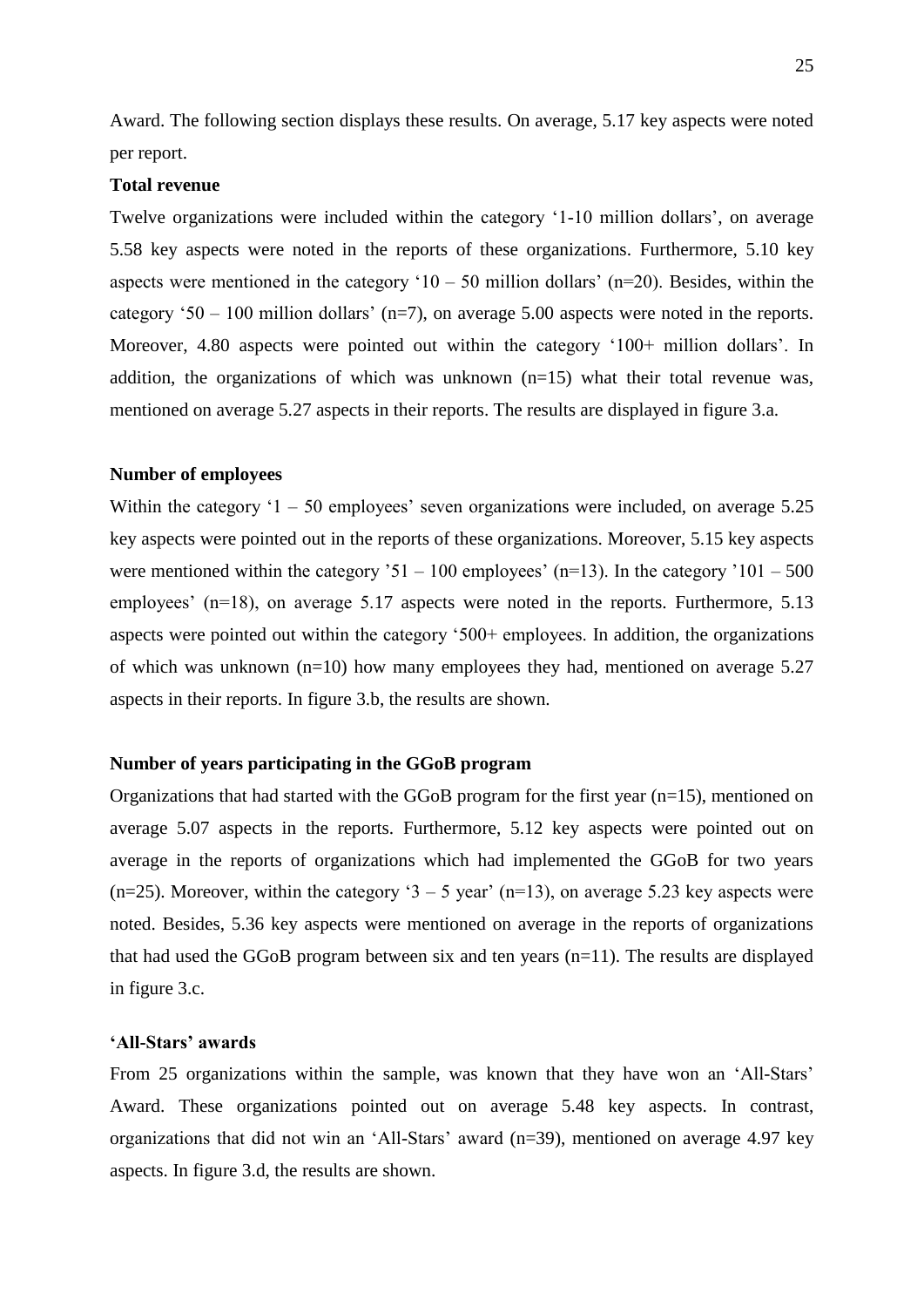

*Figure 3.* **Average number of key aspects mentioned in reports, divided by several categories**

In reports of organizations that are smaller, based on the size of total revenue, the key aspects were mentioned more frequently compared to organizations with higher total revenue. The higher the total revenue of an organization, the less key aspects were found in the reports. Moreover, looking at the results of the number of key aspects, divided by the number of employees, it pointed out those relatively small organizations, with 1 to 50 employees, more frequently mentioned key aspects than organizations with more employees. Furthermore, there was no big difference within the other categories. Besides, the results of analyzing how many key aspects were mentioned, based on the years organizations have implemented the Great Game of Business, showed that organizations mentioned more aspects, when they were longer working with the GGoB program. Furthermore, the results of analyzing whether 'All-Stars' winning organizations were more frequently mentioning key aspects, showed that this was indeed the case.

Thus, based on these findings, it appeared to be that looking at the frequency of key aspects mentioned was reasonable.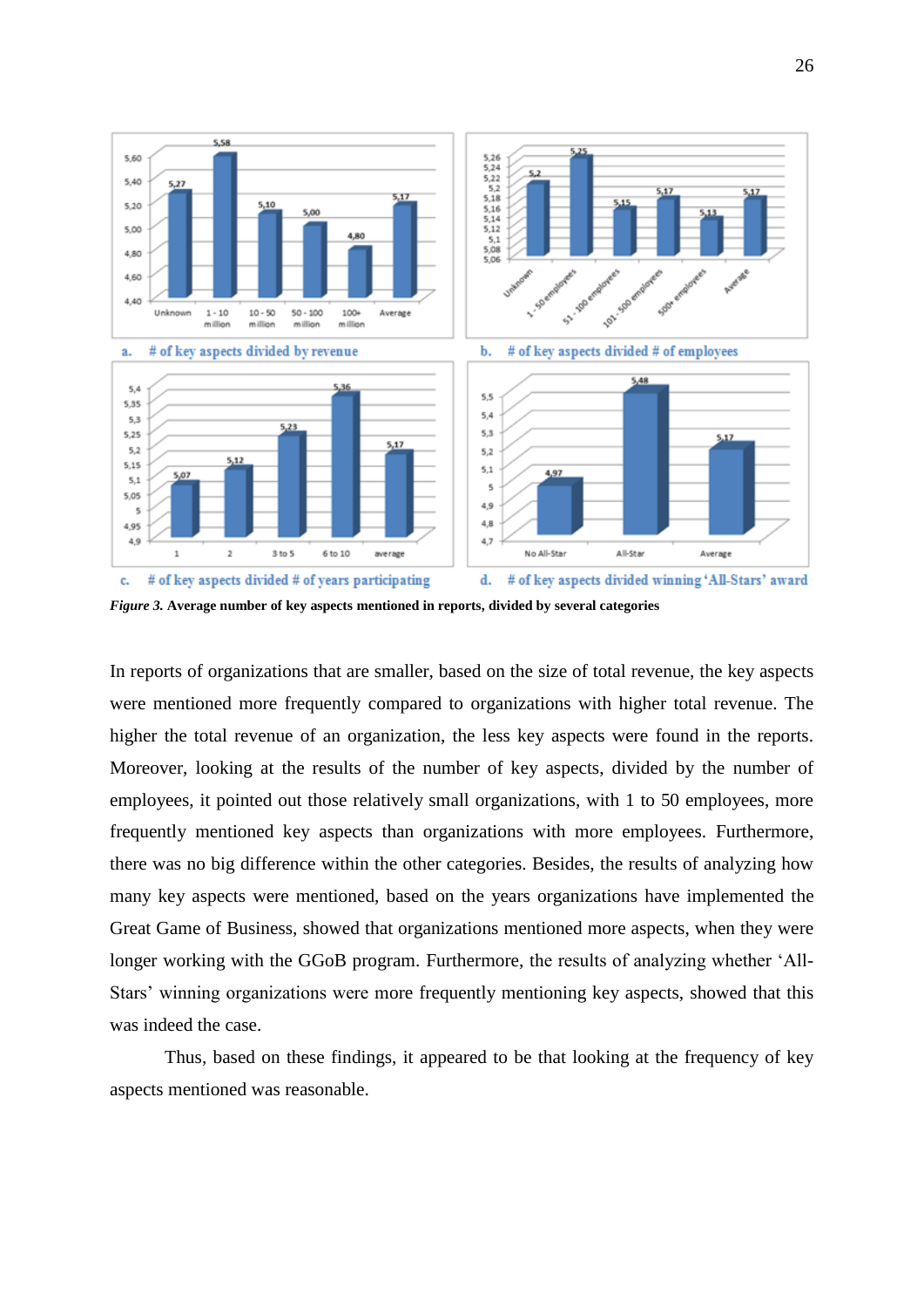The following part displays the results in regard to the key aspects extracted from the literature. Furthermore, some examples and quotes are given in this section. In addition, the degree to which each aspect was mentioned as important for the GGoB success is also displayed. Other quotes are included in Appendix 1.

## <span id="page-26-0"></span>*Games*

Many organizations played mini-games, with the goal to improve certain practices and processes, which could improve organizational performance. The following part will describe how organizations benefited from playing mini-games.

A retailer of natural and organic foods had used mini-games to improve food and service quality, merchandising, margins and economic value added. Furthermore, games were also played to streamline paperwork, to keep office expenses in line and to improve workflow efficiency, labor productivity, teamwork, and customer service. Besides, a provider of communication solutions increased revenue by seven percent and reduced targeted labor cost by eight percent, due to different mini-games. Moreover, mini-games have helped a manufacturing firm to drive down mistakes and increased profitability. In addition, a retailer in pet care played games to continue growth in sales, reduce costs and strengthen key processes and company website. Also, a combination of using mini-games and smart planning saved a software development company 'thousands' of dollars. Furthermore, an office products supplier successfully played games to: identify new sales opportunities; hire quality sales reps; increase website traffic and web-based leads; convert more leads to paying customers; increase new accounts; expand existing ones; and boost high-end product sales. Besides, a wellness salon increased traffic, sales, teamwork, business intelligence and workflow efficiency due to using games. Moreover, mini-games helped an online hotel broker to increase the number of affiliate websites and the level of efficiency in getting new affiliates up and running. Due to playing games, the organization was able to improve forecasting accuracy, expense control and customer service. In addition, a sugar processing company was able to reduce overall pallet damage by about twenty percent in three months, which helped saving thousands of dollars. Also, a merchandiser of tuxedos was able to increase the accuracy of forecasts, to exploit opportunities, and to squeeze out weaknesses due to playing games. Furthermore, two corporate games and dozens of in-store ones have helped a restaurant chain to shave food/beverage costs and improved their customer service, food quality, traffic and sales. Besides, by implementing a mini-game targeting on waste, a distributor of flowers was able to cut its waste from seven percent of sales to almost five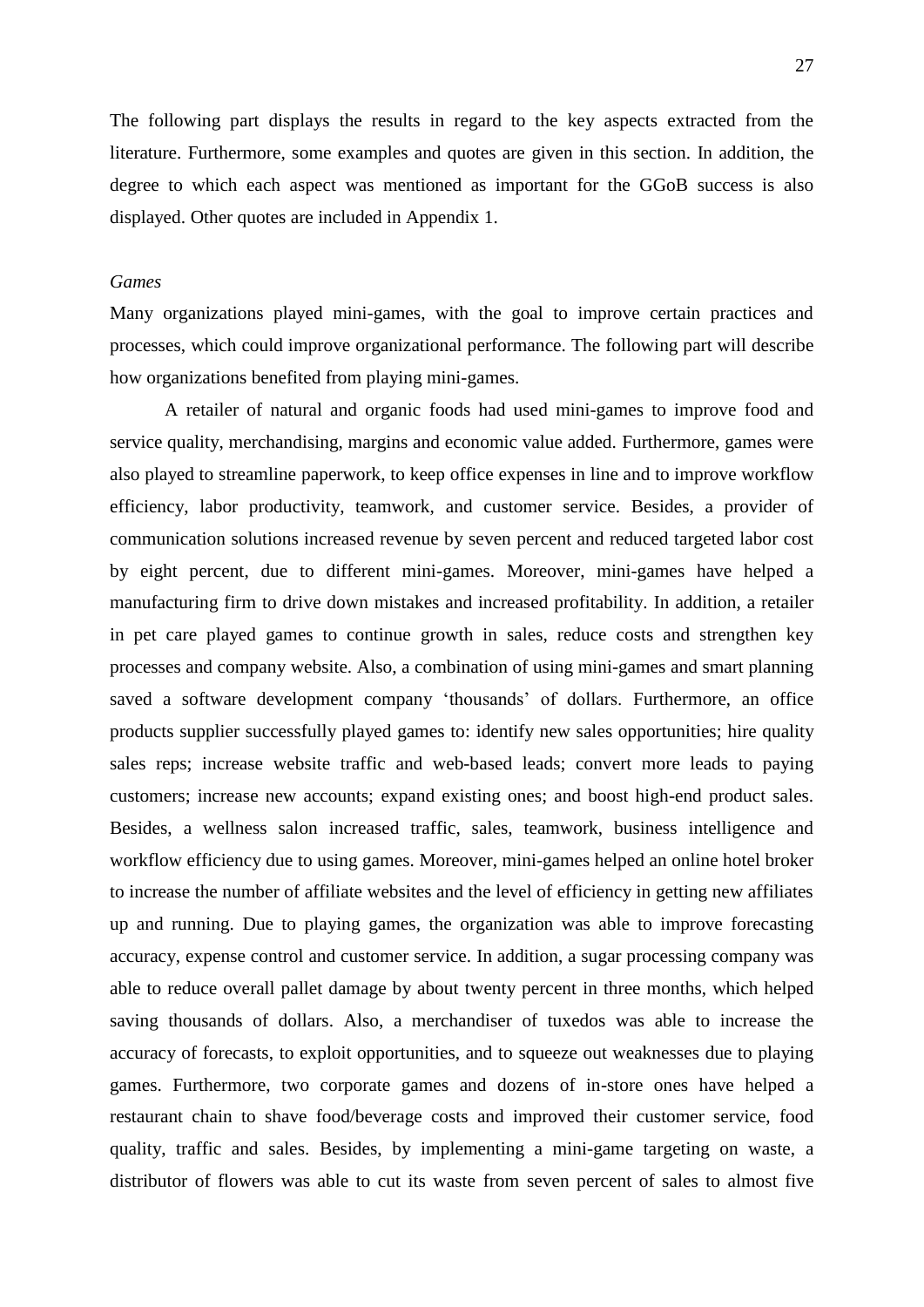percent by watching and tracking what they threw away, which putted some \$46,376 directly to their bottom line. Moreover, a wholesale distributor used mini-games to improve promotions, sales, service, team communication and housekeeping. In addition, an engineering firm improved shipping and reduced office costs and lost-time accidents due to playing games. Also, mini-games have helped employees of a consultancy firm to meet a string of ambitious contract-renewal goals, which ensured healthy profitability. Their clients were delighted because they won due to the games that were played. Furthermore, an air composite supplier benefited from using games because they boosted efficiencies and learned to teach employees decision-making skills. Due to one game, they reduced cash for shop supplies by \$12,000 in only sixty days. Besides, mini-games helped an insurance firm to reduce office costs and supercharged teamwork, financial and cultural literacy, quote activity, customer service, the policy retention rate and new business.

So, based on the findings it seems that 'playing games' is a very important aspect of the Great Game of Business program. There are lots of examples that illustrate how playing games have helped to improve all kinds of different parts within the organizations. Therefore, it appears like playing games could help to improve almost every situation, or solve every problem. Moreover, truly practical examples are given in the reports, about how games had improved the organizational performance.

#### <span id="page-27-0"></span>*Information sharing*

Sharing information was mentioned in several reports. Organizations were using different ways to keep everyone well informed, such as newsletters, posters on bulletin boards, e-mail updates, teleconferences, websites, intranet, and special summits.

In several reports, was noted that employees demanded, or were asking for information. A CEO of a consultancy firm concluded: "The Great Game of Business created a strong demand for information. The more people learned, the more engaged they became." Furthermore, a manager from a call center stated: "What made our people business partners is that the GGoB created a demand for information. The more people learned, the more they wanted access to the information that helped them perform, and the more engaged they were." Besides, a manager from a food distributor noted: "To realize our dream of a community of successful businesses, we knew we had to document and share our best practices so we would not have to reinvent the wheel every time we launched a new business." Moreover, a cofounder and CEO of a food retailer explained: "We always wanted our stores to be autonomous, to innovate individually and to exchange information." In addition, in one report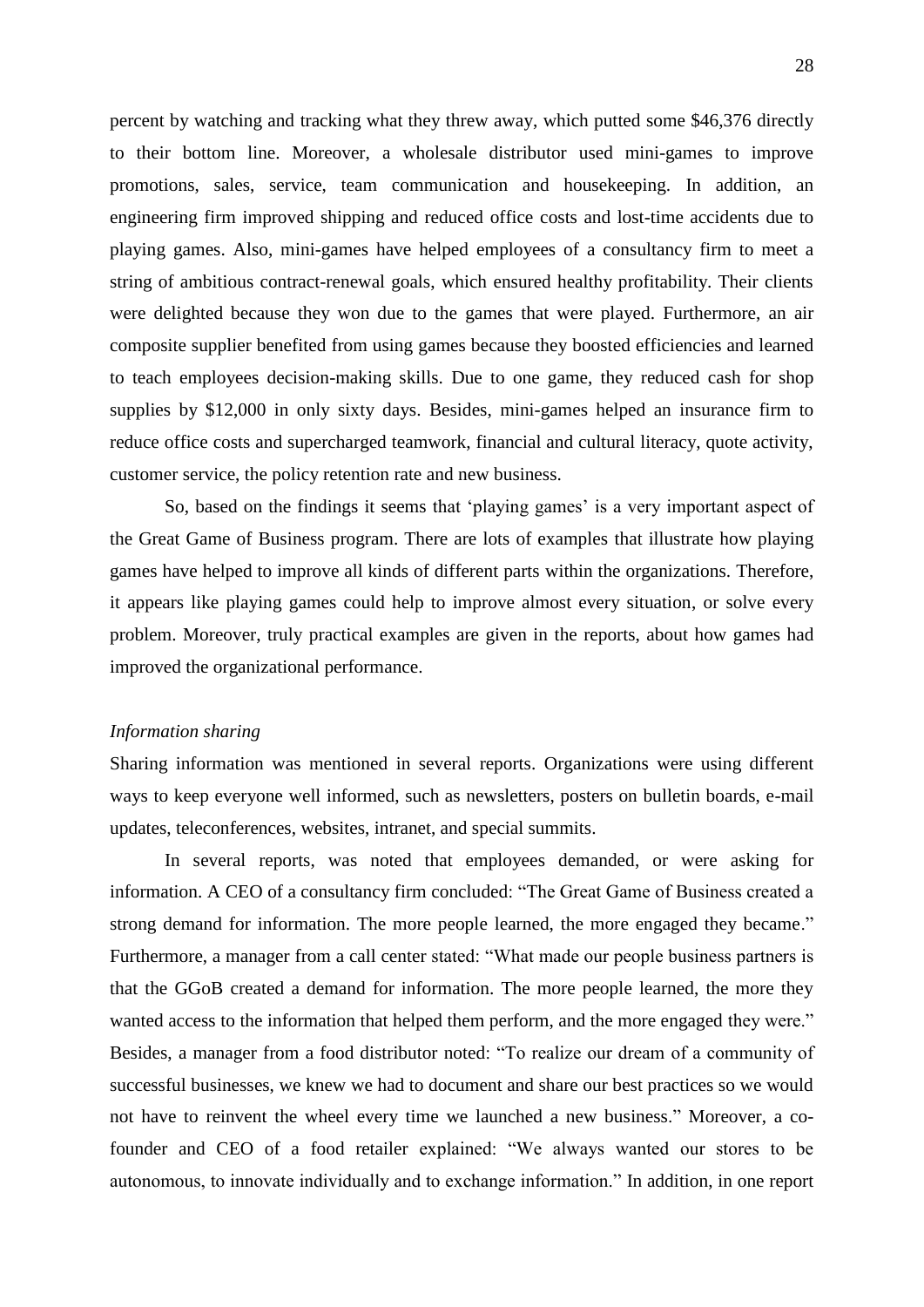of an export management company was pointed out that there was a different culture emerging after the company started with the GGoB program, because all employees cared and were sharing information and resources. Also, it was mentioned in the report of an IT service provider that all employees had a playbook where they kept track of the actions they did each day to contribute to the sales engine. The playbooks were shared with all employees to provide information and accountability. "The Great Game has taught us to have faith and courage when sharing information with employees. As a result, company loyalty, morale, and fun are surging," was stated by the manager of the IT service provider. Furthermore, one CEO of a beer brewery reported: "Shared ownership and fiscal transparency were always part of the plan. When we started sharing financial information, we really jumped off the cliff."

Thus, information sharing seemed important in some cases; in others it was not mentioned. Perhaps this is due to the fact that because they share financials with their employees, they did not mention them in the reports. Some organizations really pointed out that their employees had a demand for information. However, it appears like sharing information was not very important for organizational performance. Still, it should be mentioned that all organizations share some information with their employees, which is the basis of the GGoB program. So, it is likely that sharing information is more important than the organizations thought, or recognized.

#### <span id="page-28-0"></span>*Education in business literacy*

Most organizations mentioned in their report that their employees had a much better understanding of the business literacy compared to before they implemented the GGoB program. Many organizations reported that they had several training programs for their employees, so the employees were able to make better business decisions and they could link their day-to-day work with financial results. In several reports was pointed out that it was not hard to teach employees business literacy. One manager of a research organization stated: "If someone knows how to do basic math, we can teach that person how we make money and where it comes from."

Several organizations pointed out that a focus on business literacy was the key of their success. In a motorcycle shop, the rate of business literacy had gone up dramatically. The manager stated: ‗We were asking more sophisticated question.' That corresponds with a note that a CFO from an air composite supplier made in regard to business literacy education: ‗Employees were asking questions they've never asked before.' Furthermore, one CEO of a call center reported: "We began to see great results not only in the financial reports, but also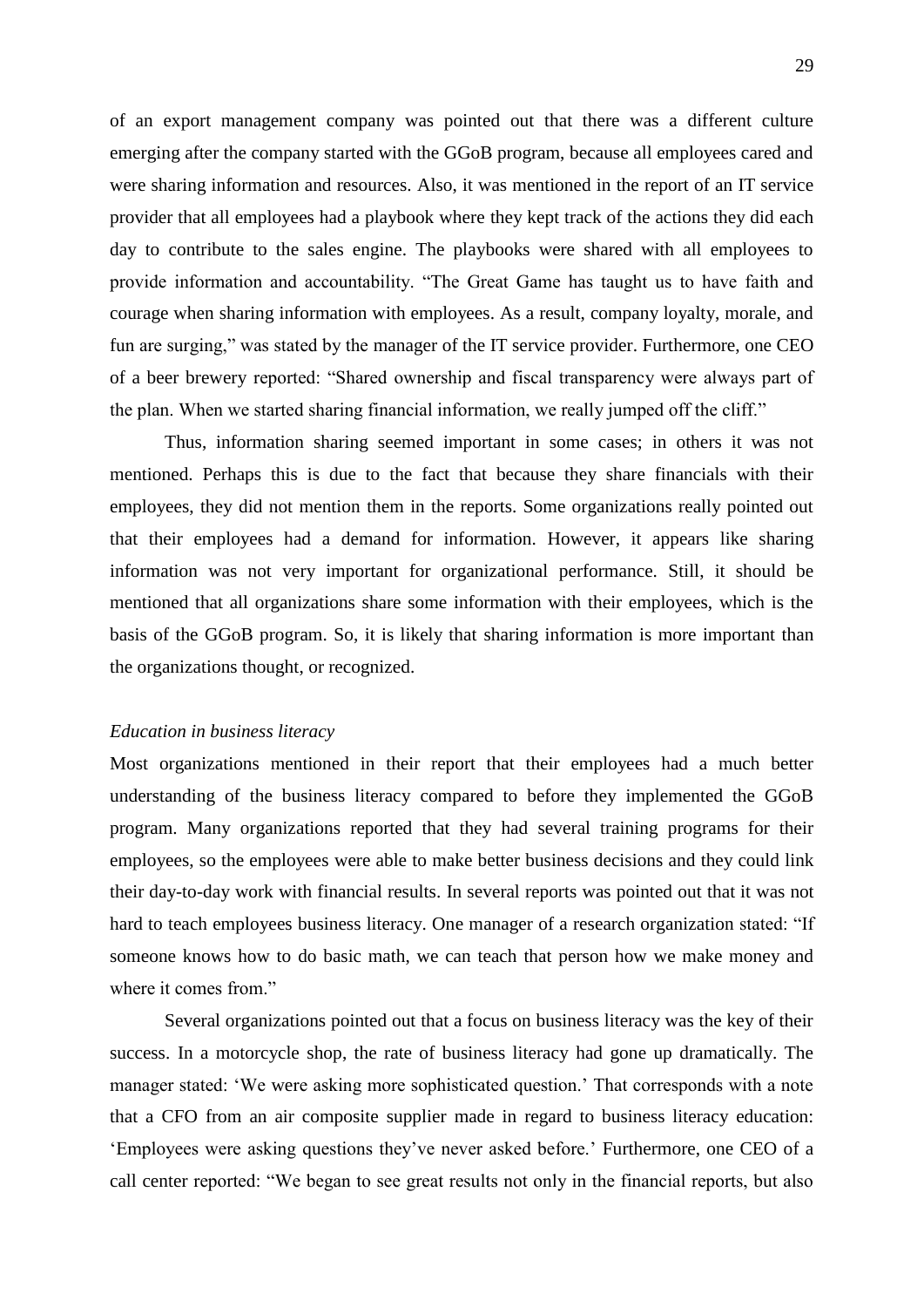in the way people interacted with one another and with customers. Their business decisions made perfect economic sense for the company." Besides, another manager of wholesale distributor of flowers stated: "Everyone at our company now sees the financials and they are taught how to read them and they clearly know what it takes to win. This has been the best thing we have done to turn our business around." Moreover, in the report of a call center was mentioned that business-literacy training helped employees to develop a common financial language. Customized line-of-sight training showed them how their daily work aligns with, and rolls up to, corporate goals. A manager from a research organization stated: "Our people started to understand our business model and what we need to do to keep operating." In addition, according to the report of a manufacturing firm business literacy was a key part of the company's recipe for success, an effort the company has invested even more heavily in, especially when it transitioned from forty percent to a hundred percent ESOP company. Also, one manager of a sugar processing company stated: "Business literacy is the key to our success, and the Great Game of Business is an excellent tool for demonstrating it." Furthermore, financial training helped a consultancy firm to outperform all the previous year numbers in almost every category.

Besides, several organizations reported about their business literacy rate: "Nearing 100% at the hub"; "70% business literacy"; "Rising steadily as more employees participate"; ―Climbing higher, thanks to regular financial- literacy classes and open-book training for new hires"; "100% participation"; "100% of employees have been trained"; "All associates at participating plants have been fully trained"; "90% of full-timers have taken customized classes on the P&L"; "Rapidly closing in on  $100\%$ "; "high thanks to formal training, diligent scorekeeping and daily pre-shift rallies"; "90% due to new-hire orientation, OBM tools, scorecards, forums and employee produced GGOB films used to teach OBM internally and externally"; and "About 80% of our people know how to move the numbers in the right direction".

Hence, it appears that business literacy is very important for organizations that have implemented the GGoB program. Their employees are able to make better decisions, ask better questions, and it is not hard to educate employees. As a consequence, employees of organizations included in this study had a better understanding of how their organization were making money, and how own their work influenced the organizational performance, the employees were more aware of their own role.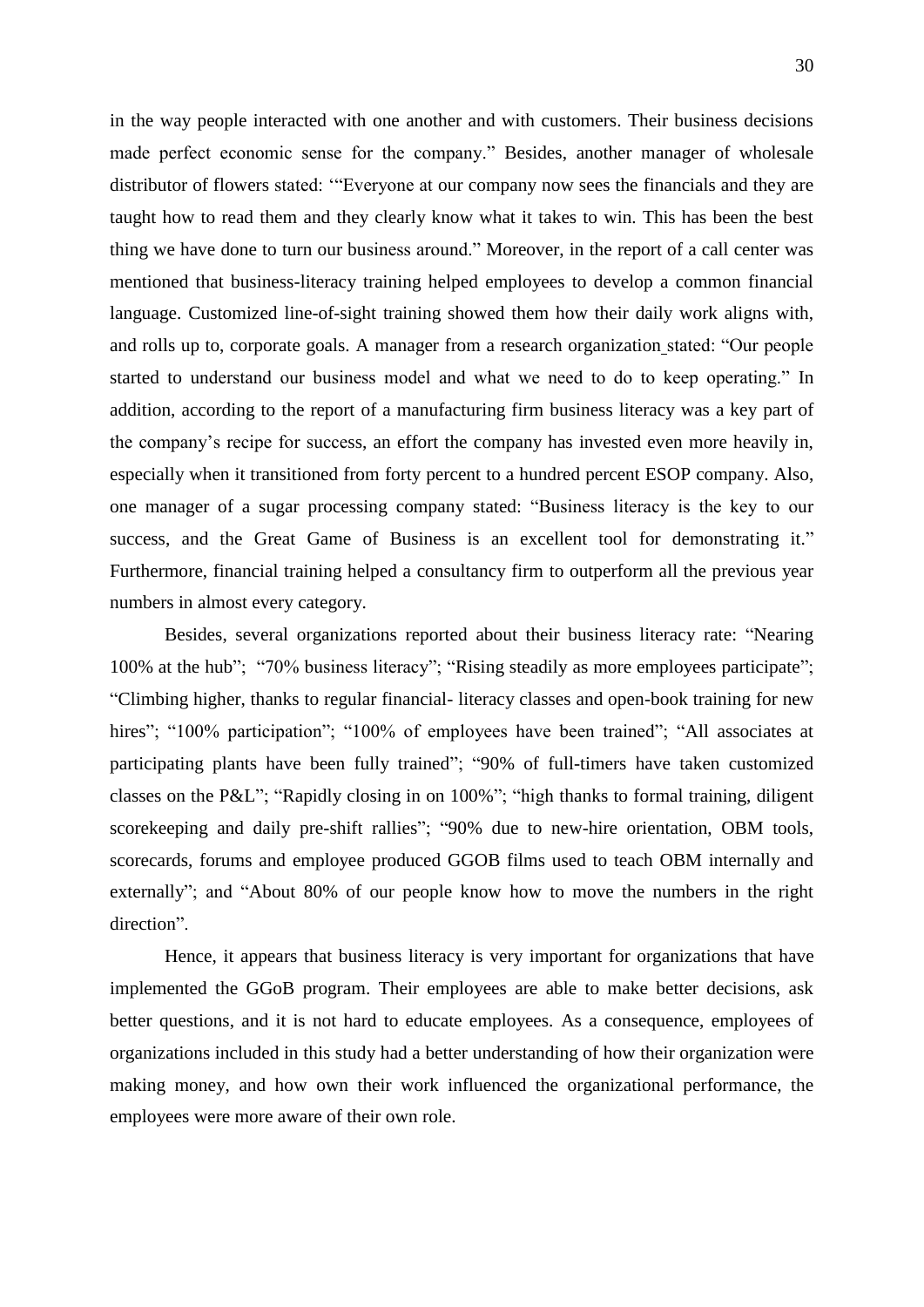### <span id="page-30-0"></span>*Empowerment and accountability*

In most reports, empowering employees and making them accountable was mentioned. For example, it was referred to as: empowering; accountability; sharing responsibility; authority; participation; thinking and acting like owners; and decision-making power.

Some organizations reported that they have empowered employees. In one report, was described that a pizza restaurant chain empowered staffers to do whatever it takes to delight their own customers. Furthermore, one manager from an online hotel broker stated: "People were fully empowered to solve problems and innovate in ways that positively affected the bottom line." Besides, another manager from a book wholesaler mentioned: "We had given decision-making power to employees. They understood our critical number and key drivers and were able to think like owners." Moreover, a storage company started employee-run committees, which had the authority to do 'whatever it takes', to make the company stronger.

In addition, in several reports empowerment was mentioned together with accountability. "Empowering people and sharing the responsibilities and rewards of business led to continuous improvement and sustainable success," was stated by a manager from a retailer of natural and organic foods. Also, in a report of a distributor of pool covers was described that employees were empowered to make important business decisions and were kept accountable for them. Furthermore, one manager of a manufacturing firm stated: "The GGoB program empowered us to be responsible, to take charge of our company and our lives." Besides, employees of a fire-safety company were encouraged to innovate and assume loads of responsibility.

Moreover, some organizations held accountability meetings. In several reports, was described how certain departments and teams were held accountable, in others was mentioned that they had to find ways to make individuals accountable for their own actions and decisions. In some reports, the organizational success was explained through the power of the GGoB program to create, or transform the culture in one of accountability. One CEO of a protective coating manufacturer identified company heroes, rising stars and future leaders, which offered employees an increasing amount of personal responsibility. In addition, in the report of a wholesale distributor of recreational vehicle parts, was stated that 'accountability replaced excuses', after they implemented the GGoB program.

Also, in several reports was noted that employees were starting to think more like owners. In a coffee distribution company, members of a team questioned why they were still direct-shipping coffee to customers located along their delivery routes. Together they discussed others ways to do it, and they came up with great solutions. Furthermore, in a report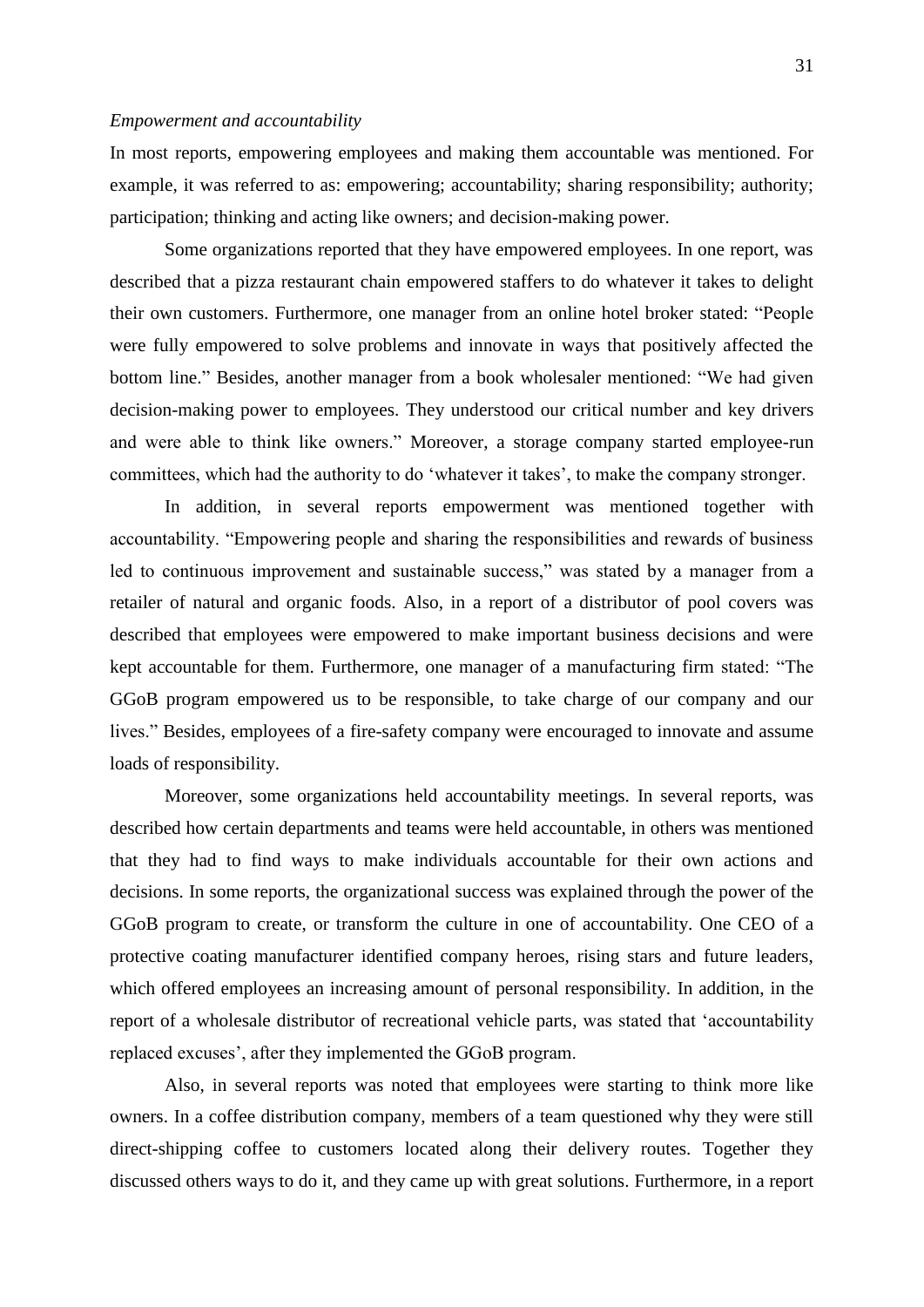of a producer of crude and natural gas was explained that employees do not thought they had ‗jobs'; they worked like owners with purpose and passion. Besides, a brewery described that the new ownership mentality inspired everyone to find ways to make the brewery more profitable and sustainable. Moreover, a manager of a call center stated: "New ownership mentality created greater participation in the process."

So, empowering employees and making them accountable appeared to be very important for many organizations. However, it should be noted that it seemed like both facets should be included. If their employees get empowered to make decisions, but are not kept accountable for the results of their actions, then they will not care. If they receive a lot of accountability, but they do not have the power to change results, then it will not work either. This problem was mentioned in several reports, before they started with the GGoB. Due to the implementation of the GGoB program, they knew how to handle this. Therefore, empowering and accountability leads to employees who think like owners, which seem to be a very important aspect of the GGoB program.

## <span id="page-31-0"></span>*Bonus program and employee ownership*

Employees could receive rewards through a bonus system, or because they have stocks in the company that would be worth more, when the organization is performing better.

Most organizations included in this study had implemented some sort of bonus program. Different terms were used in the reports, such as: bonus pool; bonus program; gainsharing programs; profit-sharing plan; reward and recognition program; performanceappraisal system; profit-driven bonus program; and incentive plan. An automobile dealership changed their whole reward system. Their sellers were no longer on commission because the new bonus program was more attractive. Furthermore, some organizations mentioned that the bonus program motivates everyone to constantly develop short-term goals, which strengthened the company's financials. Other organizations indicated that their bonus program helped to keep everyone focused on building long-term company value. One manager of a consultancy firm stated: "We needed to get everyone on the same team and working toward the same goal." Besides, a software development company used the bonus system to get the professional-development goals align with the organizational goals. Moreover, one manager from a purveyor of specialty foods stated: "People began to see what they had to do to get their bonus.‖ Also, a non-profit organization used the bonus program to boost the rewards of their employees. One of their managers stated: "Our base pay was higher than most non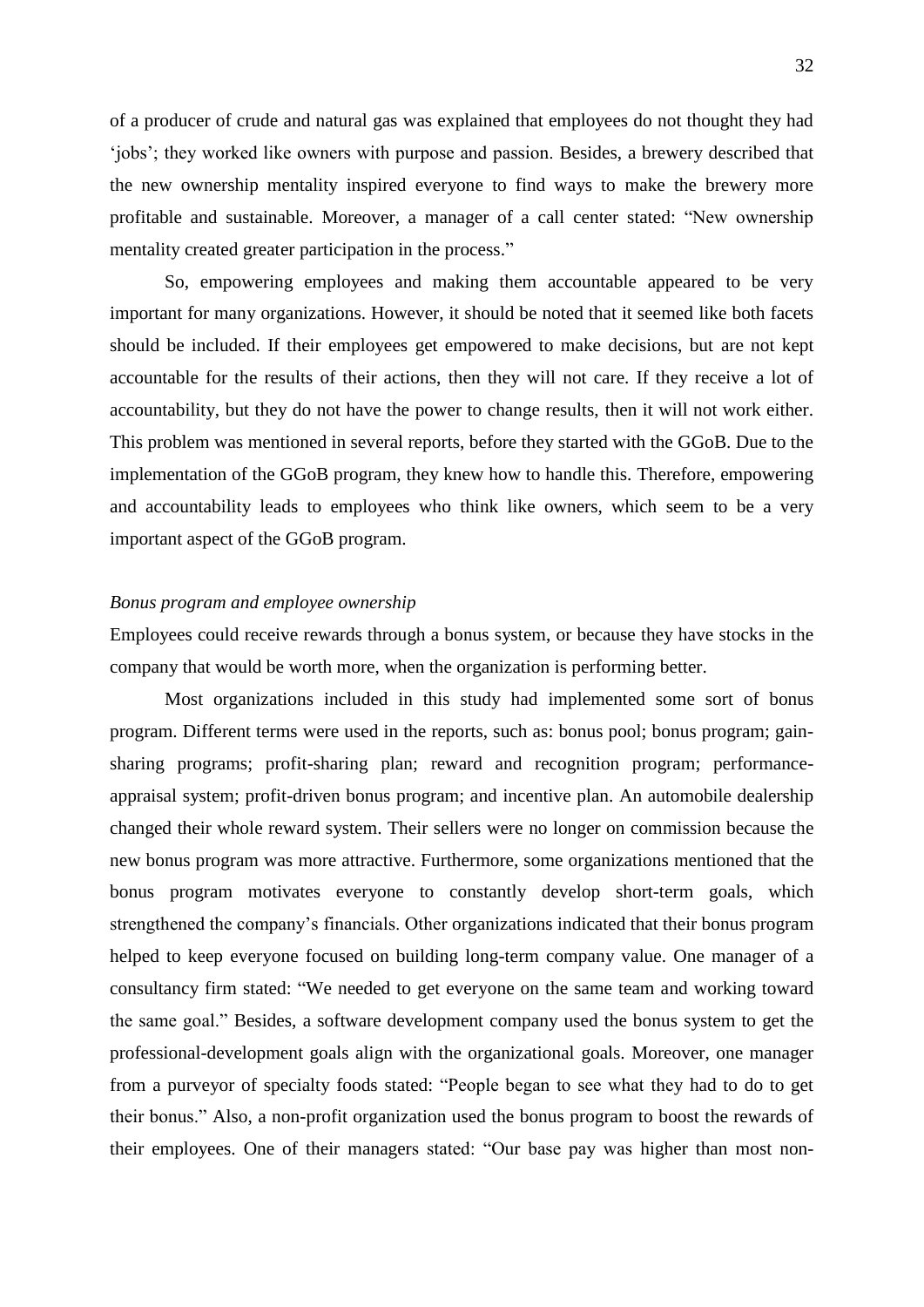profits, but significantly lowers than what our associates could make in the for-profit world. Paying them the bonus brought them closer to what their true compensation should be."

In addition, several organizations changed to employee owned-organizations. One manager of a retailer of food stated: "Empowering people and sharing the responsibilities and rewards of business led to continuous improvement and sustainable success." Furthermore, some organizations gave their employees stocks as a bonus. Other organizations used a buy-in program, which offered their employees a stack in the organization. Besides, a wholesale distributor of flowers needed the help of every employee to bring the company back to life. So, they made their employees owners of the company. The CEO stated: "Ownership putted our money where our mouth was and created a bonus program where the associates would receive half of the company's year-end profits."

Moreover, a consultancy firm increased its bonus pool every year since they implemented the GGoB program, topping out at a total of \$675,000 paid out its associates the last year. In addition, employees of a naval-architecture and marine-engineering firm earned an extra 100+ hours of bonus pay during six months. Also, the firm introduced a 10-20-30-40 distribution schedule, so if employees hit the quarterly goals, they shared ten percent of \$100,000, twenty percent of \$100,000 and so on. In three years, the bonus pool of another organization grew by almost twenty percent per year. Within the last year, they distributed \$60,000. The forecast for the following year was a distribution of \$120,000.

Thus, it appears that it is very important for organizations that participate in the GGoB program, to financially reward employees when they want to improve organizational performance. By making sure that everybody is working together to make the organization stronger, most of the organizations included in this study had bonus programs, which were sharing profits equally to the employees, or the organization was employee-owned. However, it should be taken into account that it is plausible those organizations think employees are more focused on receiving extra money than they really are. There were some examples of organizations with outstanding results due to the implementation of the GGoB program, where employees did not receive extra money. Some organizations donated a part of the extra profit to charity. Furthermore, there was also an example of a company that used a large part of its extra profit to search and develop new products. So, it is also possible that employees are more interest in others things, rather than receiving only a part of the profit. Thus, based on these findings, the aspect bonus programs and employee ownership seems to be important, but not necessary for success.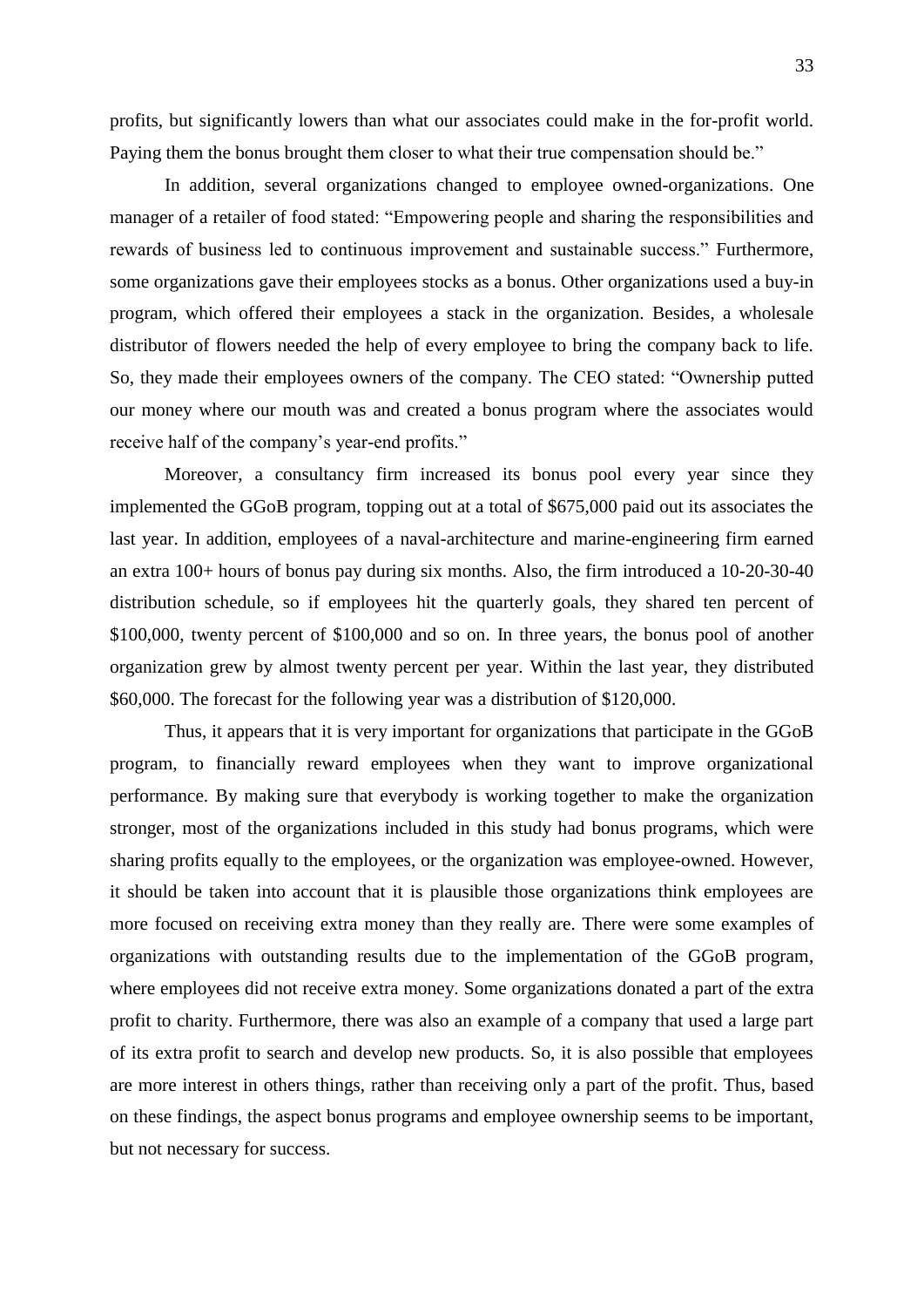#### <span id="page-33-0"></span>*Goal setting with employees*

Many organizations reported that they held weekly meetings, which most of them called ‗huddles'. During these meetings, employees reviewed, discussed, forecasted and devised daily, weekly, monthly and sometimes yearly goals. Employees offered opinions and were explaining variances of lines.

Due to the high-involvement planning, organizations could ensure that everyone was committed to the goals. High-involvement planning made employees think more strategically, so plans were more detailed and accurate. A wholesaler of books explained that during highinvolvement planning, employees were surveyed about the five things, which concerned them the most. By doing so, goals were adjusted to certain changes that might occur inside the organization, or within the industry they were operating.

Furthermore, in many reports was mentioned that the forecast accuracy had become much better. One manager of a junk removal service franchiser stated: "I could not believe we had so much fun forecasting with the entire team." Besides, employees of a provider of education programs brought in their notebooks and calculators and helped building the income and cash flow statement, and helped setting goals for the following period. Moreover, in some reports was mentioned that employees had become more skilled at forecasting, setting goals and putting those projections to good use. A manager from an IT consultancy firm concluded: "It is not just the action of recording the forecasts that moved our business forward, it were the discussions we had in our Huddles about the numbers." In addition, a manager of a software provider stated: "As a result, we improved sales-forecasting accuracy from sub fifty percent at the beginning of 2006 to ninety-six percent at the end." Also, one CEO from an air composite supplier concluded: "Once a month, we also did an analysis of our variances where people came in and explained variances over five percent. Now those were interesting huddles."

Hence, it appears that setting goals with employees is an important aspect of the GGoB program for many organizations. It helped to ensure that people were committed to reach goals, they became better in forecasting, and employees had fun during the meetings where goals were set. However, it was not often explicitly mentioned as the key driver of the success of implementing the GGoB program.

## <span id="page-33-1"></span>*Job security*

Several repeating themes were found in regard to job security. Some organizations implemented the GGoB program to ensure the organization would be able to stay in business.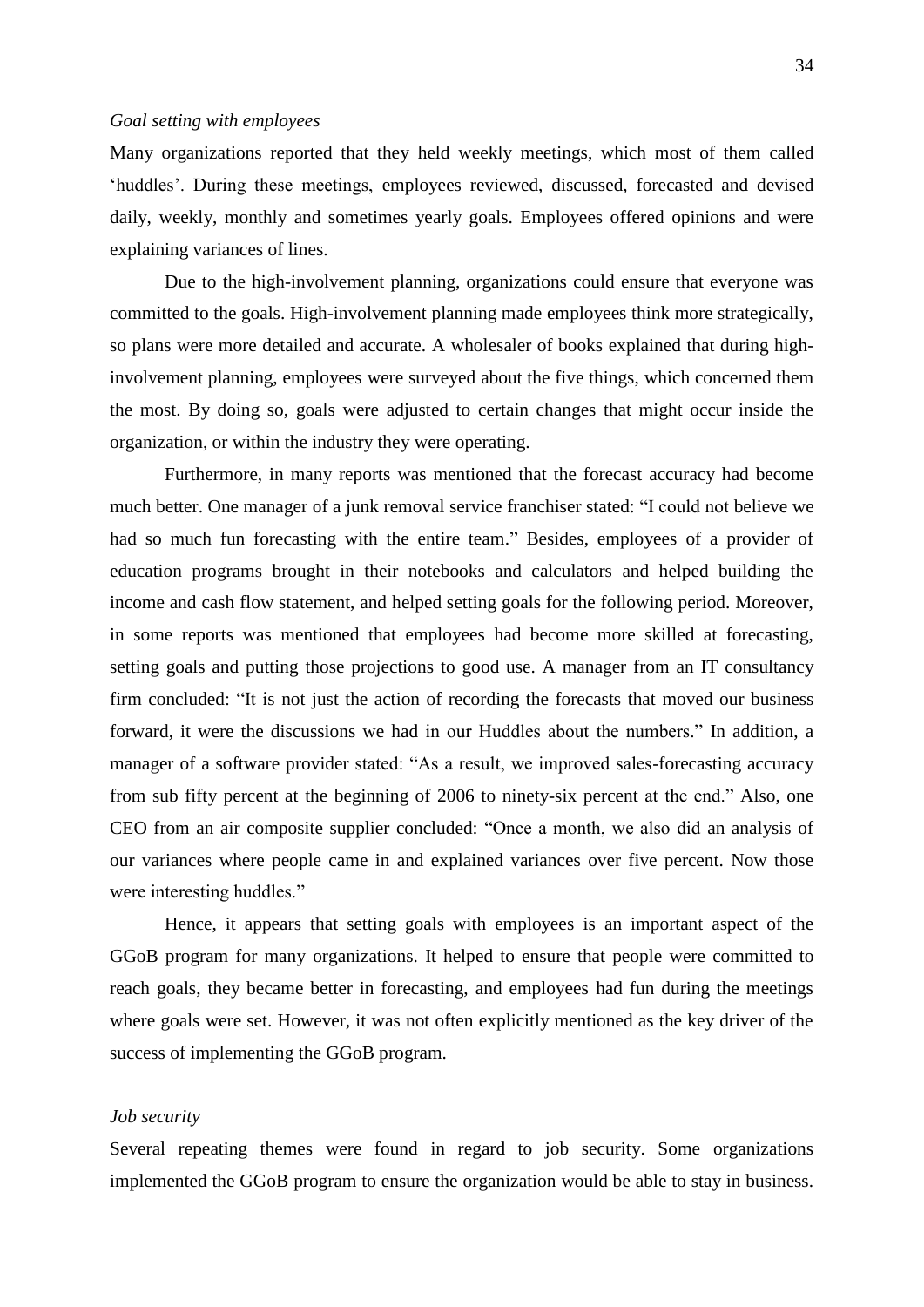Other organizations started with the GGoB program to prevent forced layoffs. Several organizations wanted to give their employees insights in the organizational performance, which could provide job security due to the fact that employees were able to know whether forced layoffs would follow. In many reports, was mentioned that their employees wanted to stay with their organization, as they referred to a low voluntary employee turnover.

Furthermore, a supplier of medical equipment reported that an important goal was to secure jobs, when they started with the GGoB program. Besides, a construction company reported that their employees took a voluntary pay cut to keep their team intact. Moreover, export management company mentioned that rather than lay off staff during a downturn like most organizations, associates supported the implementation of company-wide pay cuts instead. In addition, in one report of an IT consultancy firm was mentioned that the CEO cut his pay in half, and the employees took a ten percent voluntary pay cut, to make sure there were no forced layoffs.

Also, several organizations mentioned an annual employee turnover far less than the industry average. One auto dealer reported a voluntary employee turnover of twenty percent a year, against an industry average of forty-four percent. Furthermore, a biomedical testing equipment company mentioned a voluntary employee turnover below three percent. The manager stated: "It was a revolving door before we opened the books." Besides, a human services agency reported that their turnover fell nearly fifteen percent, after seven years of increasing turnover. Moreover, a medical supplier described that their voluntary employee turnover has diminished substantially. In addition, according to a CEO from a software provider employee turnover remained well below industry norms because people trust leadership. He stated: "Our co-workers appreciate the frankness and candor of sharing results, good and bad. They see that we walk the talk." Also, a manager of a motorcycle shop reported: "People just do not leave, they love it here." Furthermore, a manager from a sport marketing consultancy firm stated: "Our team members really love being here. They feel that what they're doing is important, and that management is open and honest. Non-performers don't last here because of everyone's high expectations."

Hence, providing job security did not seem to be very important for many organizations, because it was not often mentioned explicitly as a key driver for success. However, based on the job satisfaction rates they described, and based on the low voluntary turnover at many organizations, it appeared like employees wanted to stay gladly and thought it was important that they knew their jobs were secure. Furthermore, based on the reports, it seems like many organizations do not see how important job security is for their employees. It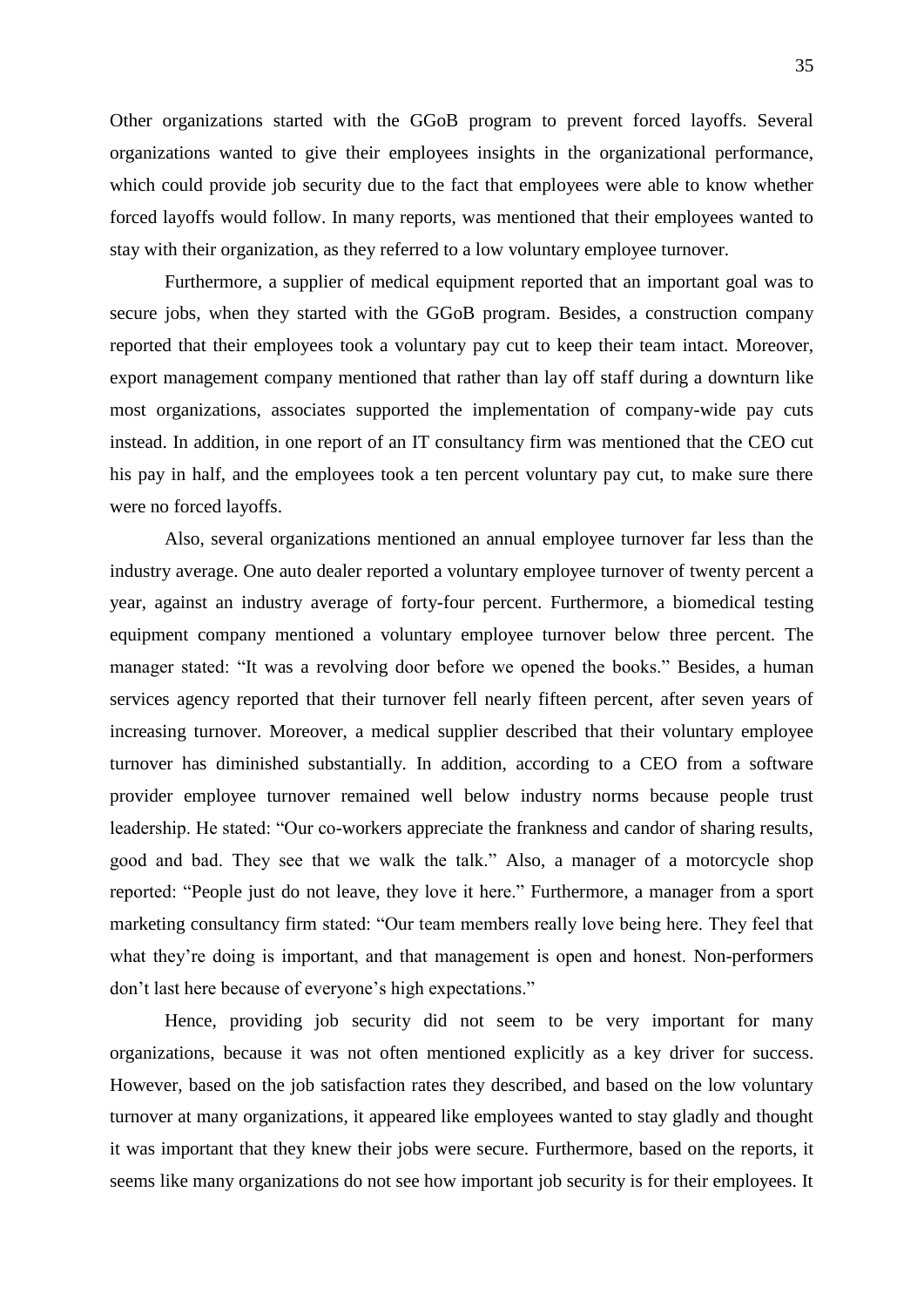should say enough that many employees were prepared to cut their pays, just to make sure that there were no forced layoffs and teams could remain intact. So, job security appears to be important when the GGoB program is implemented. Not necessarily directly for the organization itself, but definitely for their employees.

### <span id="page-35-0"></span>*Communication of results*

In most reports, is mentioned that the company shared results with their employees, and gave them recognition for those results. Several methods were used to share the results. Most organizations used scoreboards; some used a booklet, a weekly trend report, newsletters, websites, or other forms to distribute the results.

Organizations used scoreboards for different purposes. Most used them to communicate the key performance; others used scoreboards for example to display the bonus pool. Furthermore, scoreboards were used to capture key performance indicators such as revenue growth, revenue per employee, gross margin, cash flow, or net profit. Besides, a wholesaler of books used scoreboards, which were maintained on a departmental basis and were used to share predictions and forecasts through department huddles and meetings - a practice that promoted accountability and awareness. Moreover, a storage company used colorful scoreboards, which showed mini-game wins and progress related to sales, receivables, efficiency, expense control, profit, and customer satisfaction. In addition, scoreboards were also used to display vacancies, turnover, and workers' compensation.

Furthermore, a CEO of a wellness center stated: "Posting individual numbers improved behavior overnight." Besides, a landscape management company reported: "The scoreboards made their employees aware of the ill effects of lousy weather and absenteeism, and going forward, they captured more line-item detail in an effort to better manage expenses." Moreover, a manager at a packaging plant noted: "The scoreboard helped us to better understand the costs of doing business and how we could affect the overall outcome." In addition, in an engine remanufacturing company a R&D scoreboard was used to keep the process of introduction new products flowing smoothly. The scoreboard also showed how product releases could be translated to future business growth and job security. Also, in one of the reports from an engineering firm was mentioned that the excitement of scorekeeping greatly improved organizational performance.

Also, one facet of communicating results that was mentioned in several reports was about sharing negative results. One manager from a wholesaler of books stated: "We also learned that the times we did not met our goals could also be valuable because we learned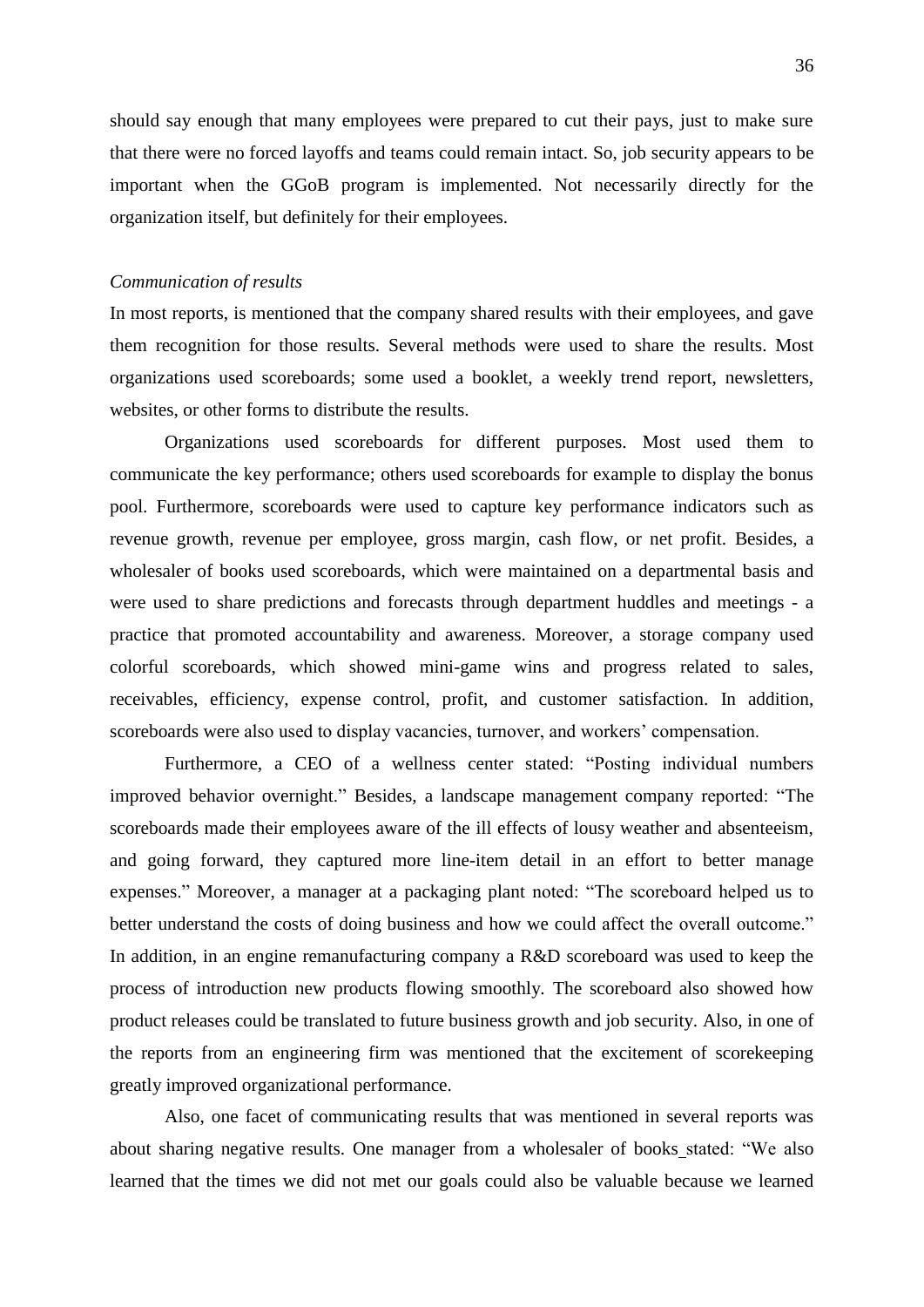how to talk to each other to do better." Furthermore, several other ways to display results and remind employees on the GGoB program were described in the reports. One example was given by a manager from an insurance company: "At a certain moment, we had frogs on mugs, magnets, and scoreboards. There was even a live frog around here somewhere. Our mascot helped to keep our minds on the Great Game of Business program."

So, many organizations mentioned that they were sharing results through different channels, especially through scoreboards. Several organizations mentioned that they thought sharing results through scoreboards was a key driver of their organizational success. However, there were not many examples that could underpin that assumption. It appears to be more likely organizations overestimated 'communicating the results', since the success came more likely due to other reasons, such as discussing the results, or setting new goals based on known results. Therefore, it seems not likely that the success of the GGoB program is very dependable of the communication of results.

#### <span id="page-36-0"></span>**Overview results**

The key aspects were rated, based on the frequency, and the degree to which the aspects were mentioned as important for the GGoB success. By adding both ratings, we came to a total score per aspect. The results are displayed in table 2.

|                                      | Frequency | Degree of importance | Total          |
|--------------------------------------|-----------|----------------------|----------------|
| Education in business literacy       | $+ + + +$ | $+ + + +$            | 8              |
| Games                                | $++$      | $++++$               | $\mathcal{I}$  |
| Empowerment and accountability       | $++$      | $++++$               | 6              |
| Goal setting with employees          | $++$      | $++$                 | 6              |
| Bonus program and employee ownership | $+ + + +$ | $++$                 | 6              |
| Communication of results             | $++$      | $++$                 | 5              |
| Job security                         | $^{+}$    | $++$                 | $\overline{4}$ |
| Information sharing                  | $^{+}$    | $++$                 | 3              |

*Table 2.* **Aspects rated based on frequency and the degree to which the aspects were important for the GGoB success.**

The frequency of which the key aspects were mentioned seemed to be a good indicator of how important the aspects were for the success of the GGoB program. Since the organizations described how they had implemented and worked with the GGoB program, it is likely that they mentioned the most important aspects that they thought that were determinative for success. Therefore, the key aspects 'education in business literacy' and 'bonus program and employee ownership' were most frequently mentioned, before ‗communication of results' and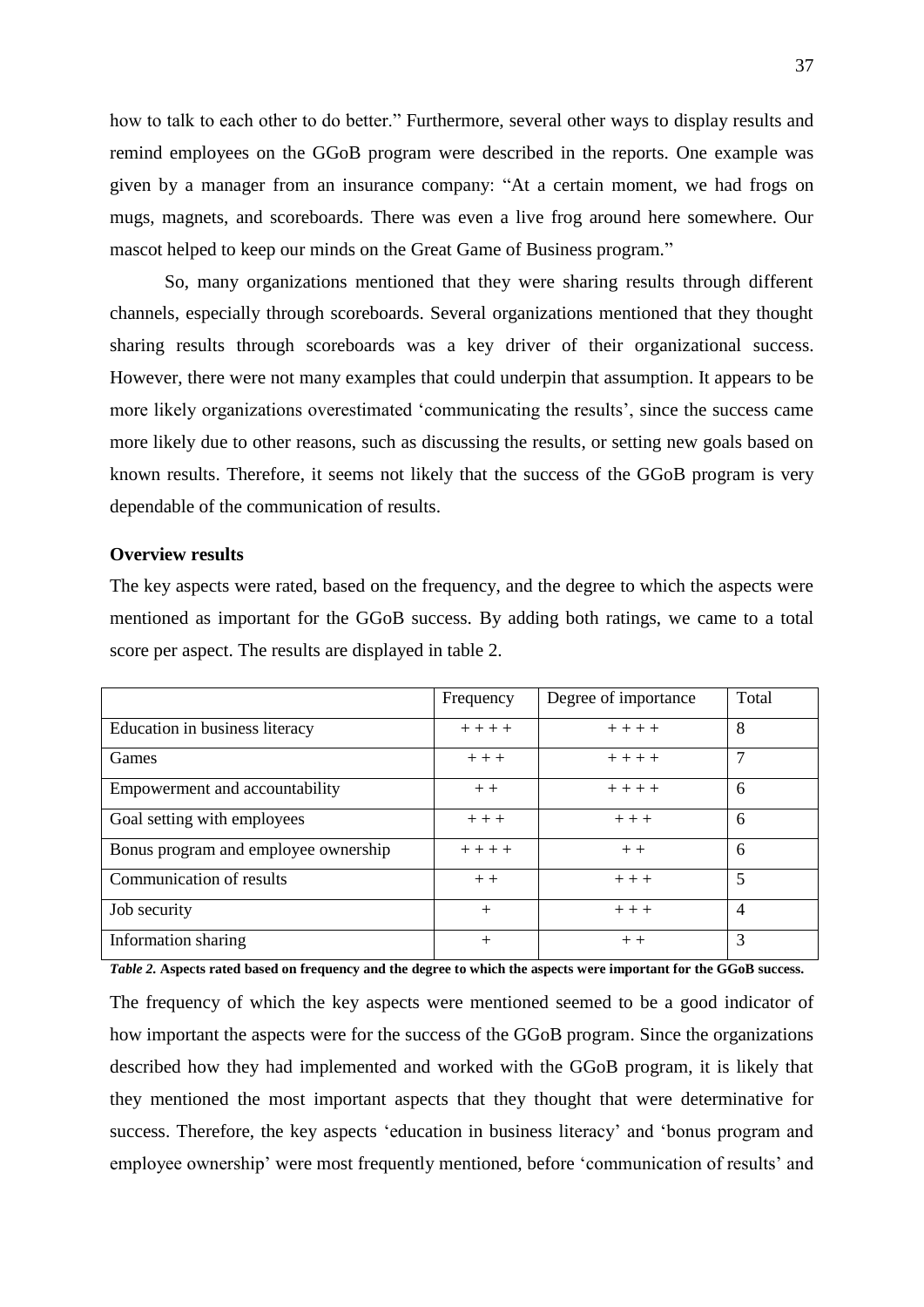‗games'. ‗Goal setting with employees' and ‗empowerment and accountability' were less often noted; and ‗job security' and ‗information sharing' least frequently.

In addition, we have analyzed to what degree the aspects were mentioned as important for the GGoB success. So, 'games', 'education in business literacy' and 'empowerment and accountability' seemed to be very important for the success of the GGoB program. Furthermore, 'goal setting with employees', 'communication of results' and 'job security' appeared to be important. In contrast, 'information sharing' and 'bonus program and employee ownership' were not very important for organizations to explain why the GGoB program was successful.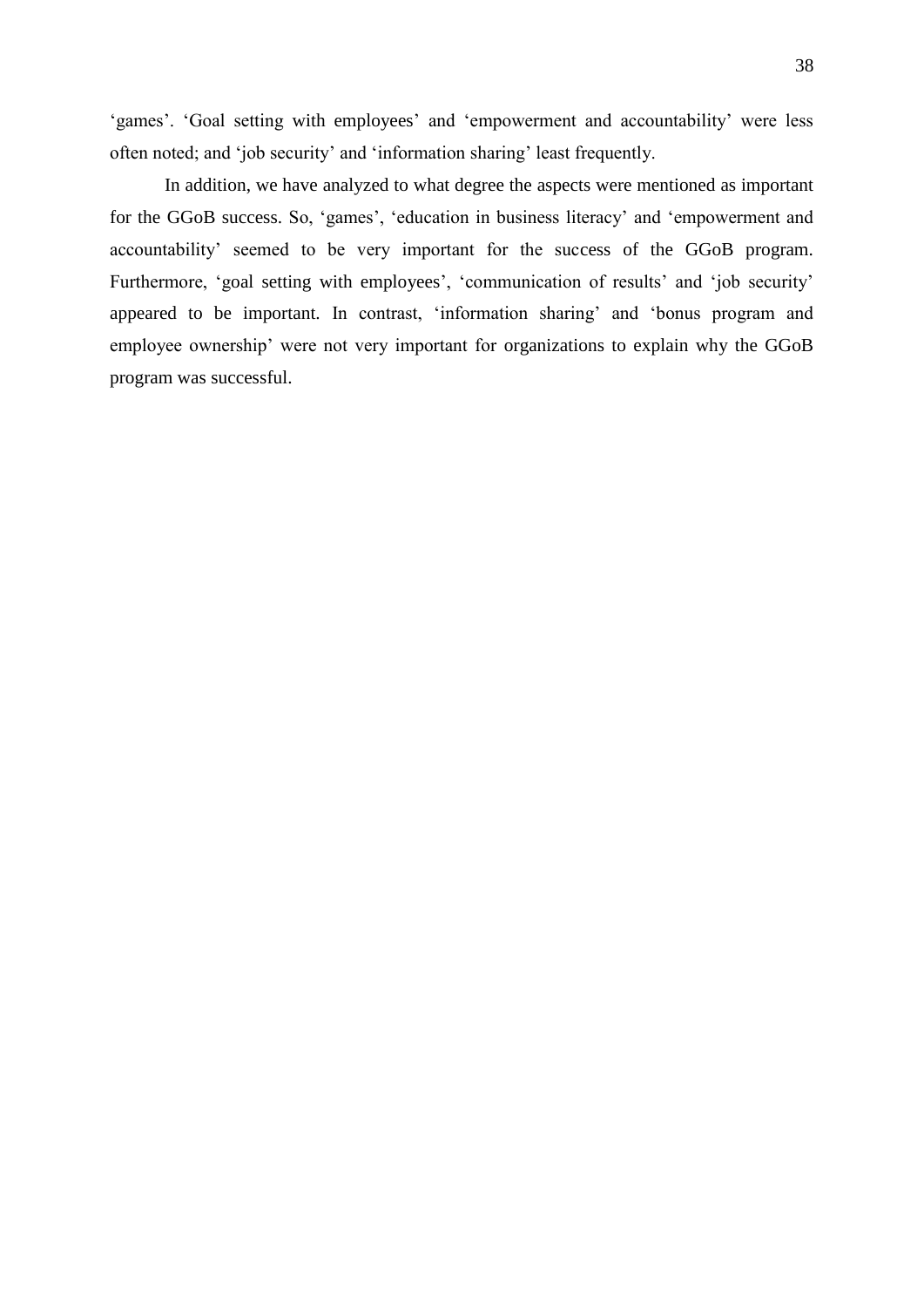#### **DISCUSSION**

## <span id="page-38-1"></span><span id="page-38-0"></span>**Main findings**

The purpose of this study was to examine why the GGoB program works. The GGoB program has proven itself in the USA, and the Great Game of Business recently started with the introduction of the program in Europe. Therefore, by analyzing 64 reports of organizations that have implemented the GGoB program, we were able to determine what aspects are most important to answer why the GGoB program works.

So, based on both the frequency, and the degree to which the aspects were mentioned for explaining the GGoB success, the results of this study showed that education in business literacy is the most important aspect in answering why the Great Game of Business program works. As a result, employees are asking better questions, they are able to understand how their organization makes money, and they are able to make better decisions. Furthermore, playing games is also a very important aspect to explain why of the GGoB program works, because it makes situations and problems easier to handle. Therefore, situations and problems are made practical and applicable for every employee in the organization. Moreover, empowering employees and making them accountable is the third most important aspect of the GGoB program, because it ensures that employees are going to start to think like owners, which will have a positive effect on the organizational performance. The fourth most important aspect for explaining why the GGoB program works is about setting goals together with employees. This helps organizations getting employees more committed to the goals, to increase the forecasting skills, and to create excitement. Furthermore, this study shows that having a bonus program and making employees owners is also an important aspect in why the GGoB program works. Through giving employees a direct financial stake in the organizational performance, they will be extra motivated to improve the practices and procedures. Moreover, communication of results seems to be important for explaining the success of the GGoB program, but not as important as the aspects mentioned above. Besides, ‗job security' have not shown to be very important for explaining why the GGoB program works. Although it is important for employees to know their jobs are secure, it is not a necessary aspect for successfully implementing and participating in the GGoB program. Information sharing seemed to be the less important, based on the results from this study. It was less frequently mentioned and not explicitly noted as important for why the GGoB program worked. However, a remark should be made here, because this may be due to information sharing seemed so normal for organizations participating in the GGoB program.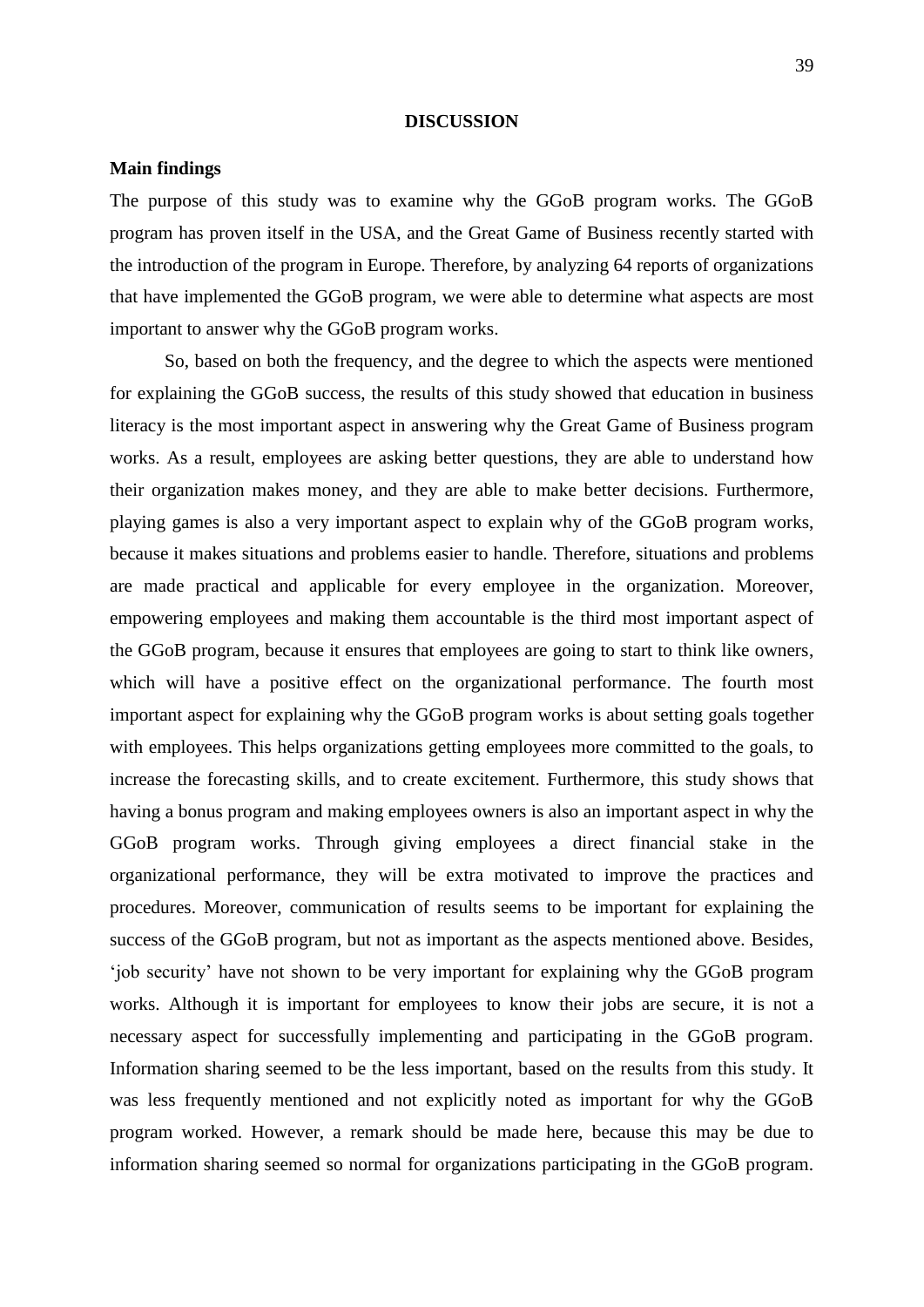Therefore, they might forget to mention this aspect. So, it could be possible that information sharing is much more important for explaining why the GGoB program works, than the results showed.

Furthermore, based on the outcomes from this study several assumptions could be made in regard to the size of a company. Looking at the total revenue, it is easier for smaller organizations to implement the GGoB program than organizations with larger total revenue. In addition, based on the number of employees, the results indicate that when an organization has 50 employees or less, it results into easier implementing the full GGoB program. When an organization has more employees, it is harder to fully implement the GGoB program. Moreover, in regard to the number of years an organization is participating in the GGoB program, it pointed out that the longer an organization is participating, the more key aspects they had implemented. This seems logical, since organizations cannot implement the whole program at once. Thus, organizations should be committed to continue participating in the GGoB program, if they really want to implement and benefit from the whole program.

## <span id="page-39-0"></span>**Theoretical implications and limitations**

An additional effect of this study could be creating even more awareness in the literature about the Great Game of Business program. Hopefully, this study will lead to more research on this topic, especially in Europe. As Dixon et al. (2008) concluded, the process of openbook management needs more empirical investigation. Some suggestions for further research will be presented in the following section.

During a conference call with: Frank Shipper, professor of management at the Salisbury University; Richard Hoffman, professor of management at the Salisbury University; Bianca Groen, assistant professor management accounting at the University of Amsterdam; Duncan Ooyevaar, founder and co-owner of Great Game of Business Europe; and Rick Katier, MSc-student Business Administration; several possibilities for future research were discussed and collaboration opportunities were explored. For example, suggestions were given about creating a short questionnaire to measure: how fast employees of participating organizations are able to learn the GGoB program; how organizations monitor the results; and on what aspects participating organizations are most focused on. Some of the other suggestions are discussed in the next section. Additionally, first contacts for future collaboration were made with Wayne Baker, professor of management and organizations at the University of Michigan.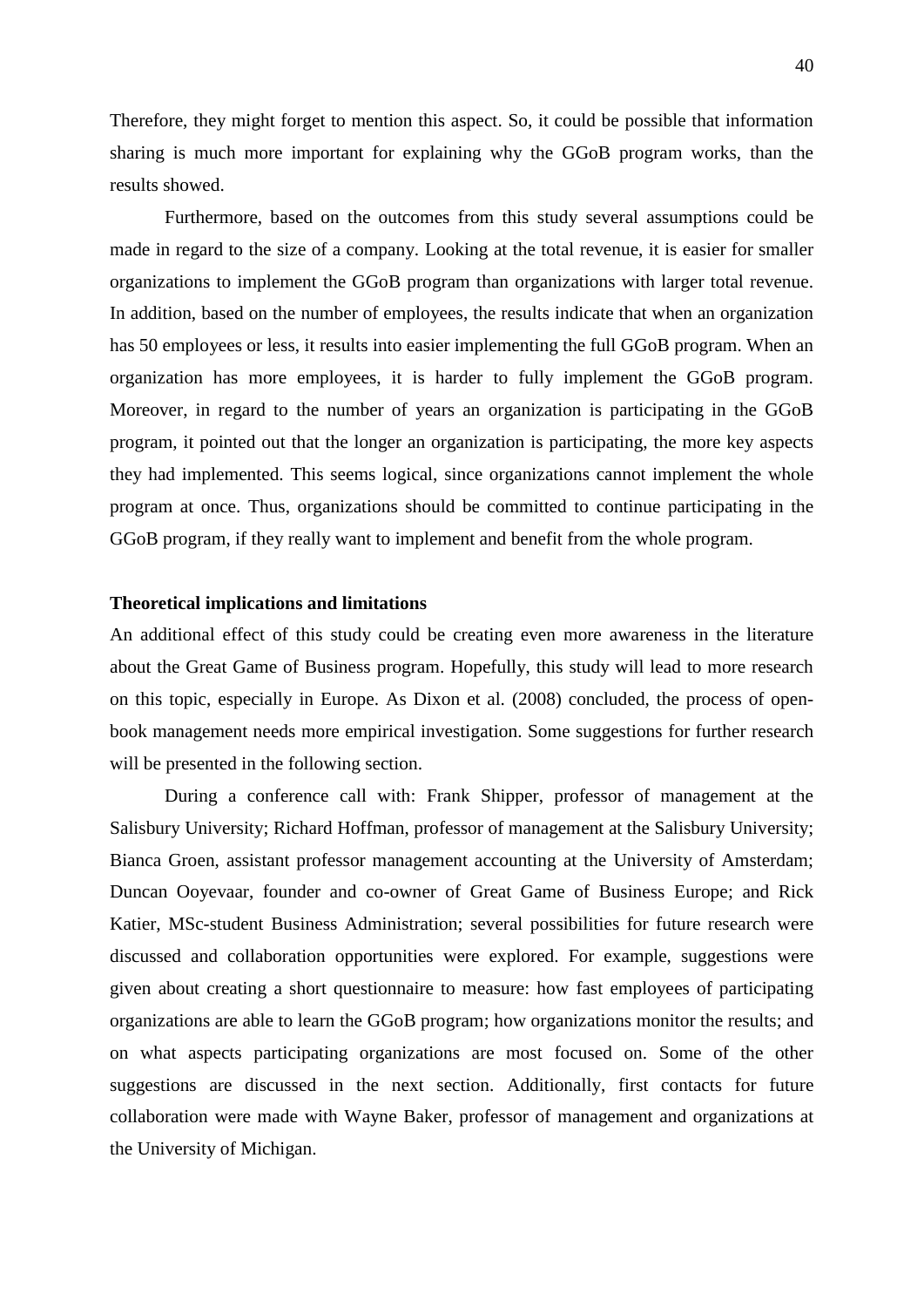As a starting point from now, especially the effect that the GGoB program has on organizational performance should be investigated. Therefore, a data request to receive information for measuring the effects on the organizational performance is included in Appendix 2. Such a study could start with the effect on the revenue, on the profit and on cash flows. In fact, a first impression can be found in Appendix 3. Data of the organizations included within the sample of this study are used for these results, but due to the small sample, it was not possible to come up with significant evidence. However, it might inspire others to start with such a study.

Furthermore, future research could also investigate whether the aspects identified for this study, are covering the whole GGoB program. Of course, it could be reasonable to question whether all aspects were identified. Therefore, this study might serve as a starting point for an extensive discussion about what aspects explain why the Great Game of Business program works. Also, due to limitations because of the relatively small sample size, it is recommended to include more organizations that started with the GGoB program in future research. In a later stadium, researchers might also analyze the effects of different aspects on organizational performance. Therefore, a first analysis is made based on the sample used in this study, which is included in Appendix 4. Furthermore, a study could be conducted by examining the relationship among organizational performance, the key aspects and organizational characteristics such as: the total revenue; the number of employees; the years of participating in the GGoB program; and winning an ‗All-Stars' award.

Moreover, during analyzing the reports, we noticed that many organizations were supporting charities, or they were focusing on other forms of corporate social responsibility (CSR). It seemed that organizations participating in the GGoB program were remarkably corporate social responsible. It might be interesting to investigate whether there is a relationship between organizations that have implemented the GGoB program and the degree of corporate social responsibility.

Besides, another study could be conducted about whether different cultures require different forms of the GGoB program. Admittedly, it is reasonable to argue that organizations from the United States of America might response differently on the implementation of the GGoB program, than organizations in Europe, Asia and other parts of the world with a different culture. Therefore, extra research could examine the link between culture and the effect of the GGoB program.

Due to the fact that this research was conducted by one researcher, it could be argued that researcher bias may play a role. By following the guidelines from Strauss & Corbin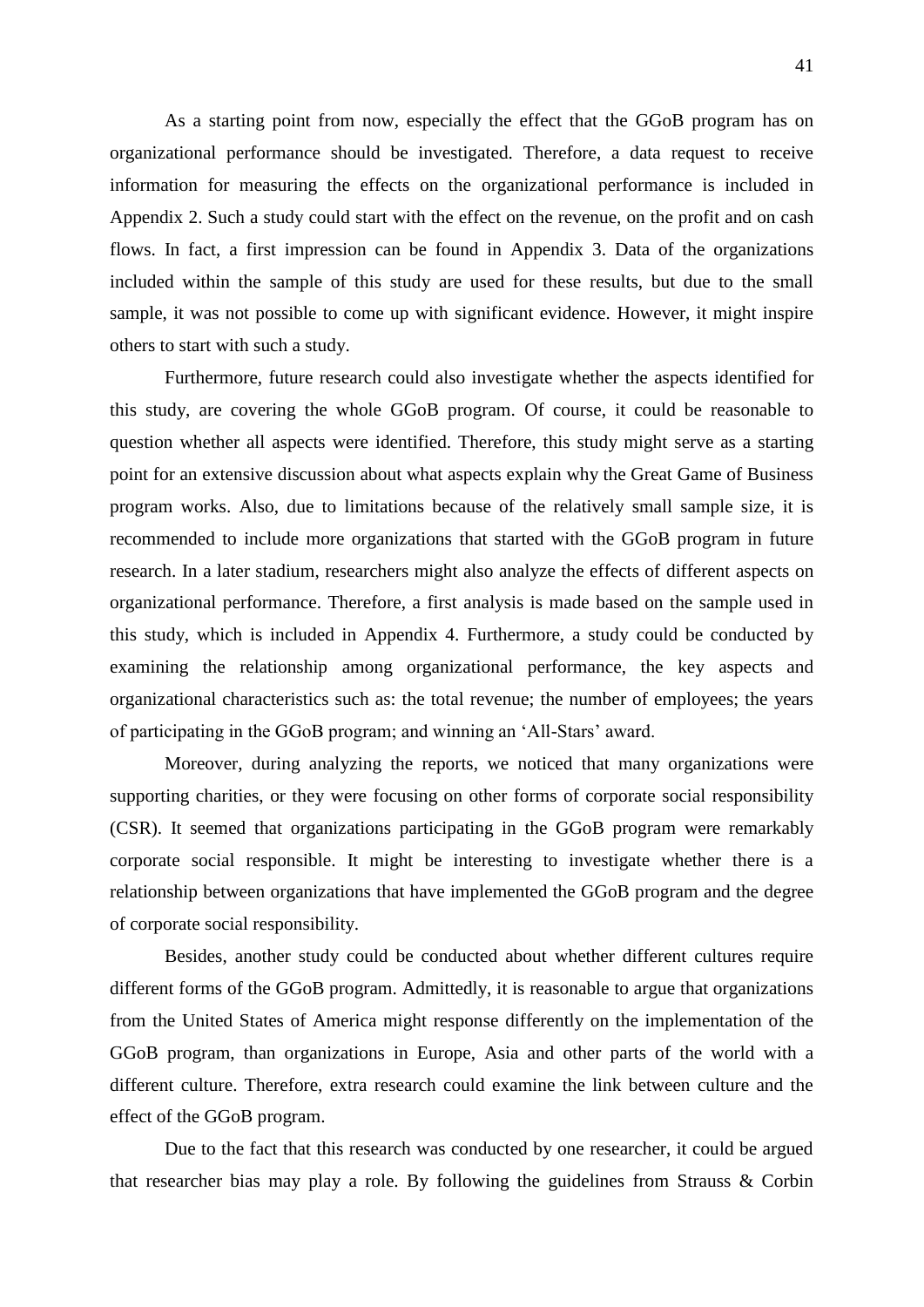(1998) about grounded theory, the researcher was able to be scientific and creative at the same time. These guidelines are: think comparatively; obtain multiple viewpoints; periodically step back; maintain an attitude of skepticism; and follow the research procedures. In particular, systematic coding is important for achieving validity and reliability in the data analysis (Babbie, 2010). By following the guidelines from Strauss & Corbin (1998) and by making sure the coding was done systematically, researcher bias is reduced.

#### <span id="page-41-0"></span>**Practical implication**

The Great Game of Business can use the results from this study to evaluate their program. For example, they can use the results about information sharing. Their customers might forget that they have to continue sharing information, not only financial information, but also information about strategy, and organizational policies. Furthermore, the Great Game of Business can use the results from this study to convince potential clients who have concerns and difficulties with the GGoB program. Several concerns were discussed in the theory section, which were already mentioned in the literature about OBM. Other difficulties and concerns might be taken away by using the results from this study to convince potential clients why the GGoB program works. Besides, a questionnaire has been prepared for the Great Game of Business itself, to evaluate how they deal with difficulties and concerns. Therefore, the GGoB could use the outcomes of such a questionnaire to anticipate on questions potential clients might have. These difficulties and concerns were mainly extracted from the literature about OBM, and some were added based on observations during a workshop. This questionnaire can be found in Appendix 5. Furthermore, the Great Game of Business could conduct surveys with clients and potential clients, to find out what their main difficulties and concerns are in regard to the GGoB program. Therefore, they could respond to the results of such a survey, by adjusting their program and their workshops.

Moreover, based on observations during a workshop, the Great Game of Business Europe is advised to get the USA aspect out of their workshops. Several potential clients were quite skeptical during the presentation, because they thought the program could only work for organizations in the USA. Furthermore, advice in regard to the workshop is about learning business literacy to employees. Potential clients assumed that their employees would have too many difficulties with understanding the financial numbers of their organization. The GGoB can respond to this, by giving some examples about how they make business literacy easy to learn for employees of organizations that are starting to implement the GGoB program. As was found in this study, education of business literacy was very important in explaining why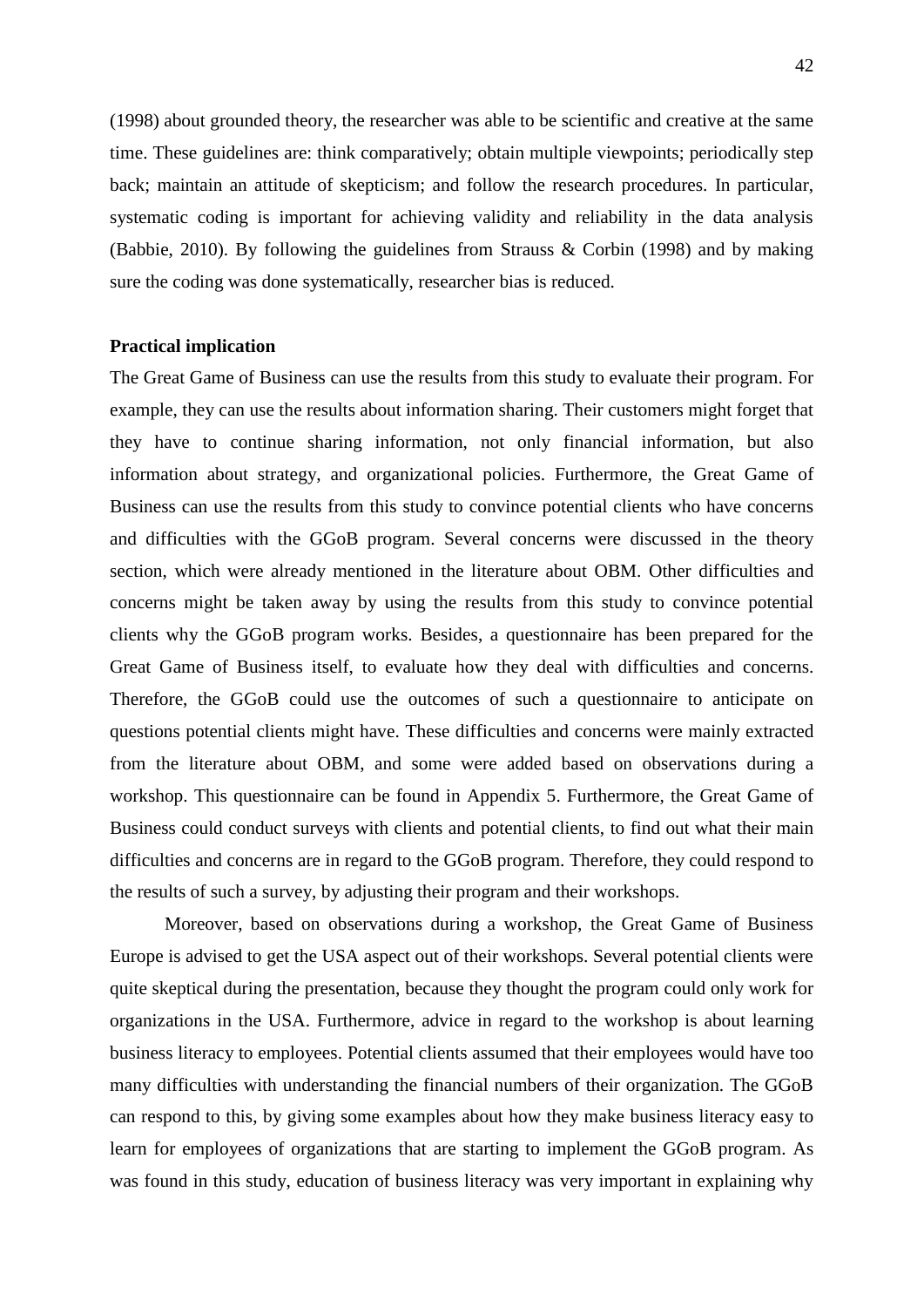the GGoB program works, so it is advised that the Great Game of Business should put more focus on this aspect during their workshops. Moreover, some potential clients had difficulties with thinking about a bonus program, or a reward system that could be suitable for their organization. The GGoB can respond to this, by giving some examples of bonus programs they have implemented in organizations that recently started with the GGoB program. Our last advice is about playing games during workshops. As shown in this study, games were a very important aspect to explain why the GGoB program works. Many potential clients became enthusiastic about the GGoB program, after they played a small mini-game. At that point, they started to understand how the GGoB program works. By starting with an example of a mini-game, the Great Game of Business may take away several difficulties and concerns from the beginning of a workshop. By doing so, they can show the potential of the GGoB program from the start of the workshop.

Besides, potential customers may benefit from the results of this study, due to the fact that they could determine whether implementing the GGoB program can be beneficial for them. Because this study was not conducted on behalf of the Great Game of Business, the independence of the researchers can be guaranteed. Therefore, potential clients can make an enhanced decision whether participating in the GGoB program would work for their organizations. Furthermore, any organization can use the results from this study to evaluate how they are performing. They may not want to disclose financial information about their organization, but they can benefit from this research by using it as an evaluation tool. It may help them to get insights about how they are performing on each separate aspect. For example, they can ask themselves the question whether the business literacy of their employees is high enough, or they may start thinking about setting goals more often together with their employees.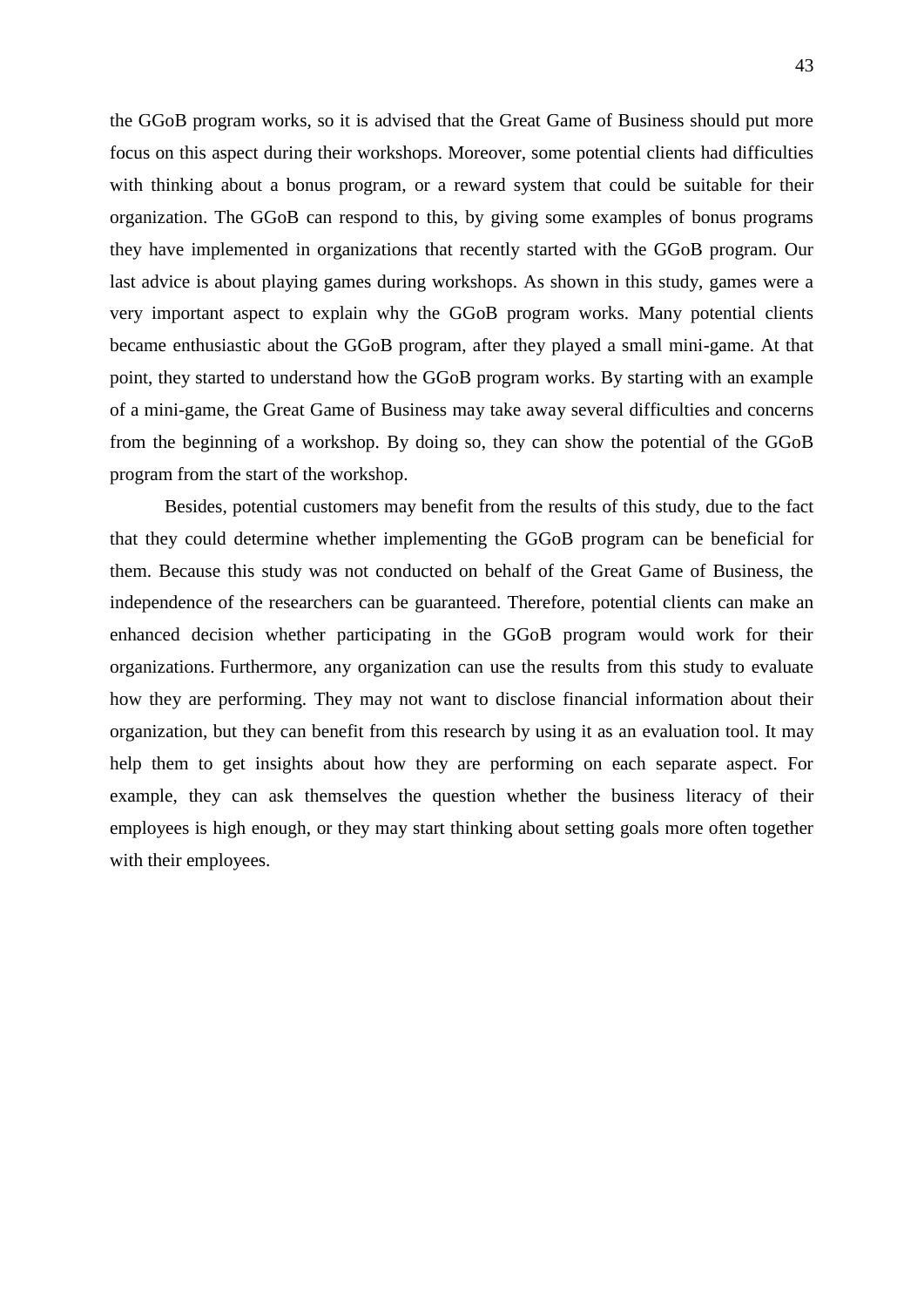#### **REFERENCES**

- <span id="page-43-0"></span>Aggarwal, R., & Simkins, B. J. (2001). Open-book management: Optimizing human capital. *Business Horizons, 44*(5), 5-13.
- Anfuso, D. (1995). Turning business into a game. *Personnel Journal, 74*(3), 50-58.
- Babbie, E.R. (2010). *The practice of social research*. Belmont, CA: Wadsworth, Cengage Learning.
- Barton, T.L., Shenkir, W.G., & Tyson, T.N. (1998). *Open-book management: Creating an ownership culture.* Morristown, NJ: Financial Executives Research Foundation.
- Barton, T.L., Shenkir, W.G., & Tyson, T.N. (1999). Open-book management. *CPA Journal, 69*(3), 36-41.
- Buhler, P.M. (2010). Opening up management communication: Learning from open book management. *Supervision, 71*(8), 15-17.
- Case, J. (1995a). *Open-book management: The coming business revolution.* New York, NY: HarperCollins.
- Case, J. (1995b). The open-book revolution. *Inc., 17*(8), 26-43.
- Case, J. (1997). Opening the book. *Harvard Business Review, 75*(2), 118-127.
- Davis, T.R.V. (1998). Open-book management: It promise and pitfalls. *Organizational Dynamics, 25*(3), 7-20.
- Drickhamer, D. (2006). By the numbers. *Material Handling Management, 61*(1), 29-39.
- Dixon, M.R., Hayes, L.J., & Stack, J. (2004). Changing conceptions of employee compensation. *Journal of Organizational Behavior Management, 23*(2), 95-116.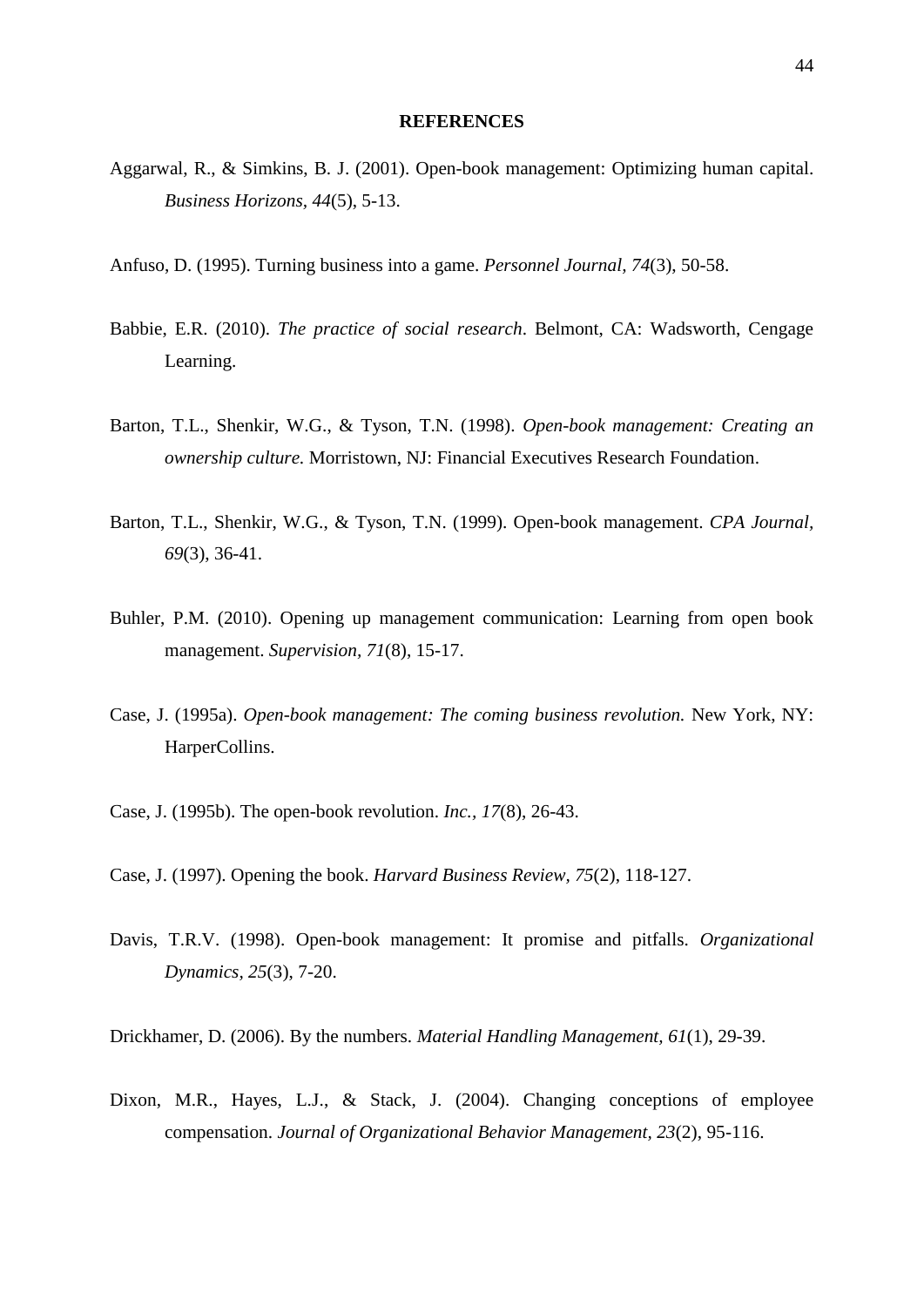- Ehrbar, A. (2001). Managing for value [Letter to the editor]. *Harvard Business Review, 79*(8), 151-155.
- Eisenhardt, K.M. (1989). Building theories from case study research. *Academy of Management Review, 14*(4), 532-550.
- Faria, A.J., & Nulsen, R. (1996). Business simulation games: Current usage levels, a ten year update. *Developments in Business Simulation & Experiential Exercises, 23*(2), 22-28.
- Groen, B.A.C. (2012). *Enabling employees through co-development of performance measures.* Enschede: University of Twente.
- Groen, B.A.C., Wouters, M.J.F., & Wilderom, C.P.M. (2012). Why do employees take more initiatives to improve their performance after co-developing performance measures? *A field study. Management Accounting Research, 23*(1), 120-141.
- Hofstede, G.J., de Caluwe, L., & Peters, V. (2010). Why simulation games work In search of the active substance: A synthesis. *Simulation Gaming, 41*(6), 824-843.
- Heymann, J. (2010, September). Bootstrapping profits by opening the books. *Bloomberg Businessweek, 4197,* p. 62.
- Johnson, H.T. (1992). *Relevance regained: From top-down control to bottom-up empowerment.* New York: Free Press.
- Kidwell Jr, R.E., & Scherer, P.M. (2001). Layoffs and their ethical implications under scientific management, quality management and open-book management. *Journal of Business Ethics, 29*(1)*,* 113-124.
- Pascarella, P. (1998). Open the books to unleash your people. *Management Review, 87*(5), 58- 60.
- Pfeffer, J., & Veiga, J.F. (1999). Putting people first for organizational success. *The Academy of Management Executive, 13*(2), 37-48.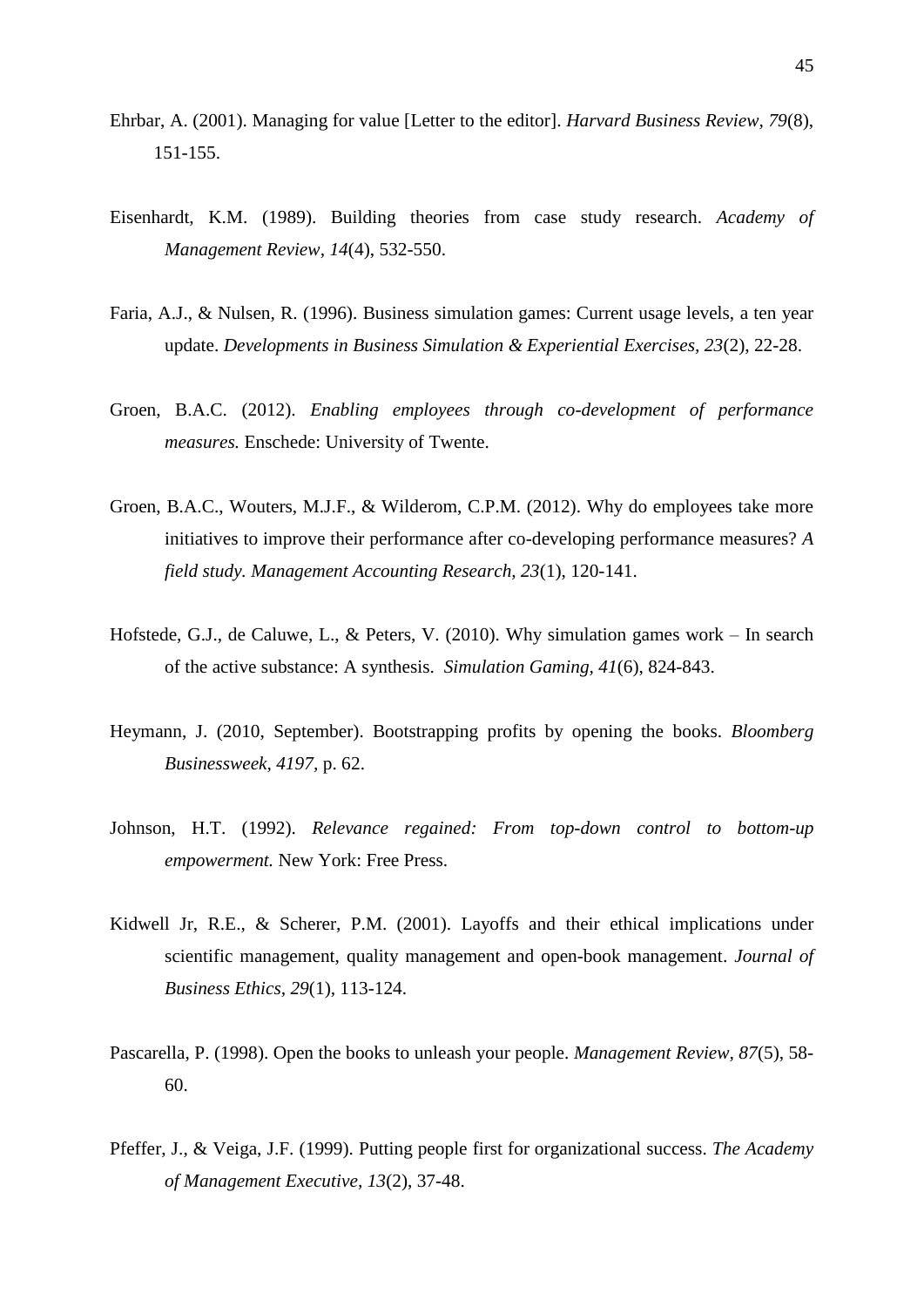Semler, R. (1989). Managing without managers. *Harvard Business Review, 67*(5), 76-84.

Stack, J. (1992). *The great game of business.* New York, NY: Doubleday.

- Stack, J. (2002). Are your employees invested in the bottom line? *Harvard Management Update, 7*(10), 3-5.
- Stack, J., & Burlingham, B. (1994). *The great game of business.* New York, NY: Doubleday.

Stamps, D. (1996). A piece of the action. *Training, 33*(3), 64-70.

- Stendardi, E.J., & Tyson, T. (1997). Maverick thinking in open-book firms: The challenge for financial executives. *Business Horizons, 40*(5)*,* 35-40.
- Strauss, A., & Corbin, J. (1998). *Basics of qualitative research: Techniques and procedures for developing grounded theory.* Thousand Oaks, CA: Sage.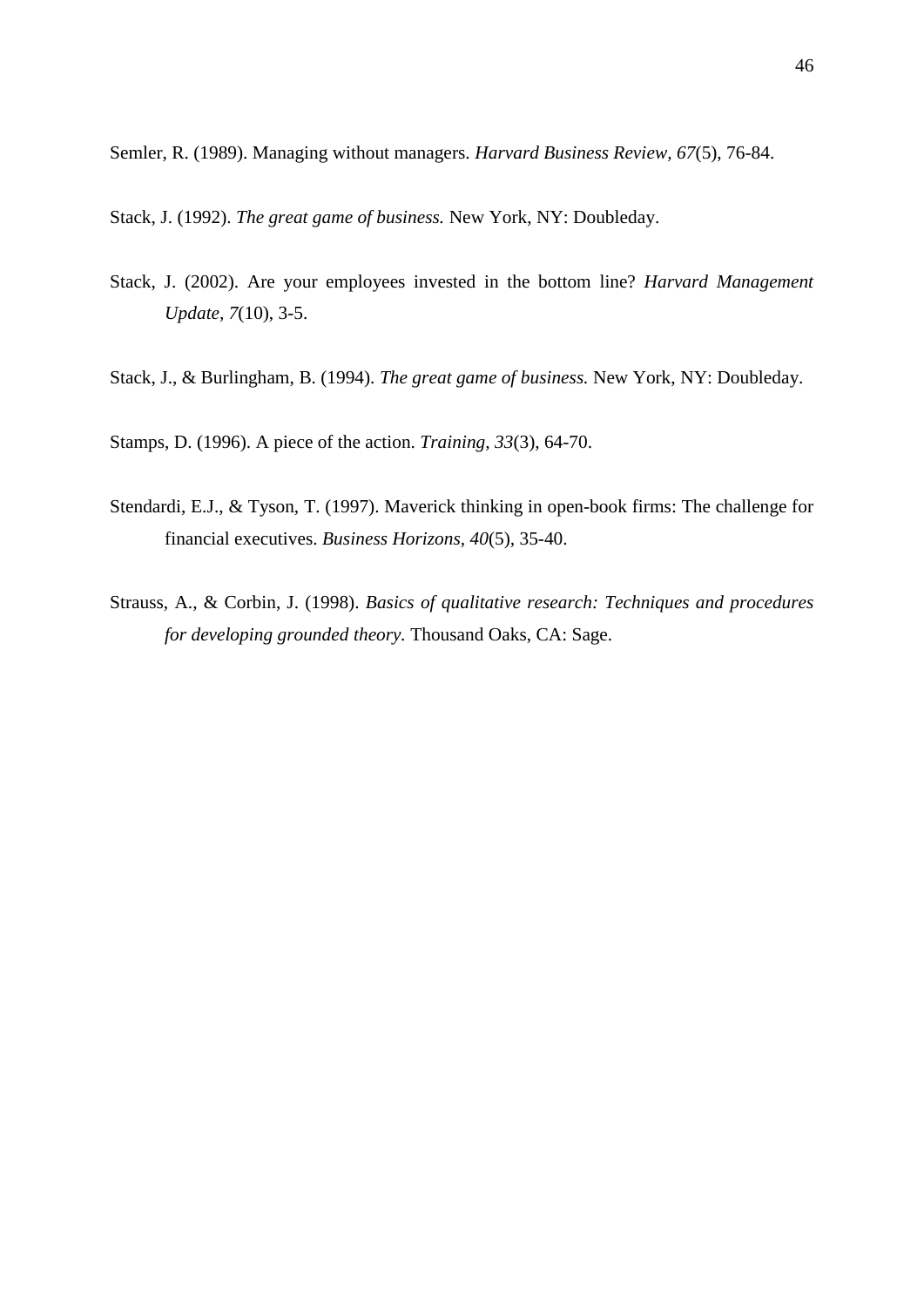#### **APPENDIX**

#### <span id="page-46-1"></span><span id="page-46-0"></span>**1 - Quotes**

―A huge opportunity awaits any business that opens its books, as secrecy in the workplace limits growth and creativity. When employees are in the know, the result is better alignment, communication and cooperation."

"We couldn't imagine managing any other way."

―The best thing about open-book management is that you hear about things before they're out of whack. In retailing anyone can walk into your store and copy what you're doing, so you have to constantly improve and innovate. The open-book approach makes that entirely possible."

―We said from the beginning, ‗Look, this is a journey. We're all learning this together for the first time. Let's have some fun with it.' The fun has made all the difference to us."

―We believe the Great Game can help us tackle whatever challenges lie ahead, whether tactical or strategic. And we're energized to continue spreading the word on open-book management."

―Our business is a perfect example of when you give people a little information, they always want more. People also like it when they can bring information about the future, not just past results, home to their families."

―Our employee-owners can win when they're fully vested, and not just in the technical ESOP sense. To us, fully vested means we understand our mission and core values. We know who our internal heroes are—and how to become one. We have positive internal buzz, and we participate in an engagement track that shows us how we make profit. When we fire on those four cylinders, everybody wins."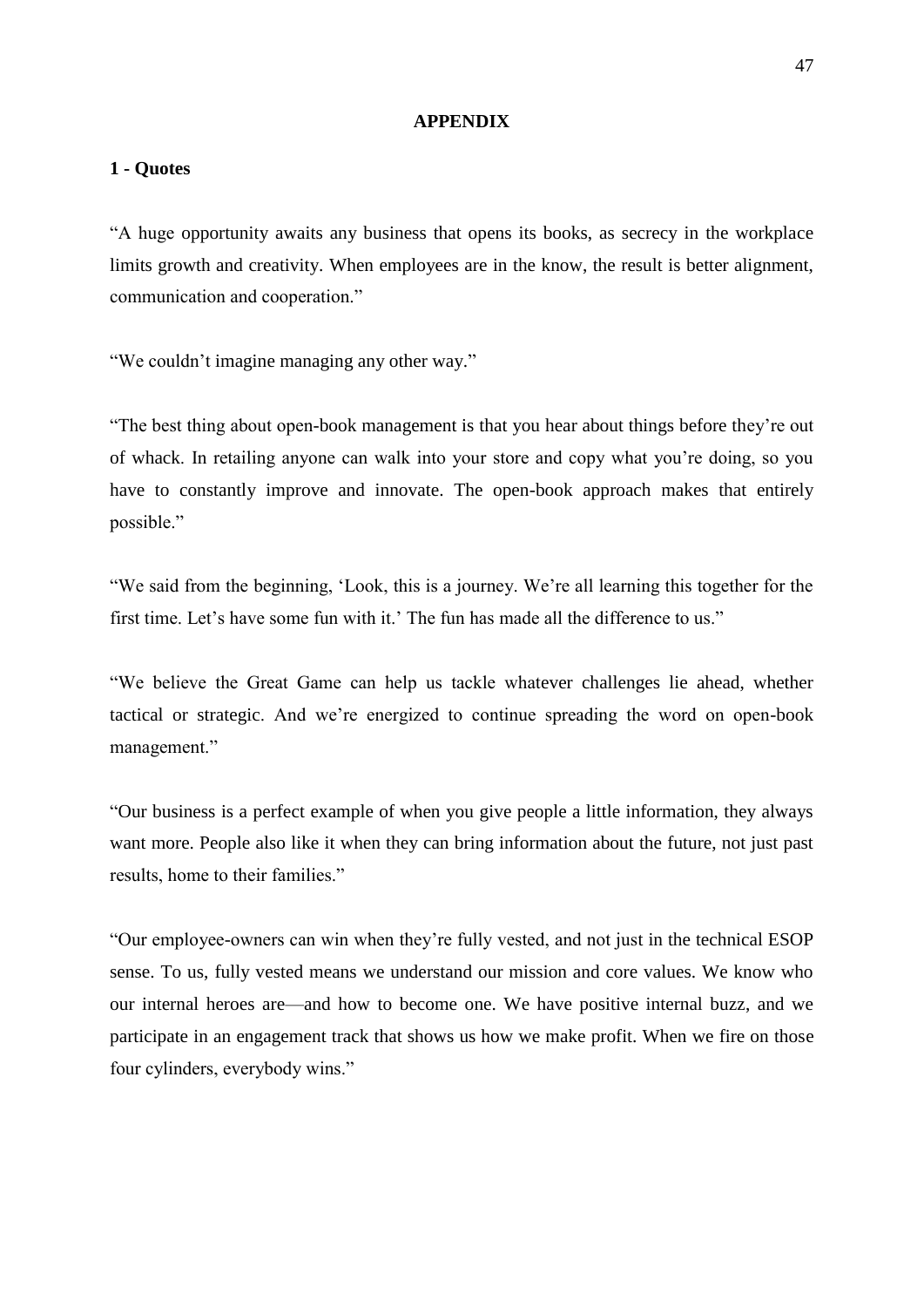―When the stock value came out and people saw their balances grow by so much, it created a whole lot of excitement around here. But it was also motivating and has launched us on a whole new trajectory for future success."

―We've been playing The Game for about five years now, and it's changed all of us for the better. It's helped us grow as a company and as individuals. It's kept us out of trouble, too."

"Our Great Game is something we take great pride in."

―Financial success for a company like ours is often considered contradictory to the spirit of human services. Through the Great Game of Business, we've learned that the reverse is true—that being a successful business is one of the best ways to serve individuals with disabilities and their families. And they agree."

―The games raised our understanding of how the business works and got us asking the right questions. Surprisingly, our tech people were really interested in profit and what drives it."

"What I began to realize was that open book was more than just a financial methodology."

"The increased trust has had an impact on business success in many ways. Employees are comfortable asking tough questions, and managers give them tough answers."

―While it may be difficult to tie all of these results to open-book management, employees tell us they value the program more than any other."

―People can't change or improve without knowing how The Game of Business is going. Here, they know."

―Sales growth is on the rise, and employee engagement and buy-in are as high as they've ever heen."

We're communicating much more than ever before, in ways that matter to profitability. That's the difference. [The Game] has given us transparency and a heightened focus on our key drivers of profitability."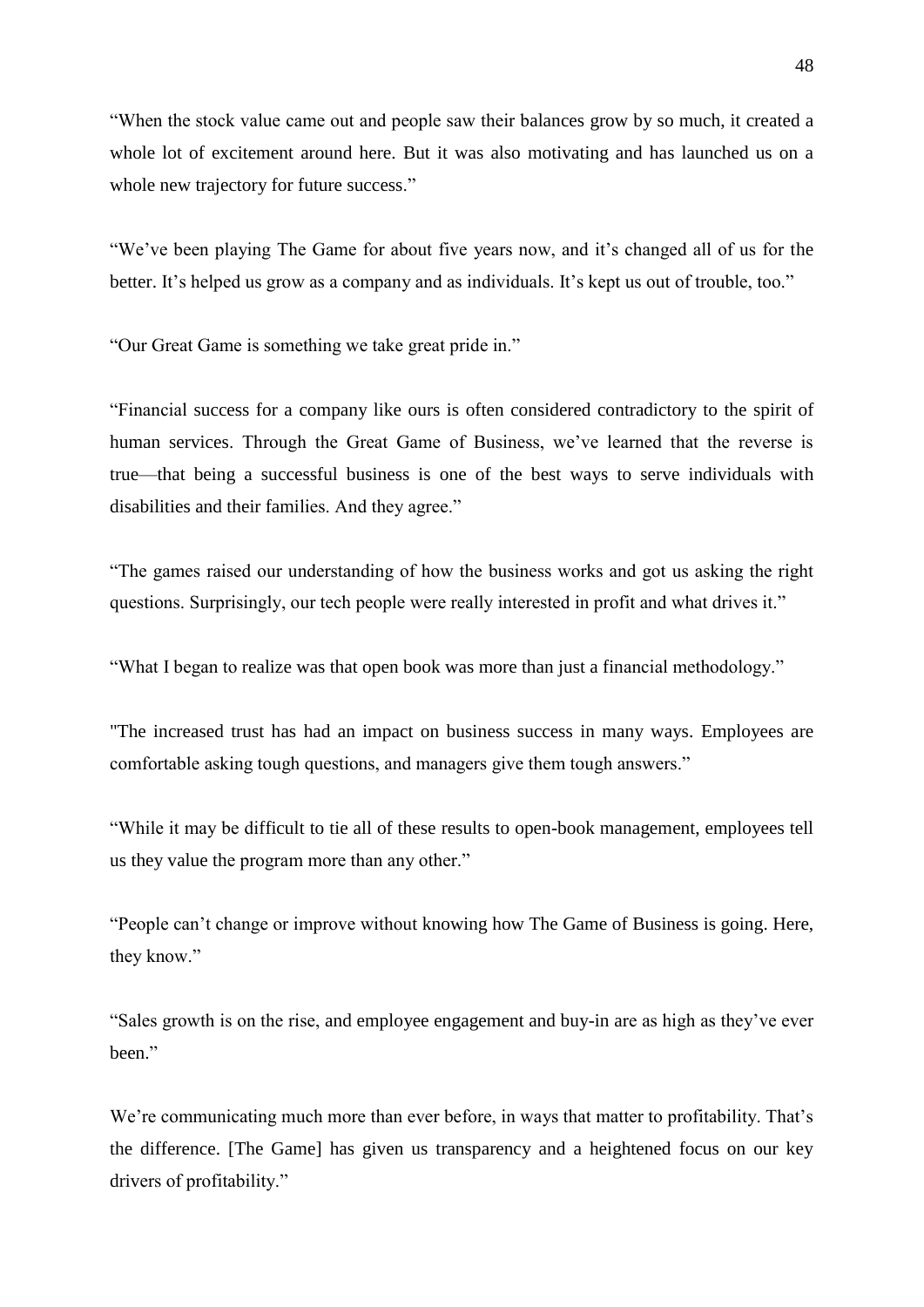―While I can't say that all of our growth this year was due to the Great Game, certainly 50% of it was. More important, perhaps, is that we now have a team that is much more company focused, and we're seeing that we will continue our profitable growth in 2005."

Early on, I worked at places where bonuses were pennies from heaven. This organization ties incentives to things our people can control. Since we pull together, not competing against each other and we all have skin in the game, it's amazing what we can accomplish."

"They did a fantastic job. We learned some valuable lessons about game design, and people became much more aware of why we need to be hitting the targets we set."

―Stock options are great, but we needed The Great Game to complete the whole package. Sharing financial information, updating the scoreboards, playing mini-games, all of that tie everything together."

―Who knows how to do a job better than the person who's actually doing it? So we'll continue to ask associates for ideas, and we'll listen to their responses."

―The GGOB has helped us evolve from being technical consultants to becoming business consultants because everyone now understands the financial impact of the decisions they make."

―When people take pride in their work and workplace, this feeling manifests itself in ways that don't always show up directly on the financial statements."

―I think there's a direct connection. As employee-owners, we know the ESOP is what we've got to retire on. The financial training and constant communication helps everyone see how they can grow that amount, that they have at least some control over their financial destiny."

―The turnaround wouldn't have been possible without the hard work and daily contributions of folks who know, teach, and practice the rules."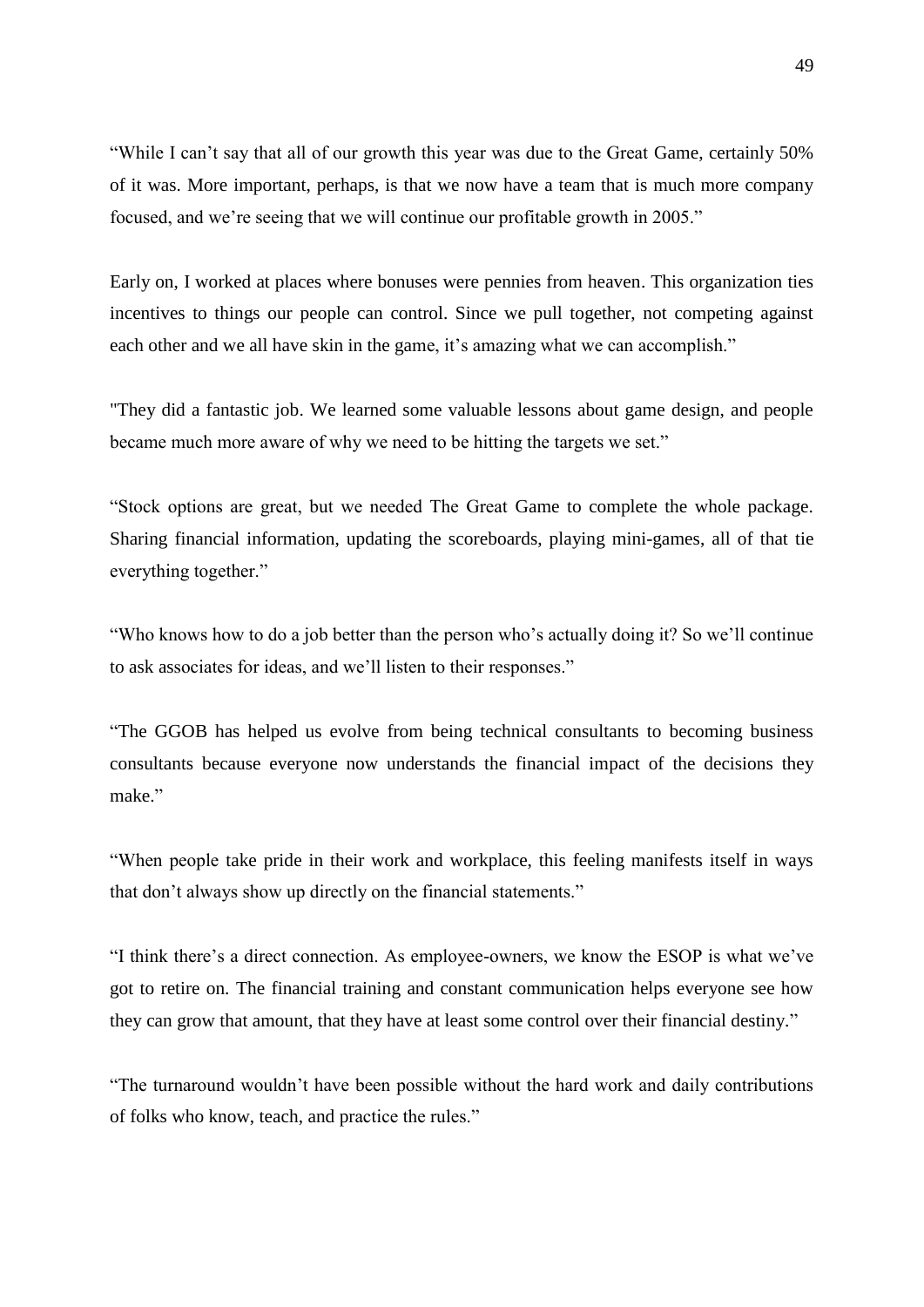―Now everyone understands that every little bit counts, from selecting the most efficient and economical way to communicate with offices and clients abroad to just turning off the lights on the way out the door."

―With renewed commitment to exceeding our financial goals, people are much happier and working harder than ever."

―The Game is significantly credited with driving our amazing turnaround. We're in the most profitable six-month period in the history of the organization. Employees have a greater sense of pride in the hospital and in themselves, which carries over into their personal lives."

―I was trying to do something like this for years, but I couldn't get it all together. I didn't have the tools to do it. The GGOB is simple enough that even a guy like me can do something with it. And the results speak for themselves."

―Our openness in sharing financial results internally gives these large clients the confidence that we manage intelligently and cautiously, and that we'll still be in business ten years from now."

―We've grown up with Great Game concepts. They've become part of our organizational DNA. The simple fact that we've been able to organically grow our company from \$100,000 in sales ten years ago to \$8 million today, without external investment, can be traced directly to our practice of The Great Game."

"One of the company's long-term goals is becoming less dependent on its major suppliers. If employees continue to post such glittering results, they'll be well on their way to achieving that lofty goal."

"It's taken us two years to get here, but implementing the GGoB program is the smartest thing we've ever done. It's really an efficient way to run a company."

"Why would you not want your employees to know how your company makes money? I know that I can't be involved in every decision my colleagues make on a daily basis. But, by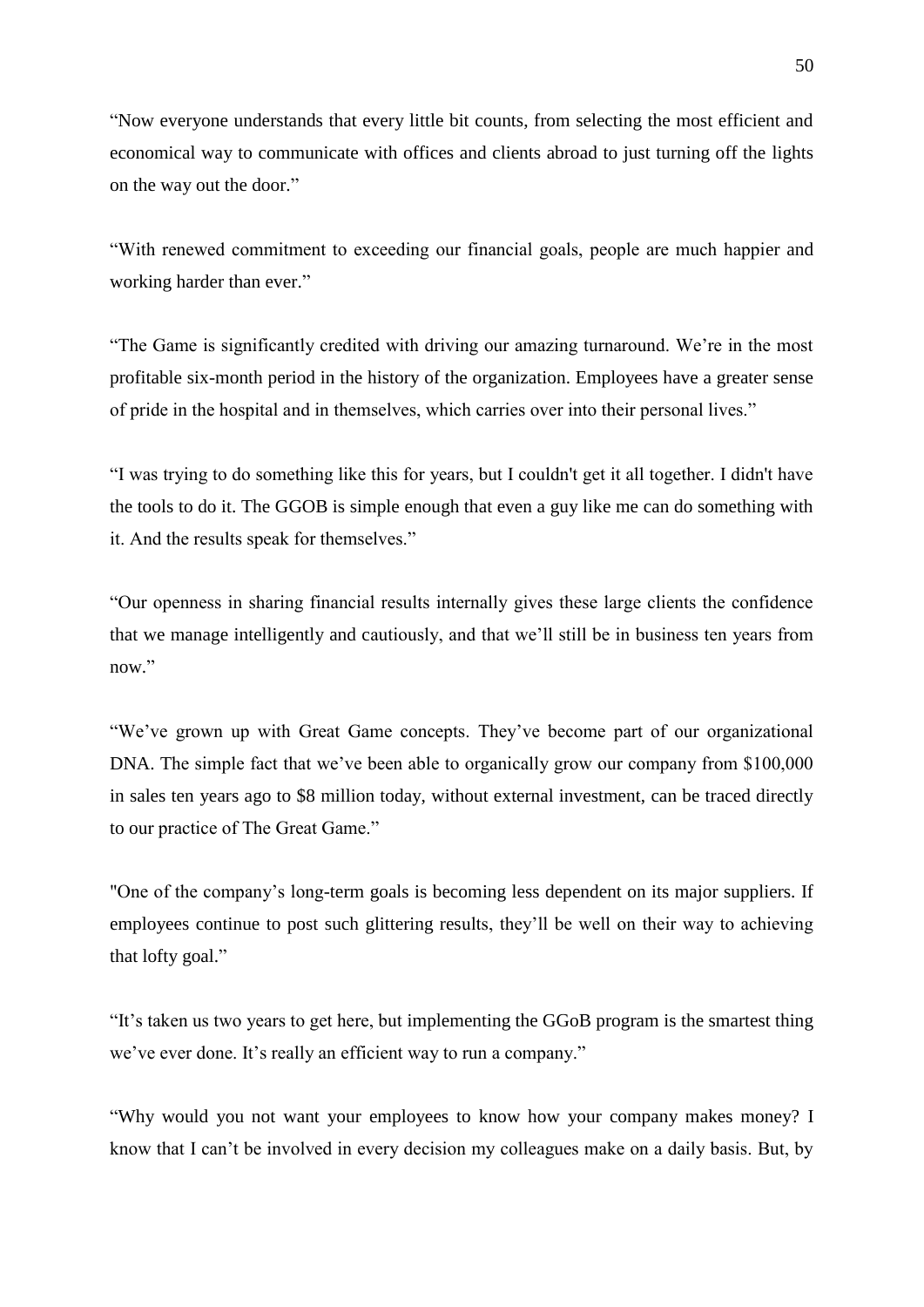creating a sense of mutual obligation, we can encourage everyone to make good decisions when it comes to impacting the bottom line."

―Open-book management and ownership opportunities for everyone make our company feel very transparent. There are no big blocks or barriers between us, the founders, and our coworkers. In the marketplace, that gives everyone the impression that we're a good business, that you can trust us. We're proud of that."

As we move into the next year, we are no longer a company that just plays the Great Game, we live it. We're building employee forums and group sessions to train each other and new employees. The economy no longer dictates our success or failure. We do."

―Success comes from an unwavering commitment to getting the basics right. Sound strategy, fanaticism around culture and principles, and rigorous attention to detail and execution."

―Our culture is based on our employees acting like owners, which is a direct result of our adopting The Great Game. They've been empowered to make the difficult decisions necessary to successfully run their own business and be profitable. They all feel they truly have a stake in the outcome and continually strive to make the business better."

―OBM translates to intelligence, integrity, honesty and transparency. There's no question it's a clear differentiator for us in our market."

―Now that team members can clearly see how their effort affects the financials, they can focus on what's most important to business success."

―People are constantly asking me if the GGOB can be used in every kind of business and our organization proves that the answer is yes. Even when you have people like carpenters out in the field, you can use the Game to communicate better."

―Employees told us the best aspect of 2002 was the Great Game of Business. Across the board, employees told us they liked learning about the business and knowing exactly where we were and where we were going."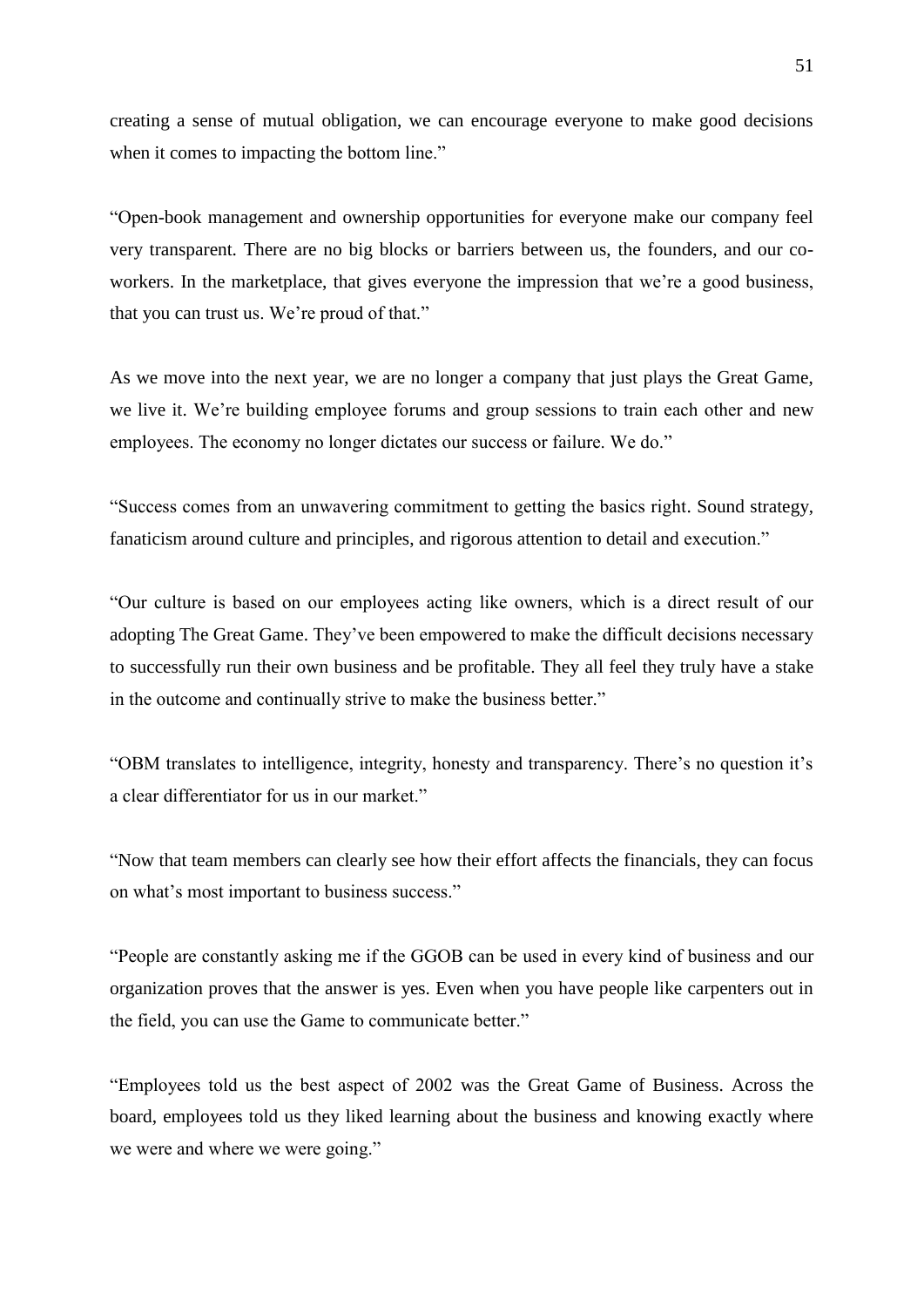―The interesting thing is that prior to implementing open-book training, most employees tended to think the owners were cutting a fat hog. People were kind of shocked that we were not as well off as they thought – especially when it came to servicing our debt. Opening the books helped put things in perspective."

―Through The Great Game of Business, we have realized wonderful success. Our employees feel much more involved and, as a result, morale has increased."

"We really couldn't imagine managing any other way."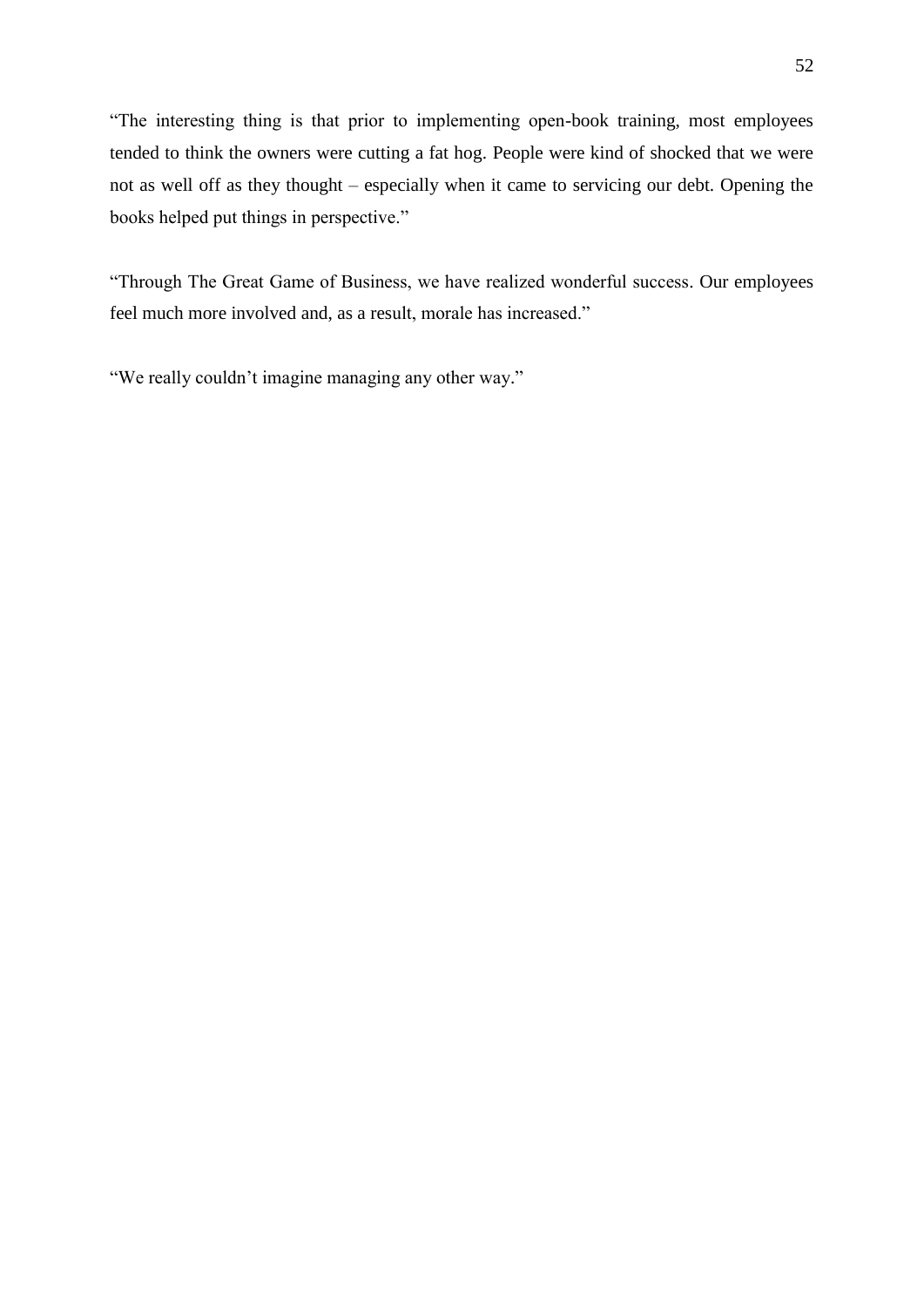## <span id="page-52-0"></span>**2 - Data request**

Data Necessary to Investigate Why the Great Game of Business Works

- 1. Name of the organization
- 2. Matching criteria
- a. Industries in which the organization is operating (preferably written as a SIC code)
- b. Is the organization a for-profit organization?
- c. Is the organization listed on a stock exchange? (If so, on which stock exchange?)
- d. Number of employees
- 3. Data about the Great Game implementation
- a. When did the organization start with the GGoB?
- b. Is the organization still participating in the GGoB program?
- c. If applicable: when did the organization stop participating in the GGoB program?
- d. Is the whole organization involved in the GGoB?
- e. Any data that will help us identify the extent to which the GGoB has been implemented. It might, for example, be useful to know whether the organization is rated as an "all stars company" and for us to be able to interpret this, we need to know what the criteria are to be qualified as an all star company. Perhaps we should discuss together what type of (available) data would be valuable in this respect.
- f. Data that indicates in which year the company focused on which of the three main numbers: profit, growth or cash flow.

4. Financial variables (if possible 5 years before and as many as possible years after the organization started implementing the GGoB)

- a. Total assets (=Balance Sheet total)
- b. Debt (=Balance Sheet total Equity)
- c. Equity (=Balance Sheet total Debt)
- d. Earnings before interest and tax (EBIT) (a.k.a. operating income, income from operations)
- e. Income before taxes (a.k.a. pretax income)
- f. Net income (a.k.a. net profit; bottom line)
- g. Sales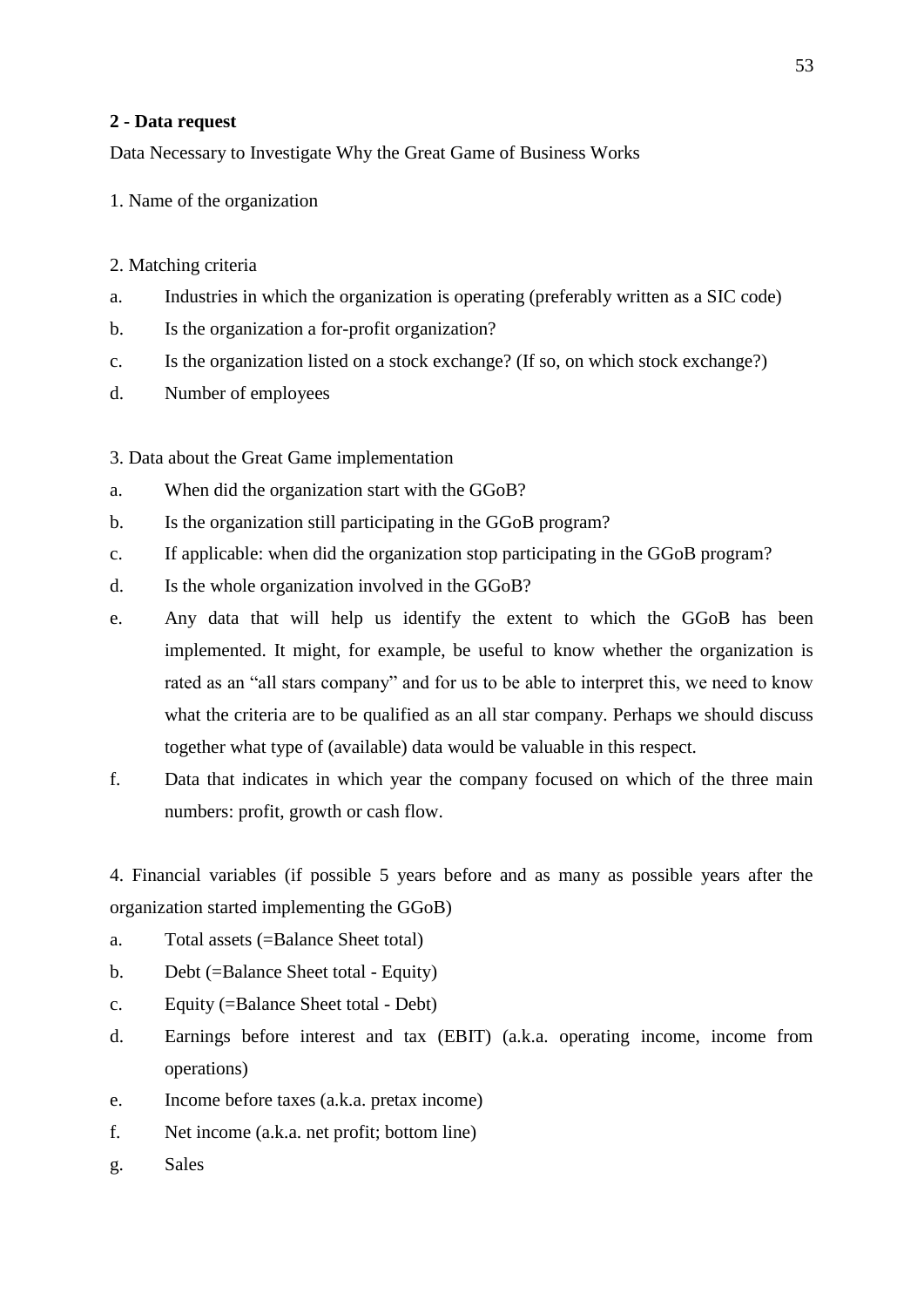- h. Net sales
- i. Current liabilities
- j. Current assets
- k. Inventory
- l. Cash and marketable securities
- m. Trade receivables
- n. Average total liabilities
- o. Net cash flow
- p. Interest expense
- q. Cash flow from operations before investment in working capital and interest payments
- r. Cash flow from operations after investment in working capital
- s. Free cash flow available to debt and equity holders
- t. Free cash flow available to equity holders
- u. Cash flow from operations
- v. Total revenues
- w. Share price
- x. Number of shares
- 5. Non-financial outcome variables
- a. Customer loyalty
- b. Customer satisfaction
- c. Employee engagement
- d. Employee turnover
- e. Employee development

Why do we need this?

1. Name of the organization

With the name of the organization, we will be able to collect missing data for example from annual reports and websites. Moreover, it will ensure us that we have no double entries and we know that we should exclude this company from the list of non-GGoB organizations that serves as a control group. Of course we will treat the data confidentially and we will never publish these names.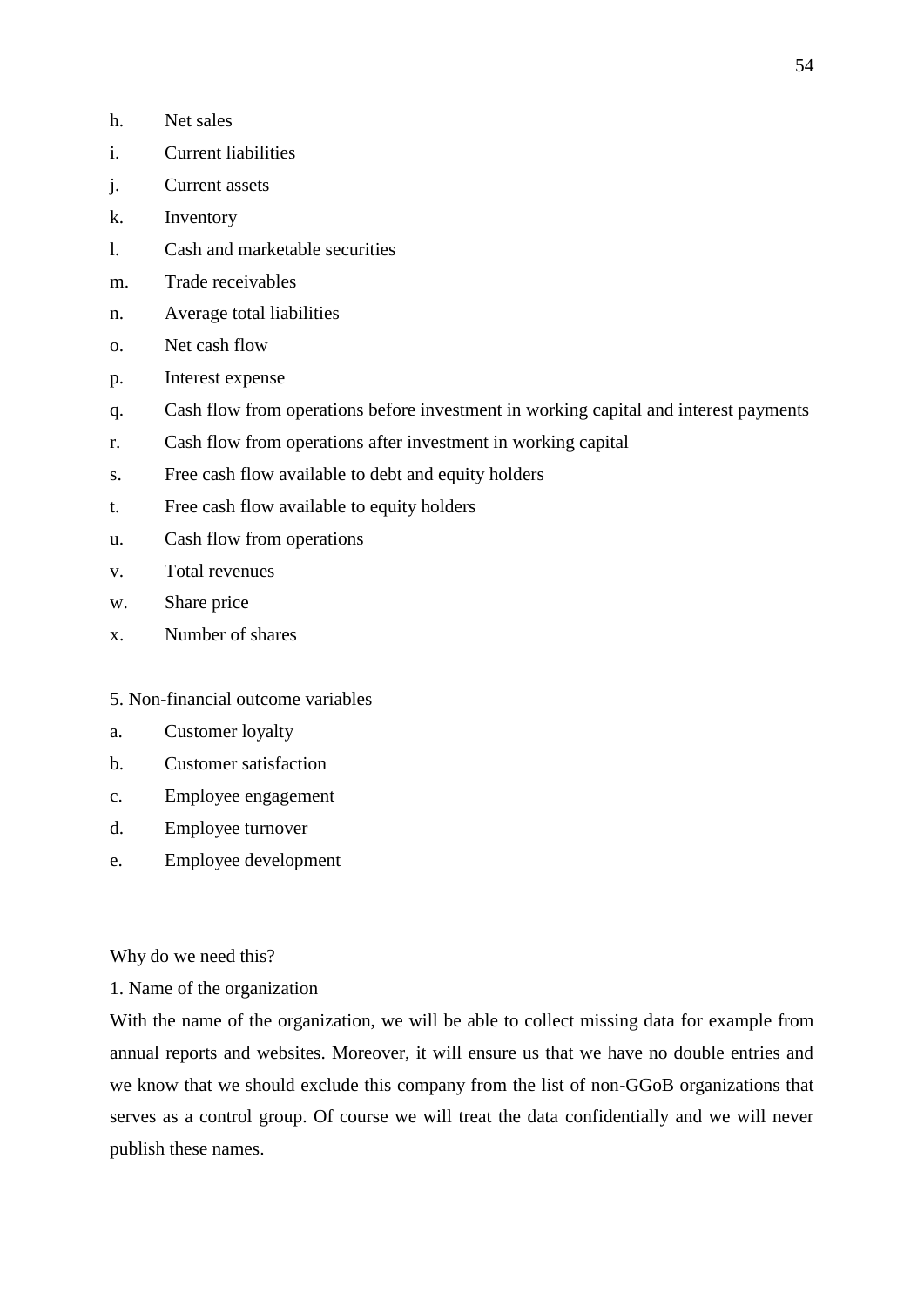## 2. Matching criteria

We need this information to set up a control group which is comparable to the GGoB organizations.

## 3. Data about the Great Game implementation

- a.  $-c$ . These data show us which the most important years to investigate are. We want to compare the performance of the organizations before and after the implementation of the Great Game.
- d. If not, it may be difficult to interpret the results.
- e. To also get more insight into why Great Game organizations perform better, it would be useful to compare the performance of the Great Game all stars with organizations that have implemented only parts of the Great Game. This gives insight in what parts of the Great Game are the most important.
- f. Necessary to see if the performance effects are indeed found in the corresponding area.

## 4. Financial variables

These variables are used for two purposes.

1) We can use these data to see if the chosen control group is comparable to the GGoB organizations.

2) Based on these data we can calculate the financial outcome variables we use to assess if Great Game organizations perform better than other organizations. In case some of these variables are missing, it is recommended to report any available data on the outcome variables. We want to include the following outcome variables in our study:

a. Profit

The starting point to analyze a firm's performance is its return on equity (ROE). The return on assets (ROA) tells us how much profit a company is able to generate for each dollar of assets invested. The return on sales (ROS) indicates how much the company is able to keep as profits for each dollar of sales it makes.

- Return on Equity (net profit / equity)
- Return on Assets (net profit / assets)
- Return on Sales (net profit / Sales)
- b. Cash flow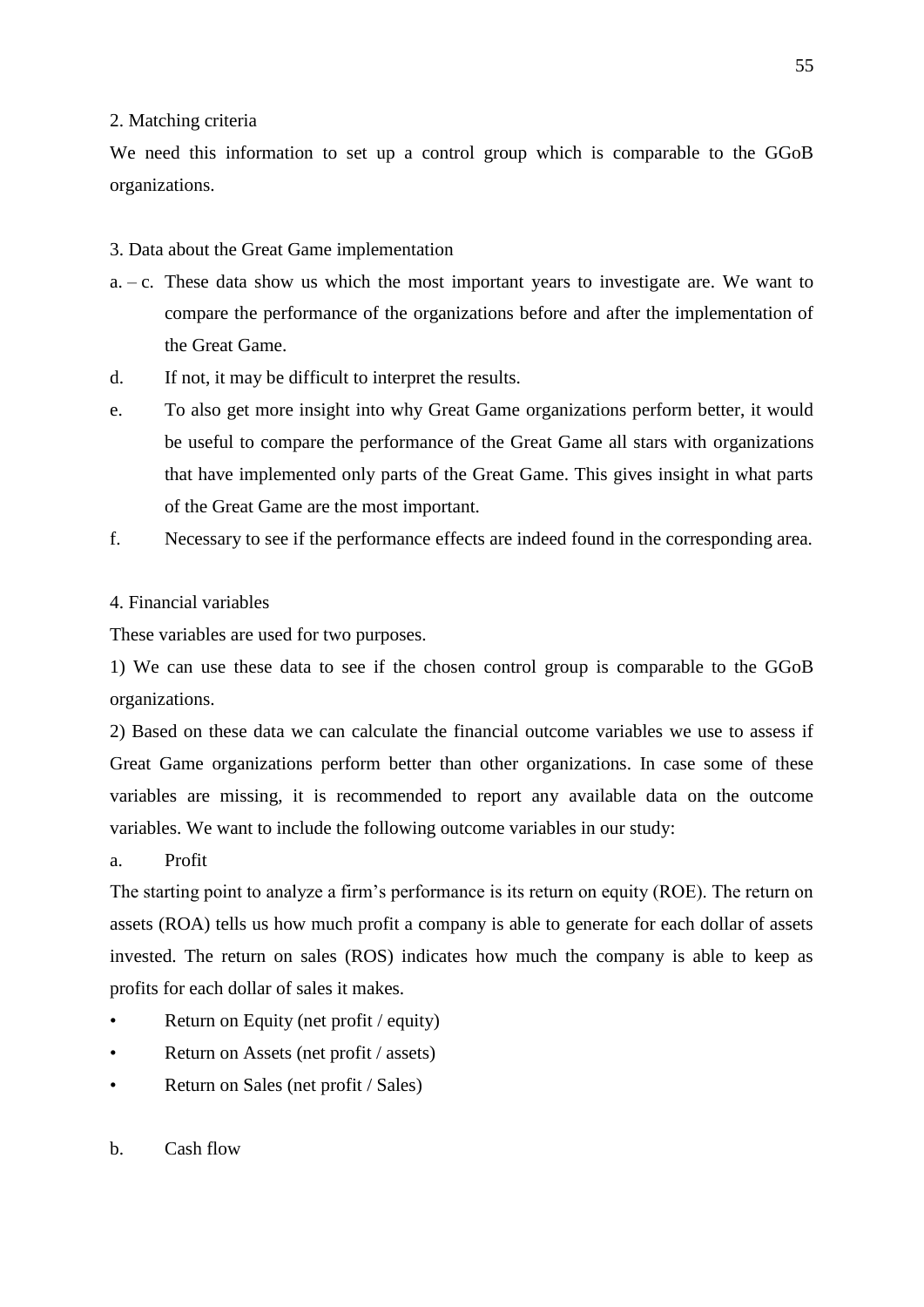The liquidity is a company's ability to meet its short-term obligations. The following ratios are useful in evaluating the risk related to a firm's current liabilities, because they compare a firm's current liabilities with its current assets that can be used to repay those liabilities.

- Operating Cash Flow Ratio (Cash Flows From Operations / Current Liabilities);
- Current ratio (current assets / current liabilities);
- Quick ratio (Cash and marketable securities + Trade receivables / current liabilities; OR Current Assets – Inventory / Current Liabilities);
- Cash ratio (Cash and marketable securities / current liabilities);

The solvency is the company's ability to meet its long-term financial obligations. To evaluate the mix of debt and equity in a firm's capital structure, the following ratios are useful:

- Cash Flow from Operations/Average Total Liabilities;
- Debt-to-equity ratio (Debt / Equity);
- Debt-to-assets ratio (Debt / Assets);
- Interest coverage (net profit / interest expense);

The ratio below shows to what extent the company is able to generate cash from its sales.

• Cash Flow Margin Ratio (Cash Flows From Operations / Net sales)

To be able to attract equity, organizations need to have enough cash to pay dividends. An important ratio to assess the relative value of the firm is:

Price / Cash Flow Ratio (Share price / Operating cash flow per share)

## c. Growth

To evaluate the growth of a company, it is important to have data from several years. We could take several variables to measure the growth.

Growth rate = (value year  $2$  – value year 1) / value year 1

- **Revenues**
- Sales
- Number of employees
- Net profit
- Share price

## 5. Non-financial outcome variables

These data are interesting to also evaluate other outcomes. If GGoB already has data on these topics, it would be interesting to include it in the database. If not, we could discuss how to measure these types of variables in a later phase of the research.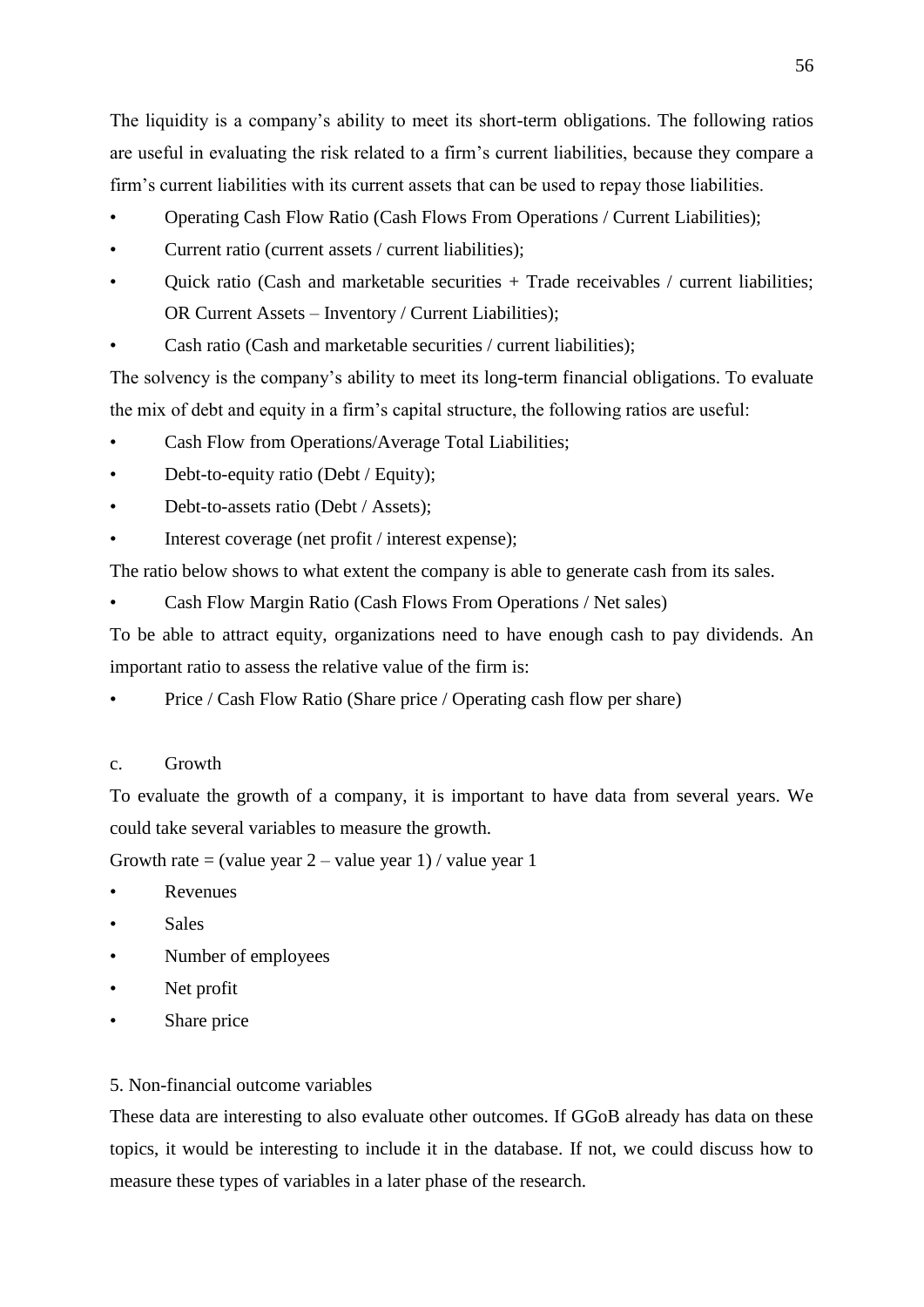### <span id="page-56-0"></span>**3 - Revenue growth in last year – divided by categories**

## Method

#### *Total revenue*

The 49 organizations of which the total revenue was known are divided in four different categories. The following categories are specified;  $1 - 10$  million dollars;  $10 - 50$  million dollars; 50 – 100 million dollars; and 100+ million dollar. From the 49 organizations of which the total revenue was known, 12 organizations felt in the category 1 - 10 million dollars. Of these 11 organizations, in 8 reports was known what the average revenue growth in the last year was. 20 organizations felt in the category  $10 - 50$  million dollars, in 17 reports the average revenue growth in the last year was known. In the category  $50 - 100$  million dollars, 7 organizations were included; in 6 reports the average revenue growth was known. 10 organizations had total revenue more than 100 million dollar, of which in 7 reports was known what the average revenue growth in the last year reported was.

## *Number of employees*

The 54 organizations of which the number of employees was known are divided in four different categories. The following categories are specified;  $1 - 50$  employees;  $51 - 100$ employees, 101 – 500 employees; and 501 and more employees. From the 54 organizations of which the number of employees was known, 8 organizations felt in the category  $1 - 50$ employees. Of these 8 organizations, in 6 reports was known what the average revenue growth in the last year was. 13 organizations felt in the category  $51 - 100$  employees; in 11 reports the average revenue growth in the last year was known. In the category  $101 - 500$ employees 18 organizations were included; in 13 reports the average revenue growth was known. 15 organizations had more than 500 employees, of which in 11 reports was known what the average revenue growth in the last year reported was.

## *Number of years participating in the GGoB program*

The 64 organizations are divided in four different categories. The following categories are specified; 1 year; 2 years,  $3 - 5$  years; and  $6 - 10$  years. From the 64 organizations, 15 organizations have implemented the GGoB one year. Of these 15 organizations, in 13 reports was known what the average revenue growth in the last year was. 25 organizations had implemented the GGoB program 2 years; in 16 reports the average revenue growth in the last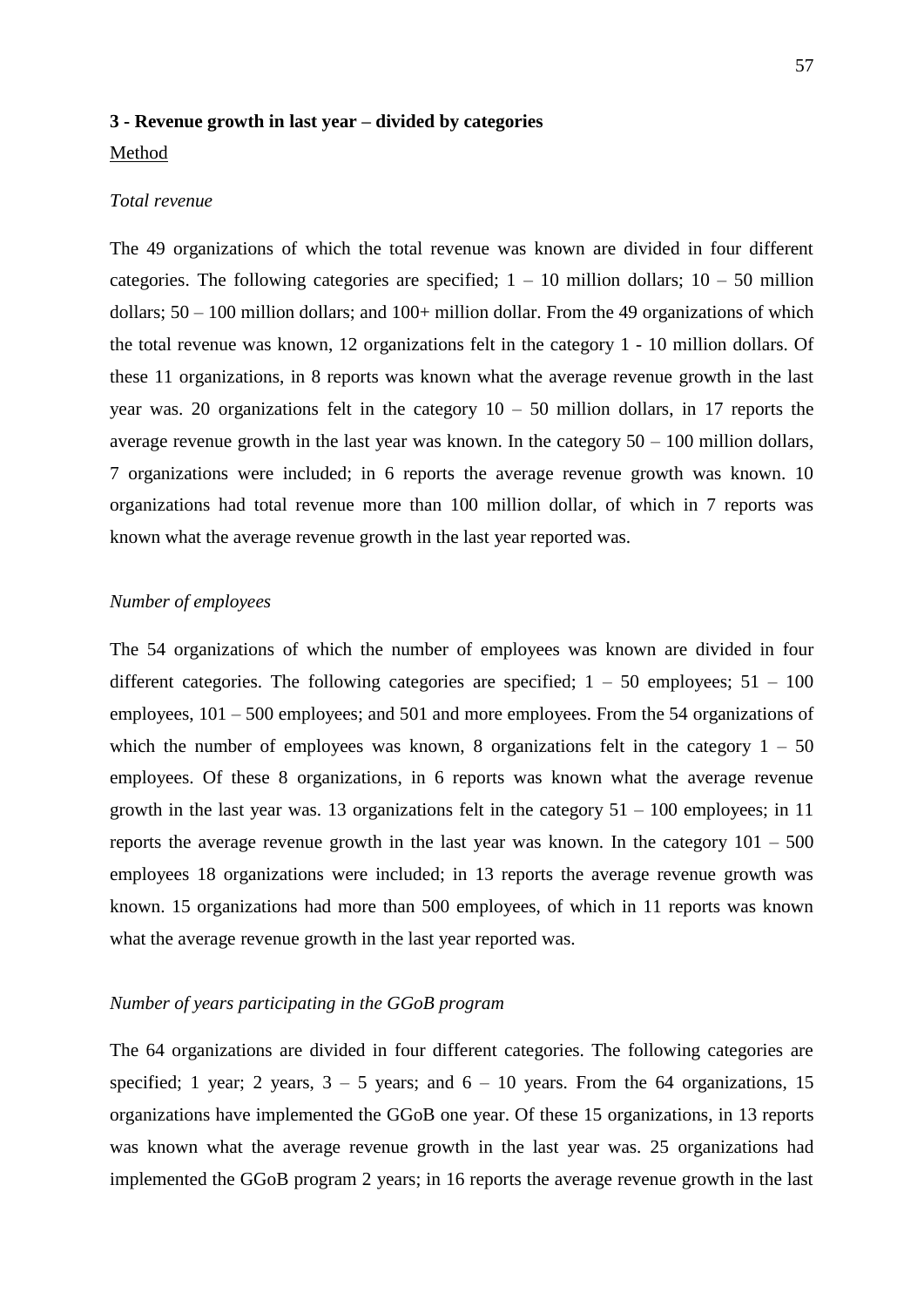year was known. In the category  $3 - 5$  years 13 organizations were included; in 9 reports the average revenue growth was known. 11 organizations had implemented the GGoB between 6 and 10 years; of which in 9 reports was known what the average revenue growth in the last year reported was.

## *All Stars Award*

From 25 of the 64 organizations was known that they have been awarded the so-called 'All-Stars' award. In 17 reports the average revenue growth in the last year was known for the ‗All-Stars' award winners. From the other 39 organizations, in 28 reports the average revenue growth in the last year was known.

## Results

#### **Data analysis**

In 45 reports it could be determined what the revenue growth was in the last year reported. The average revenue growth in the last year reported over these reports was 21.5%.

### *Total revenue*

For organizations with total revenue between the 1 and 10 million dollars, the average revenue growth reported in the last year was 18.4%. For organizations between 10 and 50 million dollars, the average revenue growth was 17.9%. Organizations with total revenue between 50 and 100 million dollars had an average growth of 51.0%. For organizations with total revenue over 100 million dollars, the average revenue growth reported in the last year was 20.3%. In figure 4 the average revenue growth in the last year is displayed, divided by the total revenue.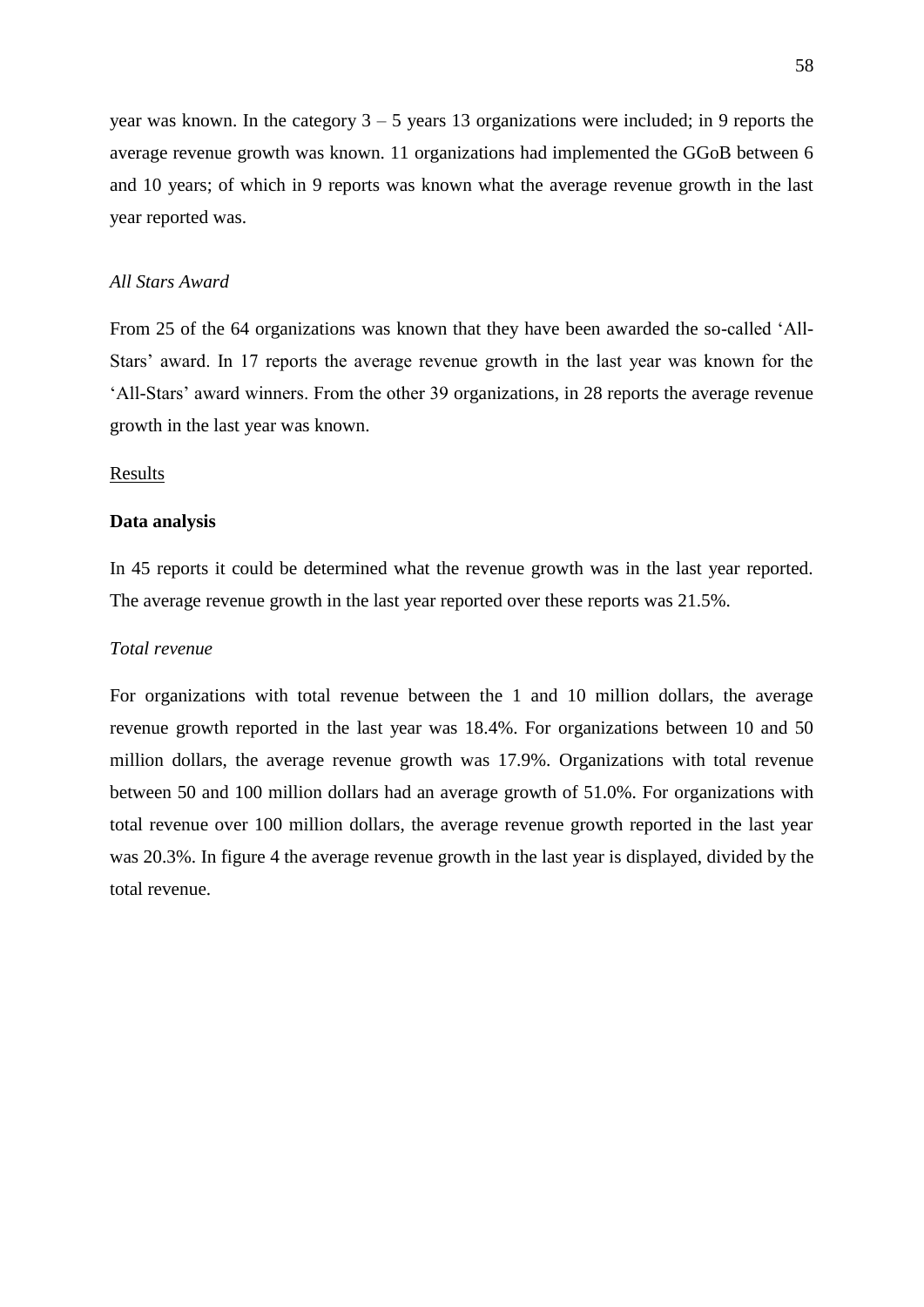

*Figure 4.* **Average revenue growth divided by the total revenue.**

## *Number of employees*

The average revenue growth of organizations with  $1 - 50$  employees was 15.2%. Organizations with between 51 and 100 employees reported an average revenue growth of 24.7%. The average revenue growth of organizations with  $101 - 500$  employees was 17.3%. Organizations with 501 employees or more reported an average revenue growth of 16.9%. In figure 5, the average revenue growth in the last year is shown divided by the number of employees.



*Figure 5.* **Average revenue growth divided by the number of employees.**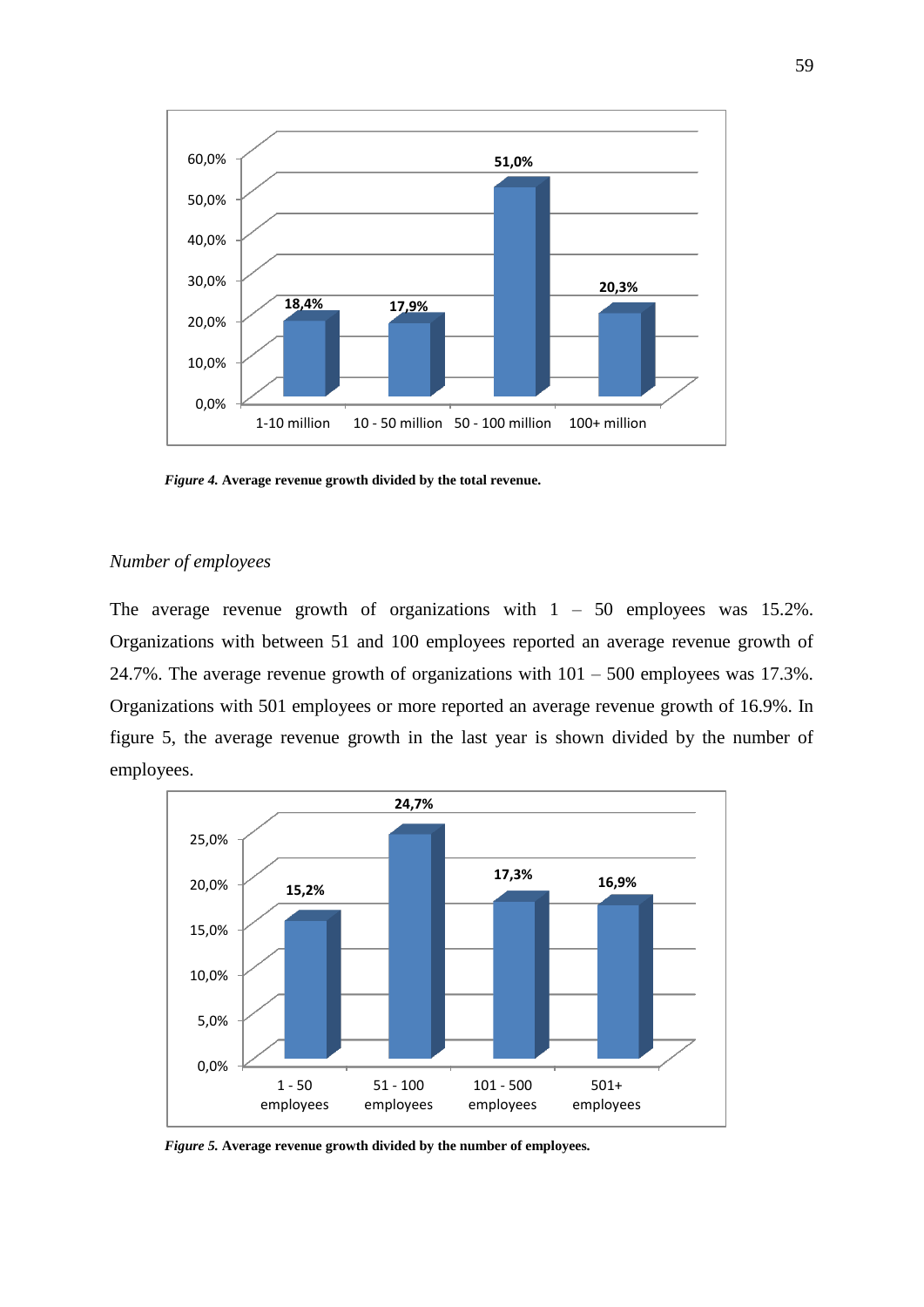## *Number of years participating in the GGoB program*

Organizations within this research that implemented the GGoB program for the first year have reported an average revenue growth of 10.6%. Organizations which had implemented the GGoB program for 2 years, reported an average revenue growth of 24.5 in the second year. Organizations which are participating between 3 and 5 year had an average revenue growth of 31.3% in the last year reported. Organizations that have implemented the GGoB program between 6 and 10 years had an average revenue growth of 21.7% in the last year reported. In figure 6, the average revenue growth in the last year is displayed, divided by the number of years the GGoB program is implemented.



*Figure 6.* **Average revenue growth divided by number of years participating in the GGoB program.**

## *All Stars Award*

For organizations which have been won an 'All-Stars' award, the average revenue growth reported in the last year was 25.4%. Organizations who did not won an 'All-Stars' award, displayed an average revenue growth of 19.2%. Figure 7 displays the average revenue growth in the last year, divided by whether or not the company have been awarded an All-Stars' award.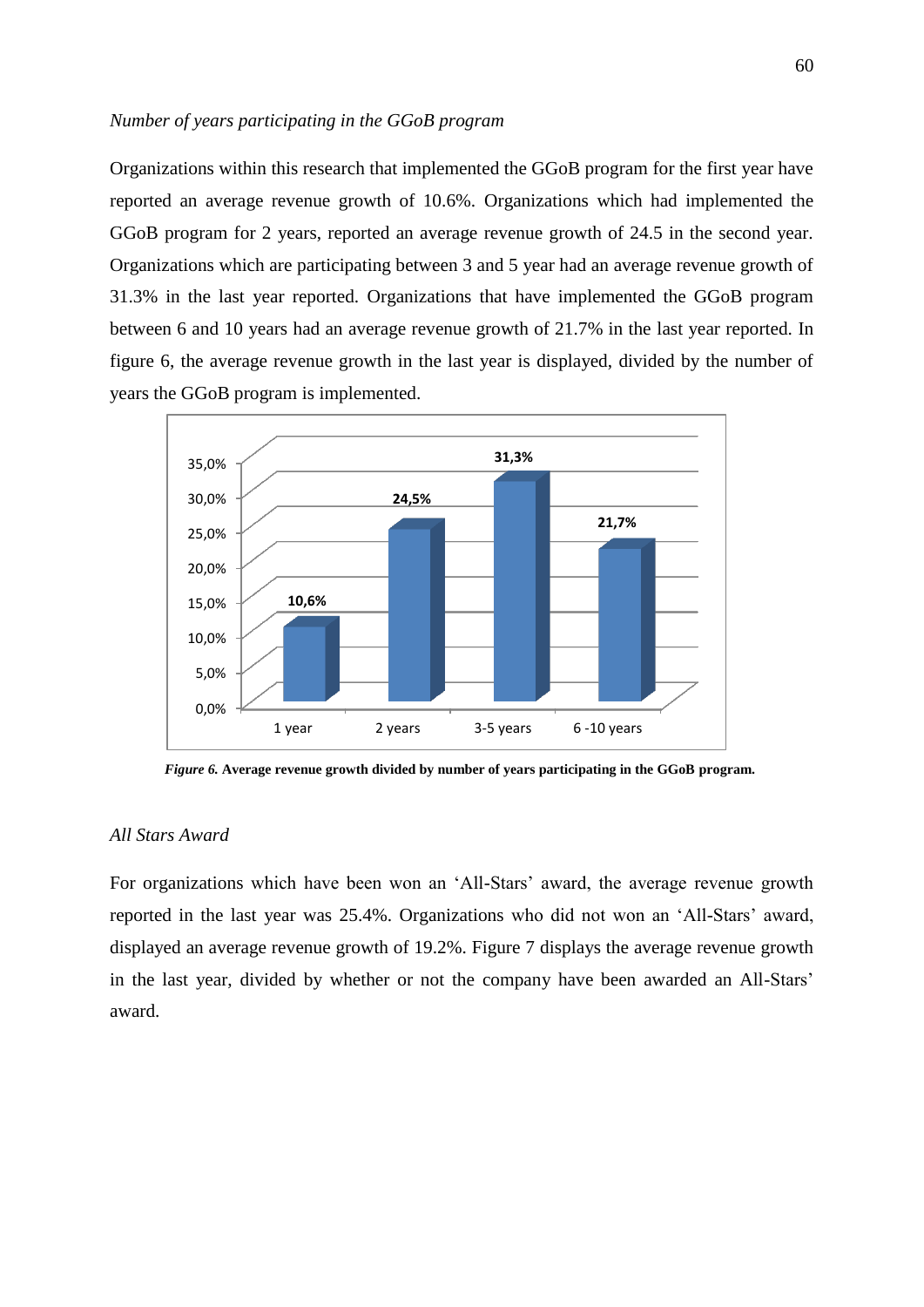

*Figure 7.* **Average revenue growth divided by winning an 'All-Stars' Award**

#### Discussion

#### **Data analysis**

The average revenue growth in the last year reported over 45 reports is 21.5%. One must bear in mind that these results are about the revenue growth, which does not necessarily mean that the profit or the cash flow will rise and the company is more successful. However, in this study revenue growth is seen as a benefit for the company.

### *Total revenue*

Organizations with total revenue between 50 and 100 million dollar have the highest average revenue growth in the last year. This might implicate that these organizations could benefit most from implementing the GGoB program. The average revenue growth of all organizations is 21.5%, so organizations in the other categories are not far below this average. There aren't very big differences in these categories, which implicate that implementing the GGoB program, could be beneficial for small as well as for large organizations.

## *Number of employees*

Organizations with 51 until 100 employees have the highest average revenue growth in the last year. The average revenue growth of all organizations is 21.5%. These results could indicate that organizations with a total of employees between 51 and 100 might benefit most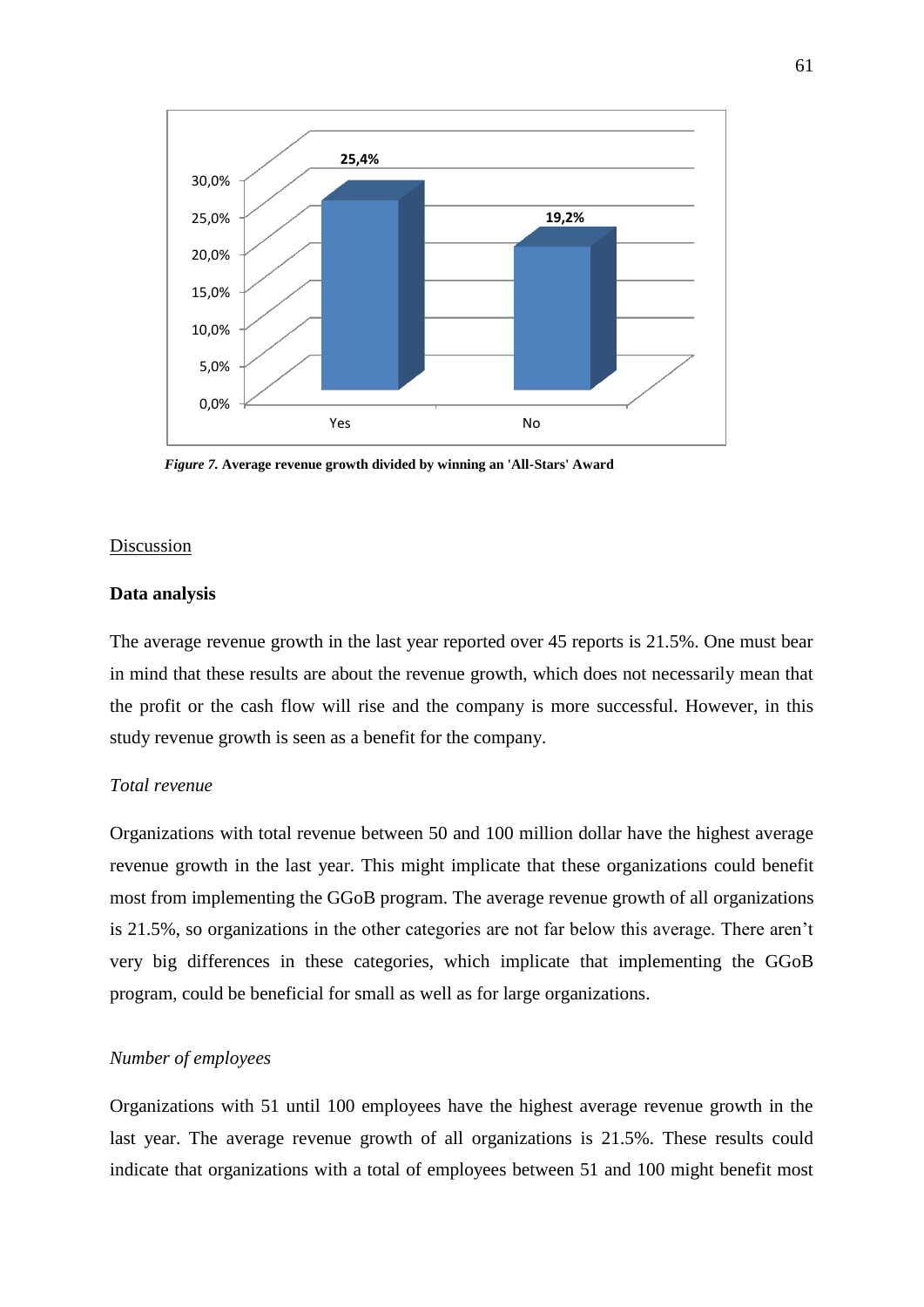from implementing the GGoB program, but as the table displays, the average revenue growth in the last year do not differ very much between the categories. So, based on these results, one could argue that an organization might benefit from implementing the GGoB program, regardless of the number of employees the company has.

## *Number of years participating in the GGoB program*

In the first year organizations implement the GGoB program, an average revenue growth of 10.6% is realized. Compared with other years, this is less positive. This could be explained due to the time it costs to implement the GGoB program and the time it costs to get employees used to the new way of working and to train them the business literacy. Still, 10.6% revenue growth is a good results and this allows a company to get and keep employees and other stakeholders motivated to continue with the GGoB program. In the second year, an average revenue growth of 24.5% is realized. Due to the fact that the whole company is more used to the new way of working, the results are getting better. In the third, fourth and fifth year the revenue is on average still growing more, which indicates that the program is still working to improve cannot grow faster forever. Still, an average revenue growth of 21.7% is a good result, and in absolute numbers the revenue growth is spectacular.

## *All Stars Award*

organizations which have been awarded a ‗All-Stars' award have an average revenue growth of 25.4%, which is well above the average revenue growth of organizations which have not. This is not a spectacular outcome, because in general ‗All-Stars' awards are been given to companies which have really successfully implemented the GGoB program. Still, organizations which did not win an award, performed on average good. This indicates that an organization does not have to be the perfect example, to still benefit from the GGoB program.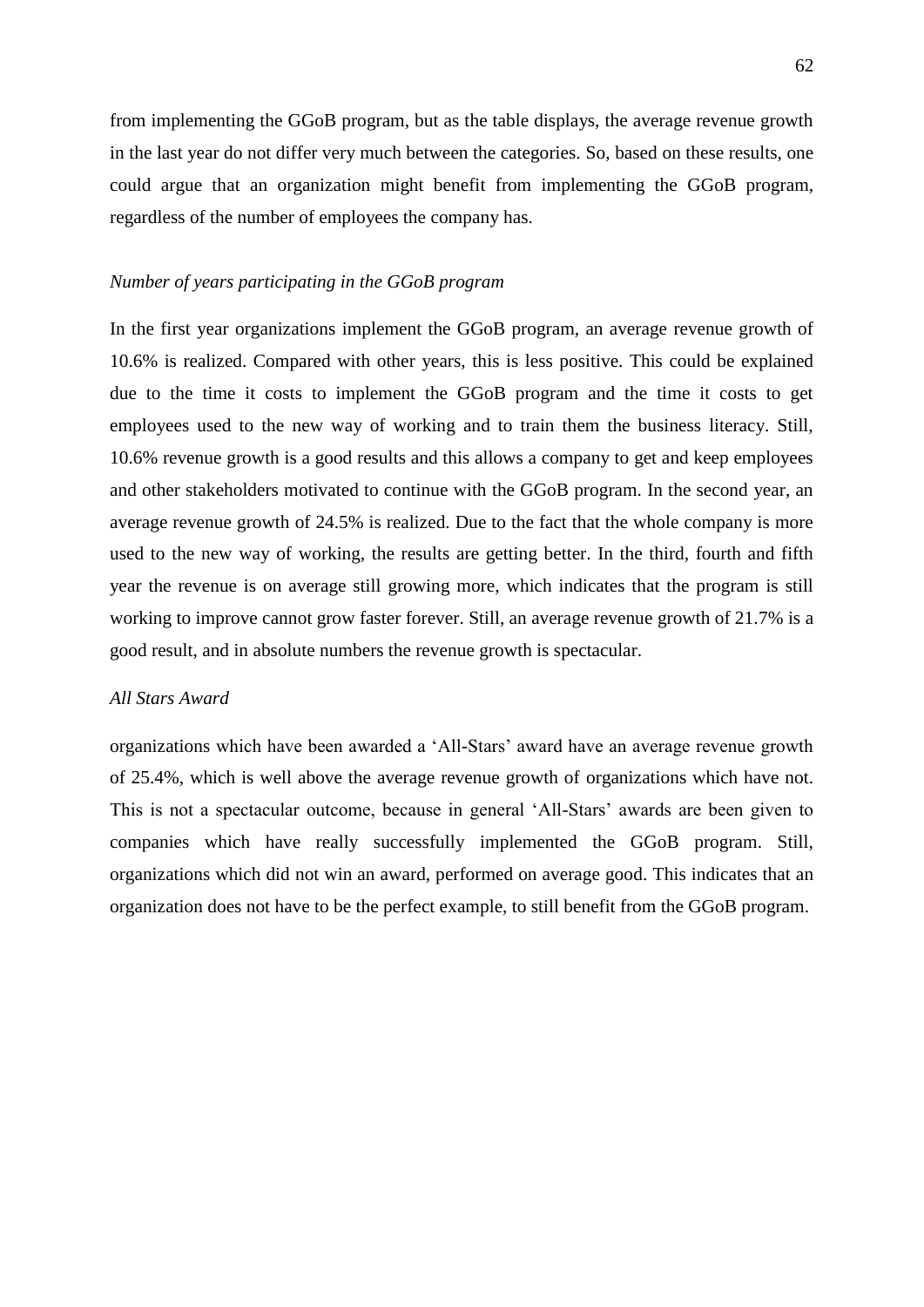## <span id="page-62-0"></span>**4 - Relationship between key aspects and revenue growth in last year**



*Number of key aspects – revenue growth last year*

*Figure 8.***- Revenue growth in the last year divided by number of key aspects**



*Games - revenue growth last year*

*Figure 9***. Revenue growth in the last year divided by whether games were mentioned**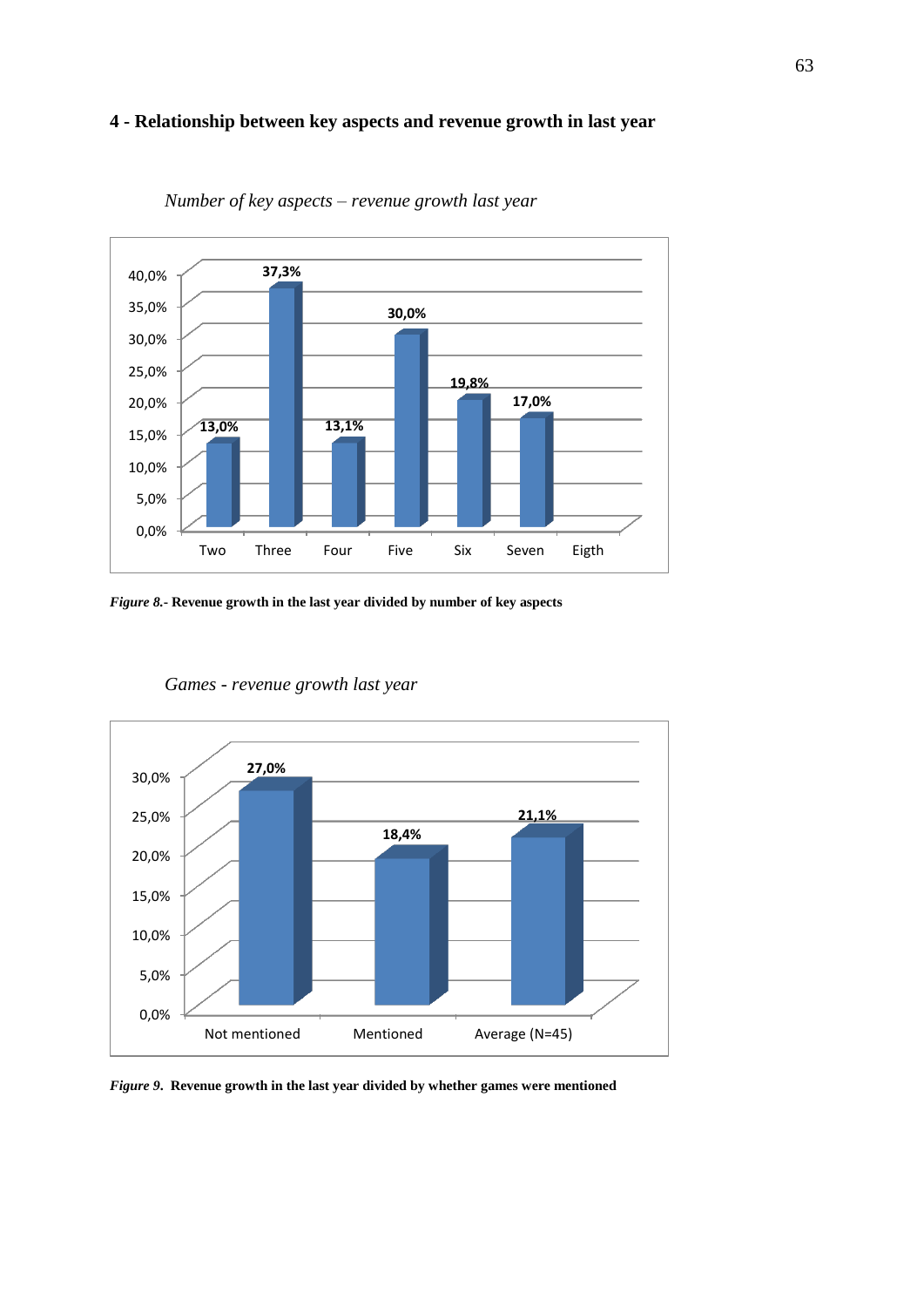

*Information sharing - revenue growth last year*

*Figure 10.* **Revenue growth in the last year divided by whether information sharing was mentioned**



*Education in business literacy - revenue growth last year*

*Figure 11.* **Revenue growth in the last year divided by whether education in business literacy was mentioned**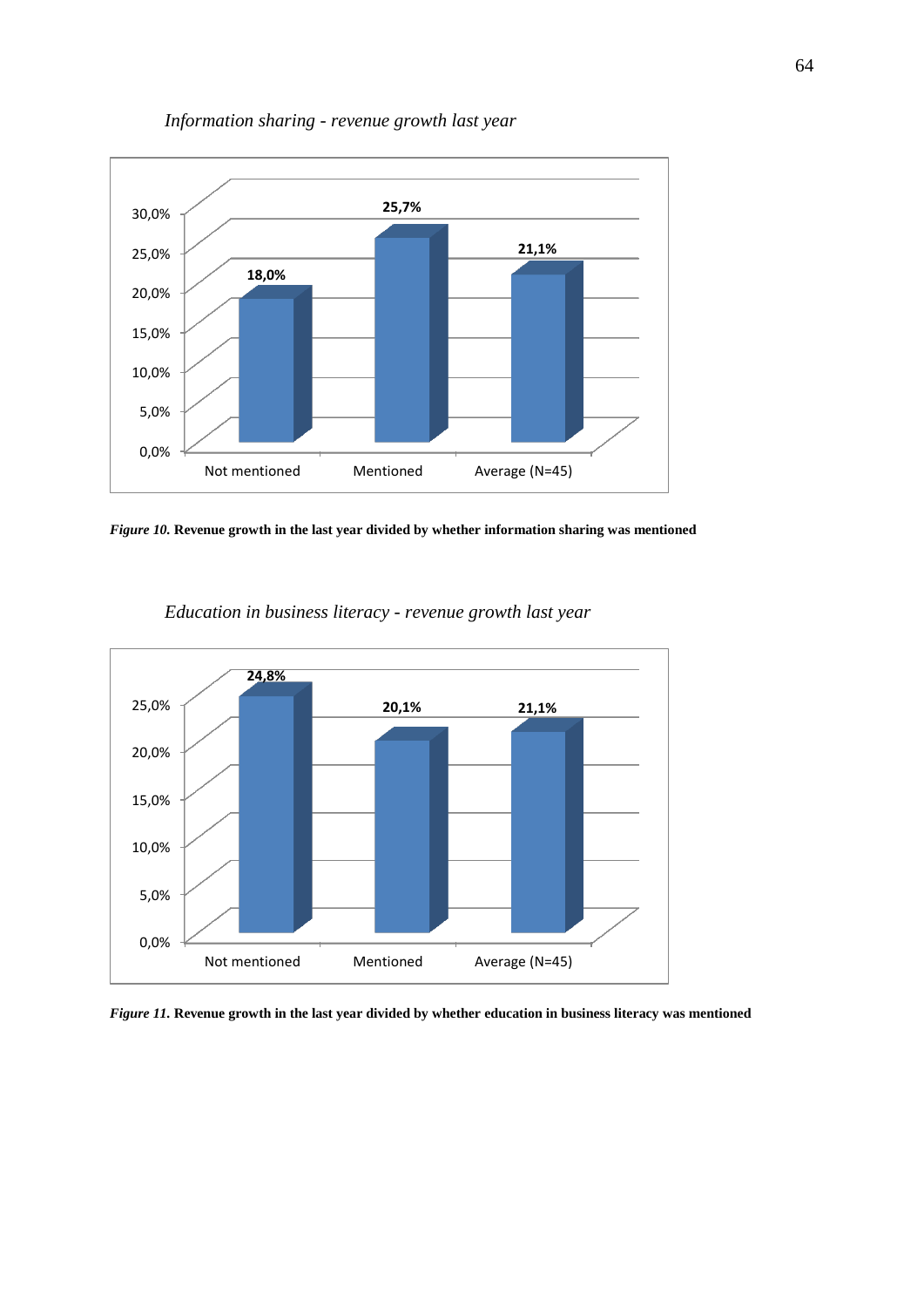

## *Empowerment and accountability - revenue growth last year*

*Figure 12.* **Revenue growth in the last year divided by whether empowerment and accountability was mentioned**



*Bonus program and employee ownership - revenue growth last year*

*Figure 13.* **Revenue growth in the last year divided by whether bonus program and employee ownership was mentioned**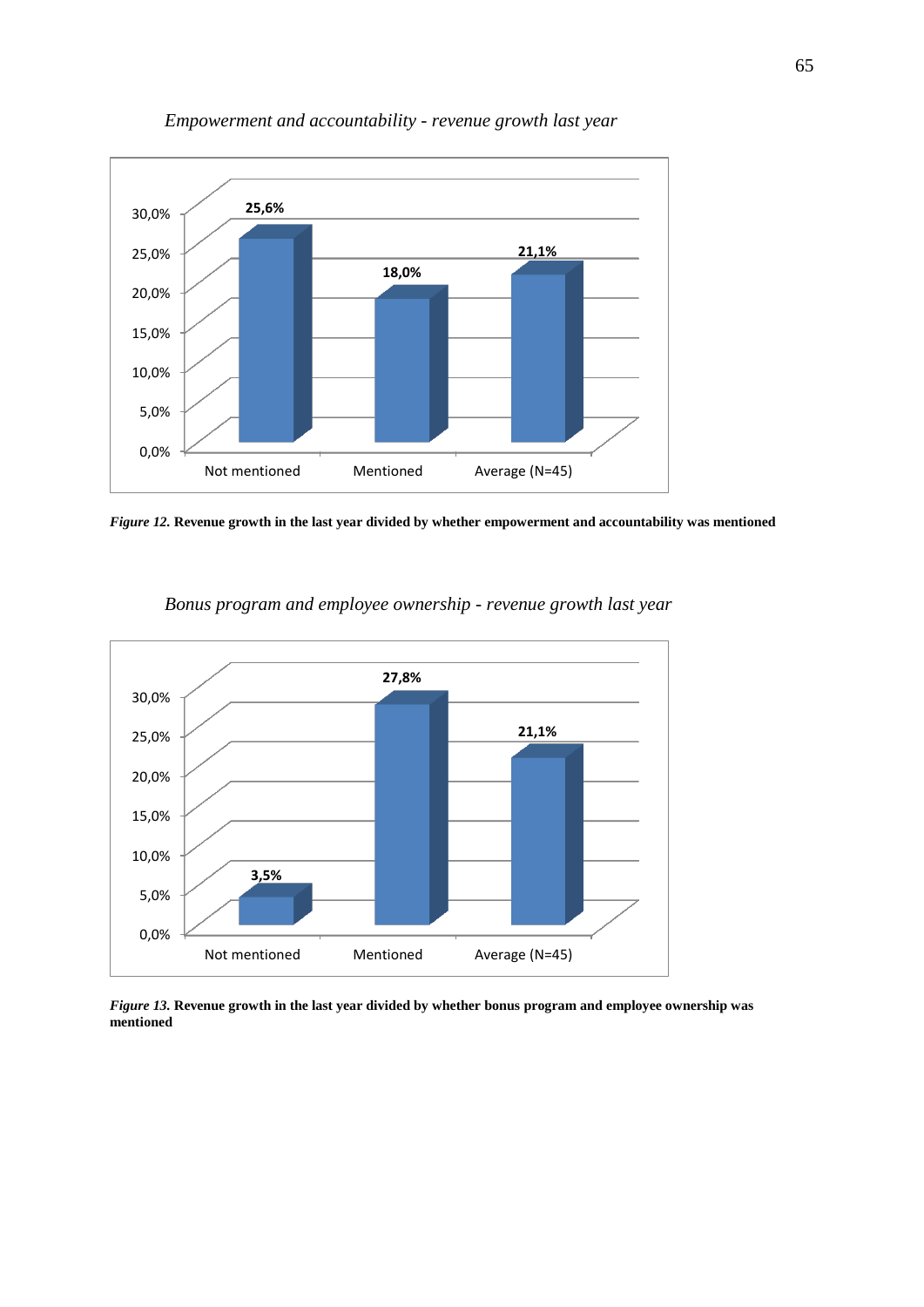

*Goal setting with employees – revenue growth last year*

*Figure 14.* **Revenue growth in the last year divided by whether goal setting with employees was mentioned**



*Job security - revenue growth last year*

*Figure 15.* **Revenue growth in the last year divided by whether job security was mentioned**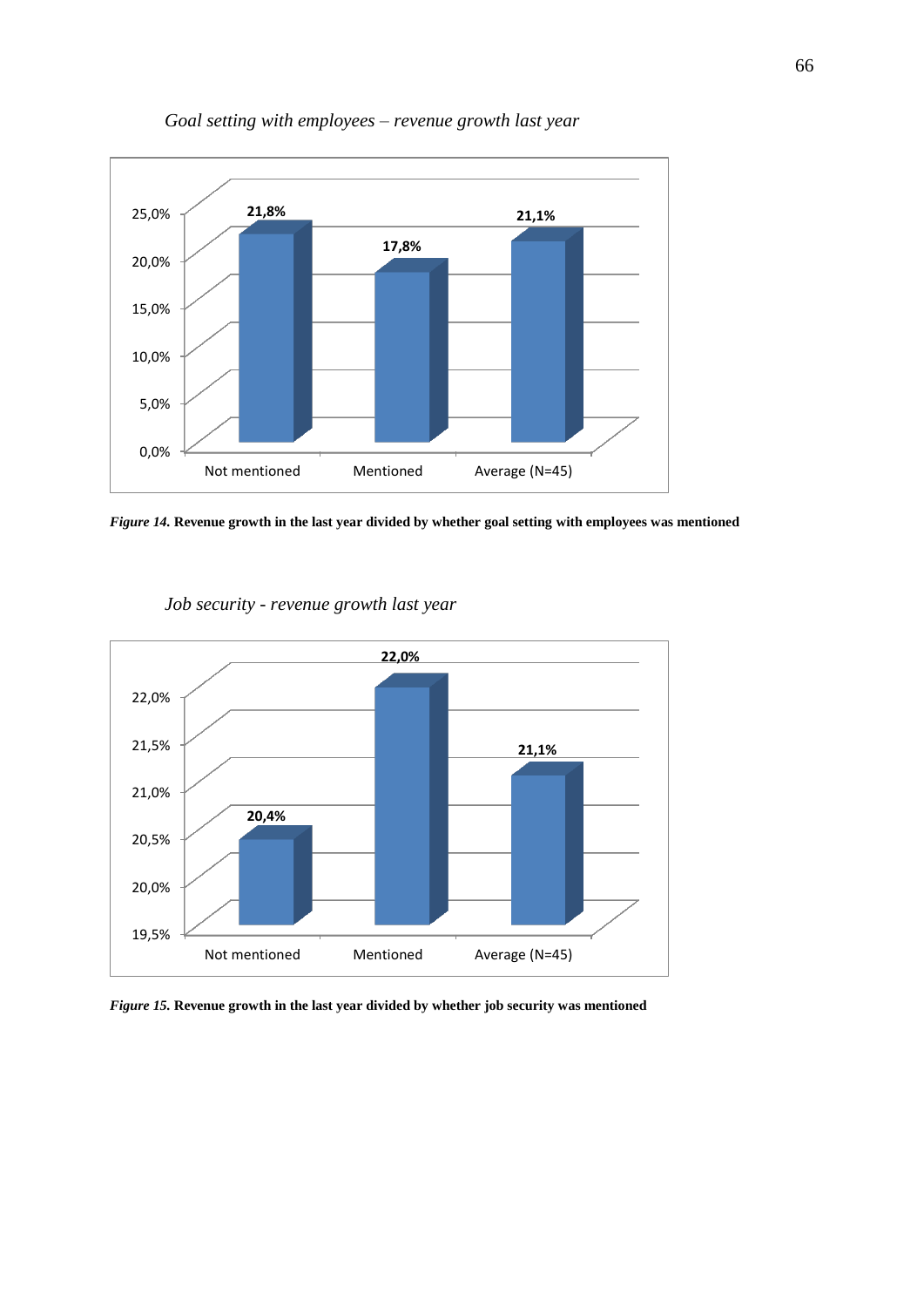

## *Communication of results - revenue growth last year*

*Figure 16.* **Revenue growth in the last year divided by whether communication of results was mentioned**

|   |        |        | 3      | 4      | 5      | 6      |        | 8      |
|---|--------|--------|--------|--------|--------|--------|--------|--------|
|   |        | 16,3%  | 21,2%  | 18,3%  | 19,14% | 16,89% | 18,26% | 20,31% |
| 2 | 16,3%  |        | 19,95% | 19,91% | 19,26% | 15,46% | 12,06% | 20,09% |
| 3 | 21,2%  | 19,95% |        | 26,37% | 23,11% | 27,74% | 19,81% | 25,93% |
| 4 | 18,3%  | 19,91% | 26,37% |        | 18,44% | 28,8%  | 19,99% | 17,99% |
| 5 | 19,14% | 19,26% | 23,11% | 18,44% |        | 22,40% | 17,85% | 21,42% |
| 6 | 16,89% | 15,46% | 27,74% | 28,8%  | 22,40% |        | 24,21% | 24,55% |
| 7 | 18,26% | 12,06% | 19,81% | 19,99% | 17,85% | 24,21% |        | 21,18% |
| 8 | 20,31% | 20,09% | 25,93% | 17,99% | 21,42% | 24,55% | 21,18% |        |

## *2 Key aspects combined - revenue growth last year*

*Table 3.* **Revenue growth in the last year divided by two key aspects combined which were mentioned**

- 1: Goal setting with employees
- 2: Games
- 3: Bonus program and employee ownership
- 4: Job security
- 5: Education in business literacy
- 6: Information sharing
- 7: Empowerment and accountability
- 8: Communication of results